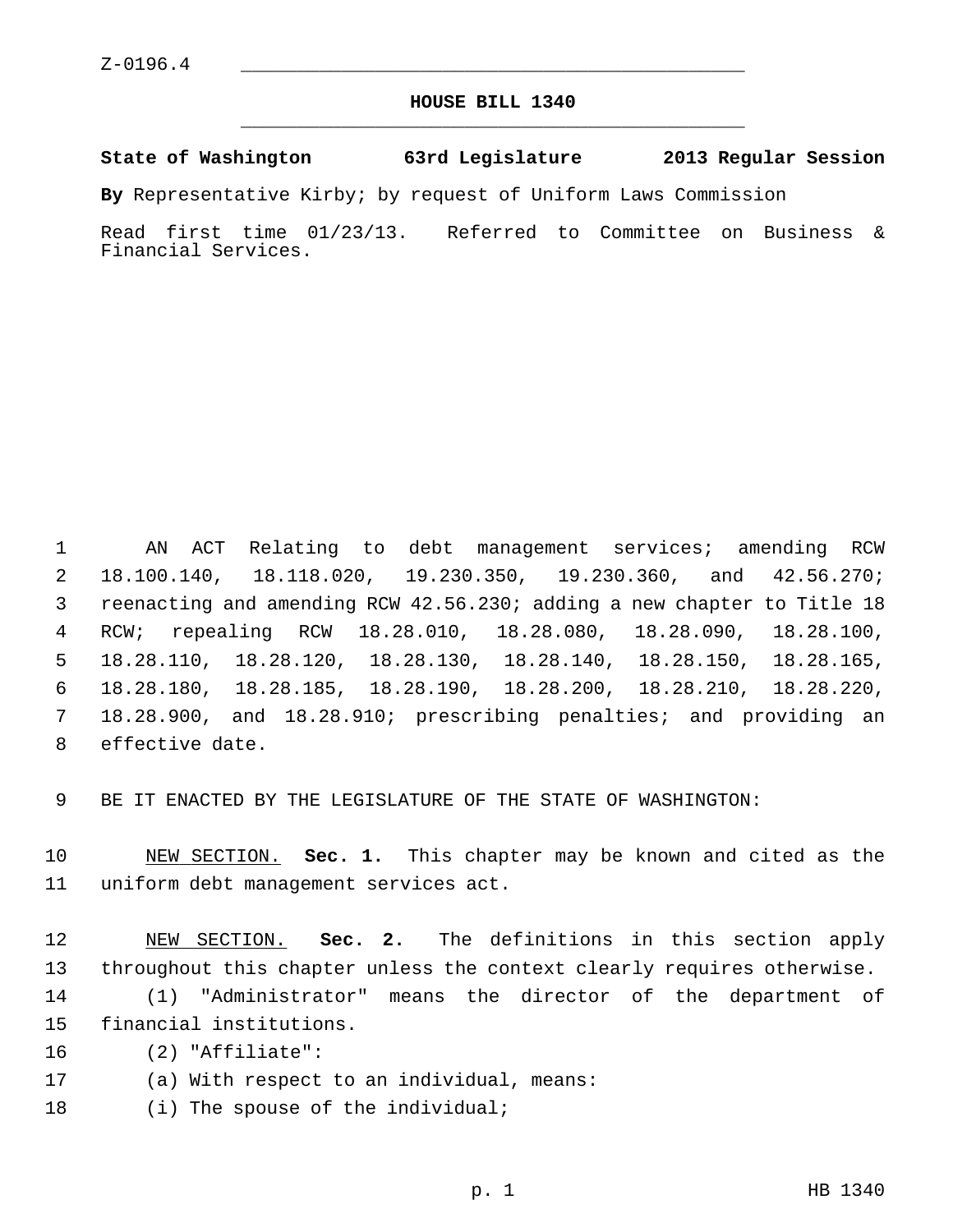1 (ii) A sibling of the individual or the spouse of a sibling;

 2 (iii) An individual or the spouse of an individual who is a lineal 3 ancestor or lineal descendant of the individual or the individual's 4 spouse;

 5 (iv) An aunt, uncle, great aunt, great uncle, first cousin, niece, 6 nephew, grandniece, or grandnephew, whether related by the whole or the 7 half blood or adoption, or the spouse of any of them; or

 8 (v) Any other individual occupying the residence of the individual; 9 and

10 (b) With respect to an entity, means:

11 (i) A person that directly or indirectly controls, is controlled 12 by, or is under common control with the entity;

13 (ii) An officer of, or an individual performing similar functions 14 with respect to, the entity;

15 (iii) A director of, or an individual performing similar functions 16 with respect to, the entity;

17 (iv) Subject to adjustment of the dollar amount pursuant to section 18 32(6) of this act, a person that receives or received more than twenty-19 five thousand dollars from the entity in either the current year or the 20 preceding year or a person that owns more than ten percent of, or an 21 individual who is employed by or is a director of, a person that 22 receives or received more than twenty-five thousand dollars from the 23 entity in either the current year or the preceding year;

24 (v) An officer or director of, or an individual performing similar 25 functions with respect to, a person described in (b)(i) of this 26 subsection;

27 (vi) The spouse of, or an individual occupying the residence of, an 28 individual described in (b)(i) through (v) of this subsection; or

29 (vii) An individual who has the relationship specified in (a)(iv) 30 of this subsection to an individual or the spouse of an individual 31 described in (b)(i) through (v) of this subsection.

32 (3) "Agreement" means an agreement between a provider and an 33 individual for the performance of debt management services.

34 (4) "Bank" means a financial institution, including a commercial 35 bank, savings bank, savings and loan association, credit union, and 36 trust company, engaged in the business of banking, chartered under 37 federal or state law, and regulated by a federal or state banking 38 regulatory authority.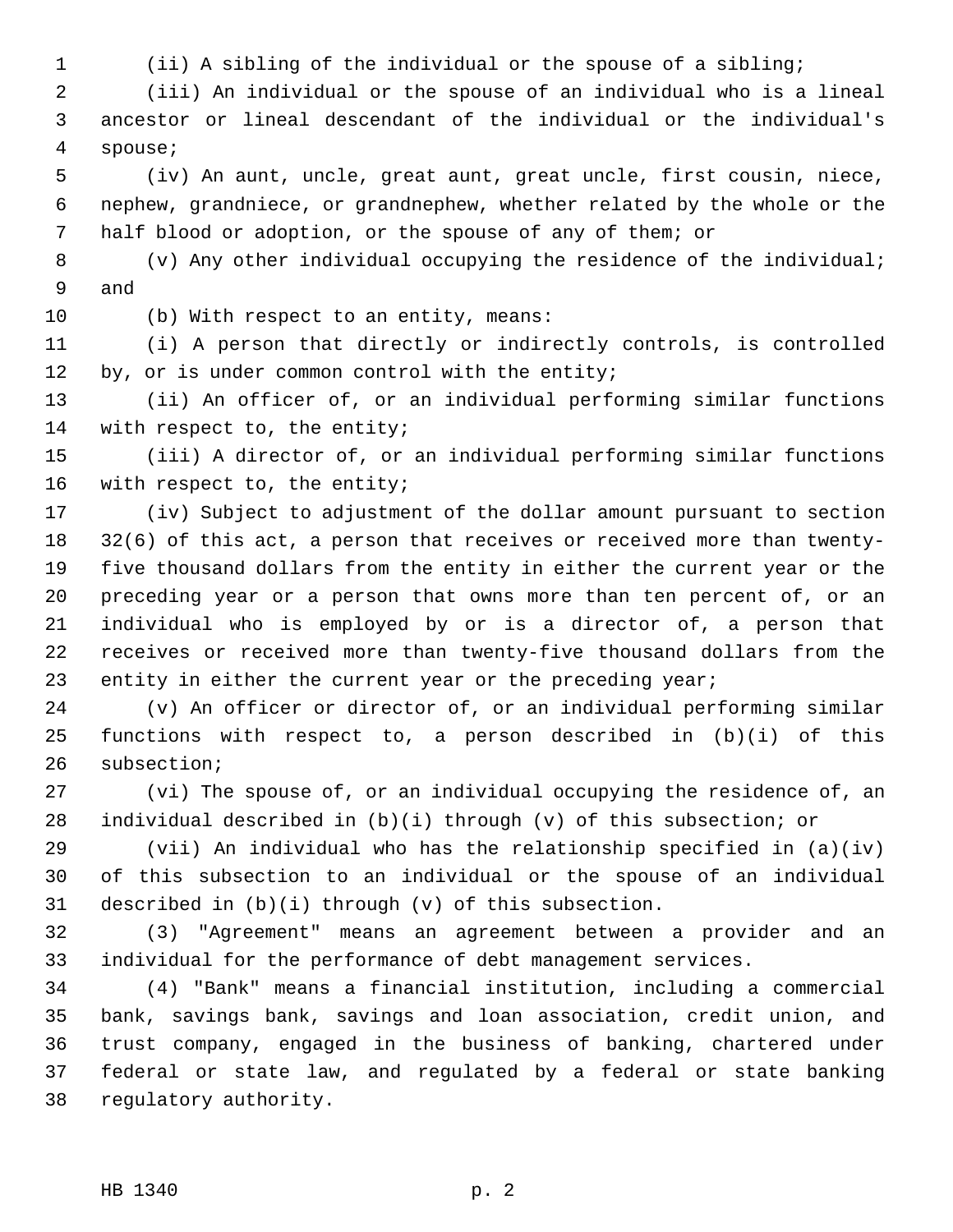1 (5) "Business address" means the physical location of a business, 2 including the name and number of a street.

 3 (6) "Certified counselor" means an individual certified by a 4 training program or certifying organization, approved by the 5 administrator, that authenticates the competence of individuals 6 providing education and assistance to other individuals in connection 7 with debt management services in which an agreement contemplates that 8 creditors will reduce finance charges or fees for late payment, 9 default, or delinquency.

10 (7) "Certified debt specialist" means an individual certified by a 11 training program or certifying organization, approved by the 12 administrator, that authenticates the competence of individuals 13 providing education and assistance to other individuals in connection 14 with debt management services in which an agreement contemplates that 15 creditors will settle debts for less than the full principal amount of 16 debt owed.

17 (8) "Concessions" means assent to repayment of a debt on terms more 18 favorable to an individual than the terms of the contract between the 19 individual and a creditor.

20 (9) "Day" means calendar day.

21 (10) "Debt management services" means services as an intermediary 22 between an individual and one or more creditors of the individual for 23 the purpose of obtaining concessions, but does not include:

24 (a) Legal services provided in an attorney-client relationship if:

25 (i) The services are provided by an attorney who:

26 (A) Is licensed or otherwise authorized to practice law in this 27 state; and

28 (B) Provides legal services in representing the individual in the 29 individual's relationship with a creditor; and

30 (ii) There is no intermediary between the individual and the 31 creditor other than the attorney or an individual under the direct 32 supervision of the attorney;

33 (b) Accounting services provided in an accountant-client 34 relationship if:

35 (i) The services are provided by a certified public accountant who:

36 (A) Is licensed to provide accounting services in this state; and 37 (B) Provides accounting services in representing the individual in 38 the individual's relationship with a creditor; and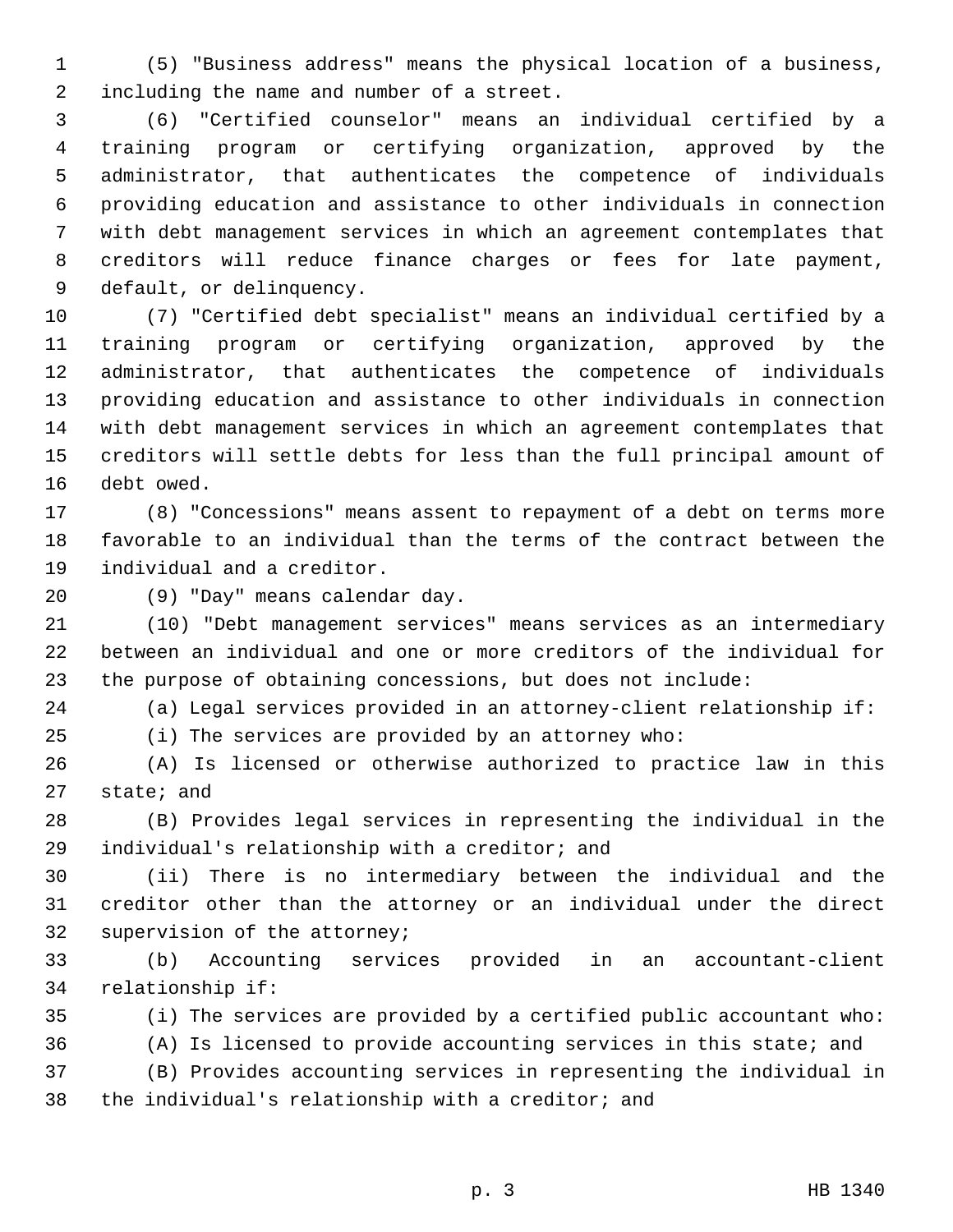- 1 (ii) There is no intermediary between the individual and the 2 creditor other than the accountant or an individual under the direct 3 supervision of the accountant;
- 4 (c) Financial planning services provided in a financial planner- 5 client relationship by a member of a financial planning profession if:
- 6 (i) The administrator, by rule, determines that members are:

7 (A) Licensed by this state;

8 (B) Subject to a disciplinary mechanism;

9 (C) Subject to a code of professional responsibility; and

10 (D) Subject to a continuing education requirement; and

11 (ii) There is no intermediary between the individual and the 12 creditor other than the financial planner or an individual under the 13 direct supervision of the financial planner.

14 (11) "Entity" means a person other than an individual.

15 (12) "Good faith" means honesty in fact and the observance of 16 reasonable standards of fair dealing.

17 (13) "Lead generator" means a person that, in the regular course of 18 business, supplies a provider with the name of a potential customer, 19 directs a communication of an individual to a provider, or otherwise 20 refers a customer to a provider.

21 (14) "Person" means an individual, corporation, estate, trust, 22 statutory trust, business trust, partnership, limited liability 23 company, association, joint venture, or any other legal or commercial 24 entity. The term does not include a public corporation, government, or 25 governmental subdivision, agency, or instrumentality.

26 (15) "Plan" means a program or strategy in which a provider 27 furnishes debt management services to an individual and which includes 28 a schedule of payments to be made by or on behalf of the individual and 29 used to pay debts owed by the individual.

30 (16) "Principal amount of the debt" means the amount of a debt at 31 the time of an agreement.

32 (17) "Provider" means a person that provides, offers to provide, or 33 agrees to provide debt management services directly or through others.

34 (18) "Record" means information that is inscribed on a tangible 35 medium or that is stored in an electronic or other medium and is 36 retrievable in perceivable form.

37 (19) "Settlement fee" means a charge imposed on or paid by an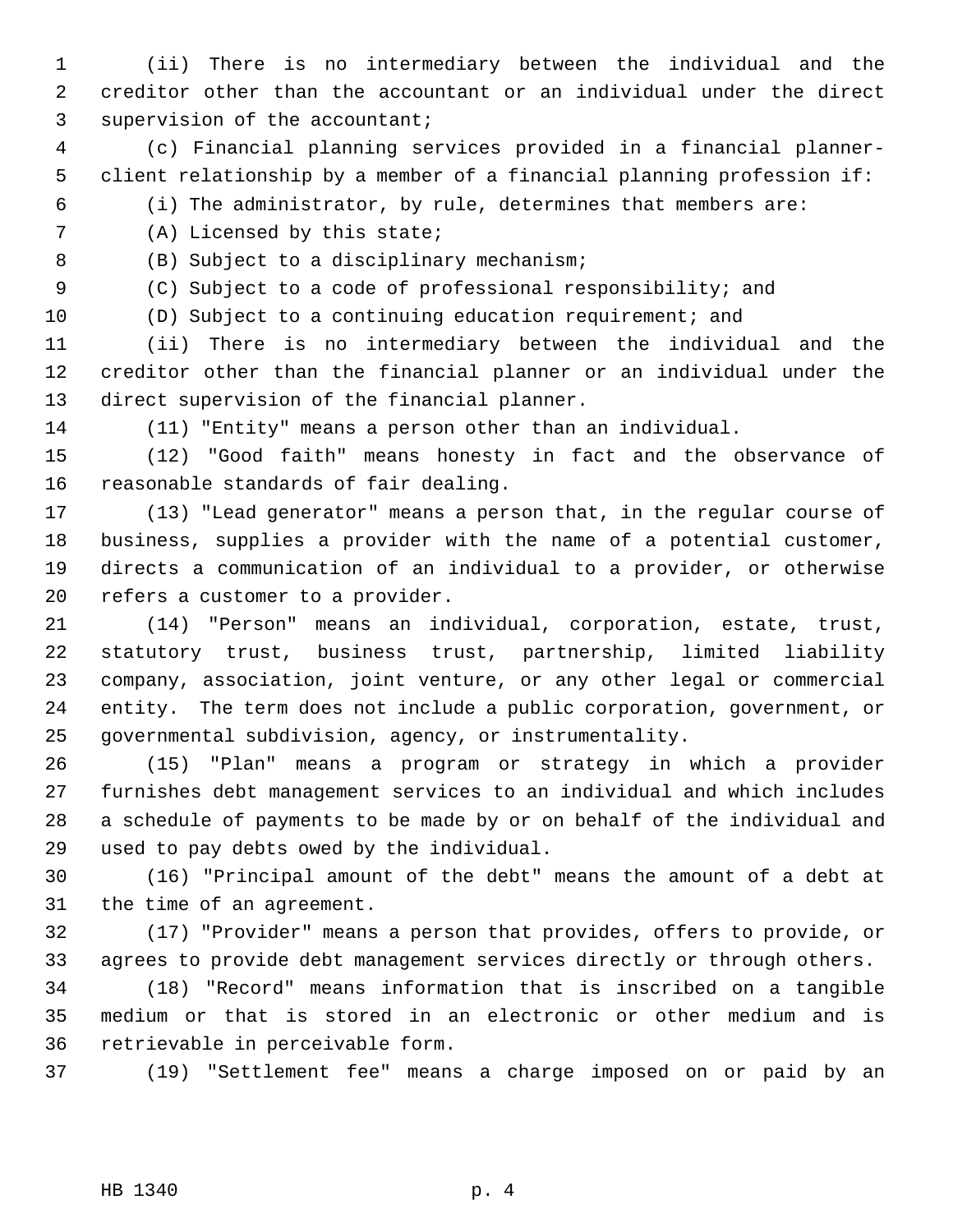1 individual in connection with a creditor's assent to accept in full 2 satisfaction of a debt an amount less than the principal amount of the 3 debt.

 4 (20) "Sign" means, with present intent to authenticate or adopt a 5 record:

6 (a) To execute or adopt a tangible symbol; or

 7 (b) To attach to or logically associate with the record an 8 electronic sound, symbol, or process.

 9 (21) "State" means a state of the United States, the District of 10 Columbia, Puerto Rico, the United States Virgin Islands, or any 11 territory or insular possession subject to the jurisdiction of the 12 United States.

13 (22) "Third-party account administrator" means an independent 14 entity that holds or administers a dedicated bank account for fees and 15 payments to creditors, debt collectors, or providers in connection with 16 the renegotiation, settlement, reduction, or other alteration of the 17 terms of payment or other terms of a debt.

18 (23) "Trust account" means an account held by a provider that is:

19 (a) Established in an insured bank;

20 (b) Separate from other accounts of the provider or its designee;

21 (c) Designated as a trust account or other account designated to 22 indicate that the money in the account is not the money of the provider 23 or its designee; and

24 (d) Used to hold money of one or more individuals for disbursement 25 to creditors of the individuals.

26 NEW SECTION. **Sec. 3.** (1) This chapter does not apply to an 27 agreement with an individual who the provider has no reason to know 28 resides in this state at the time of the agreement.

29 (2) This chapter does not apply to a provider to the extent that 30 the provider:

31 (a) Provides or agrees to provide debt management, educational, or 32 counseling services to an individual who the provider has no reason to 33 know resides in this state at the time the provider agrees to provide 34 the services; or

35 (b) Receives no compensation for debt management services from or 36 on behalf of the individuals to whom it provides the services or from 37 their creditors.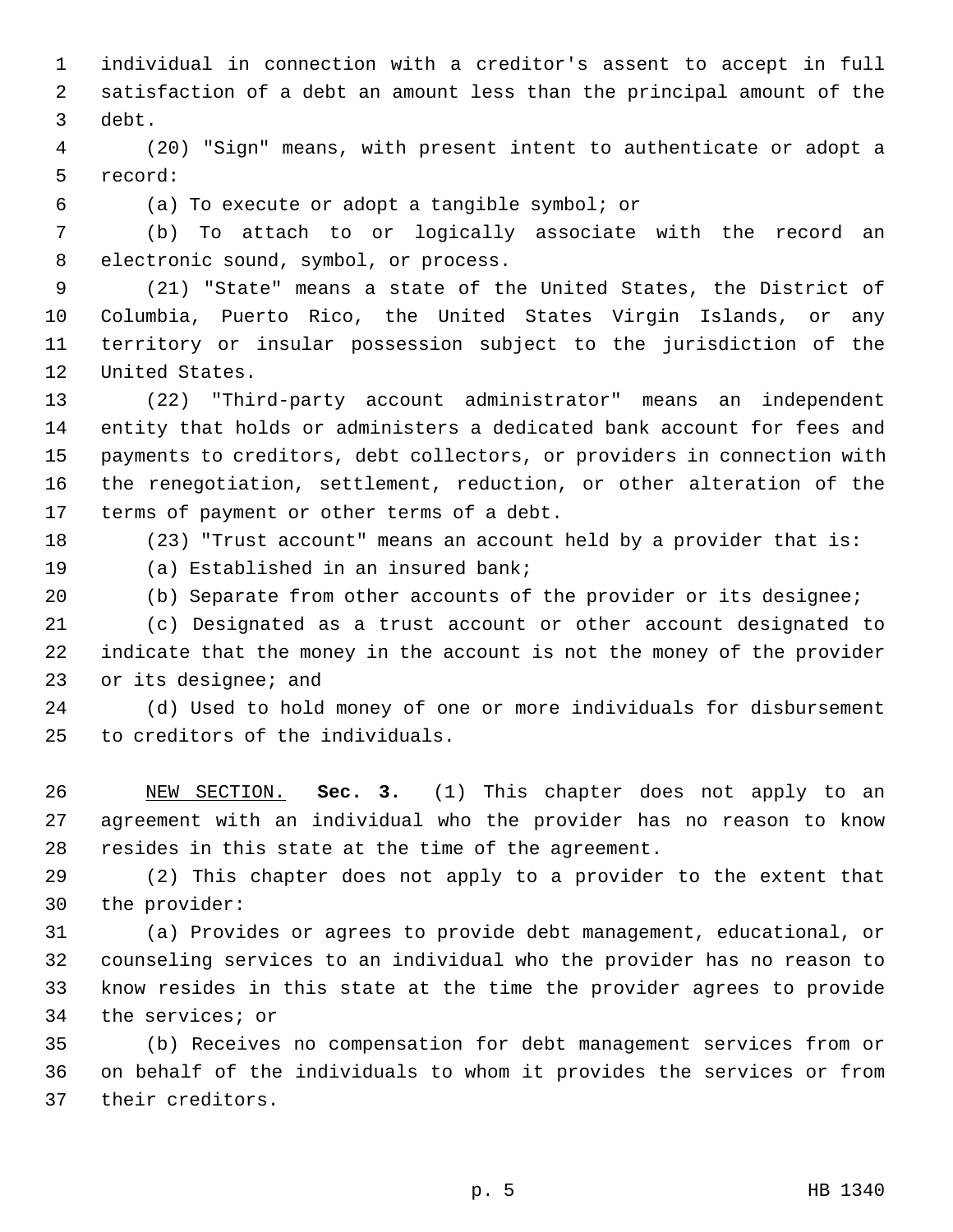1 (3) This chapter does not apply to the following persons or their 2 employees when the person or the employee is engaged in the regular 3 course of the person's business or profession:

 4 (a) A judicial officer, a person acting under an order of a court 5 or an administrative agency, or an assignee for the benefit of 6 creditors;

7 (b) A bank;

8 (c) A third-party account administrator;

9 (d) An affiliate, as defined in section  $2(2)(b)(i)$  of this act, of 10 a bank if the affiliate is regulated by a federal or state banking 11 regulatory authority; or

12 (e) A title insurer, escrow company, or other person that provides 13 bill paying services if the provision of debt management services is 14 incidental to the bill paying services.

15 NEW SECTION. **Sec. 4.** (1) Except as otherwise provided in 16 subsection (2) of this section, a provider may not provide debt 17 management services to an individual who it reasonably should know 18 resides in this state at the time it agrees to provide the services, 19 unless the provider is registered under this chapter.

20 (2) If a provider is registered under this chapter, subsection (1) 21 of this section does not apply to an employee or agent of the provider.

22 (3) The administrator shall maintain and publicize a list of the 23 names of all registered providers.

24 NEW SECTION. **Sec. 5.** (1) An application for registration as a 25 provider must be in a form prescribed by the administrator.

26 (2) Subject to adjustment of dollar amounts pursuant to section 27 32(6) of this act, an application for registration as a provider must 28 be accompanied by:

29 (a) The fee established by the administrator;

30 (b) The bond required by section 13 of this act;

31 (c) Identification of all trust accounts subject to section 22 of 32 this act and an irrevocable consent authorizing the administrator to 33 review and examine the trust accounts;

34 (d) Evidence of insurance in the amount of two hundred fifty 35 thousand dollars: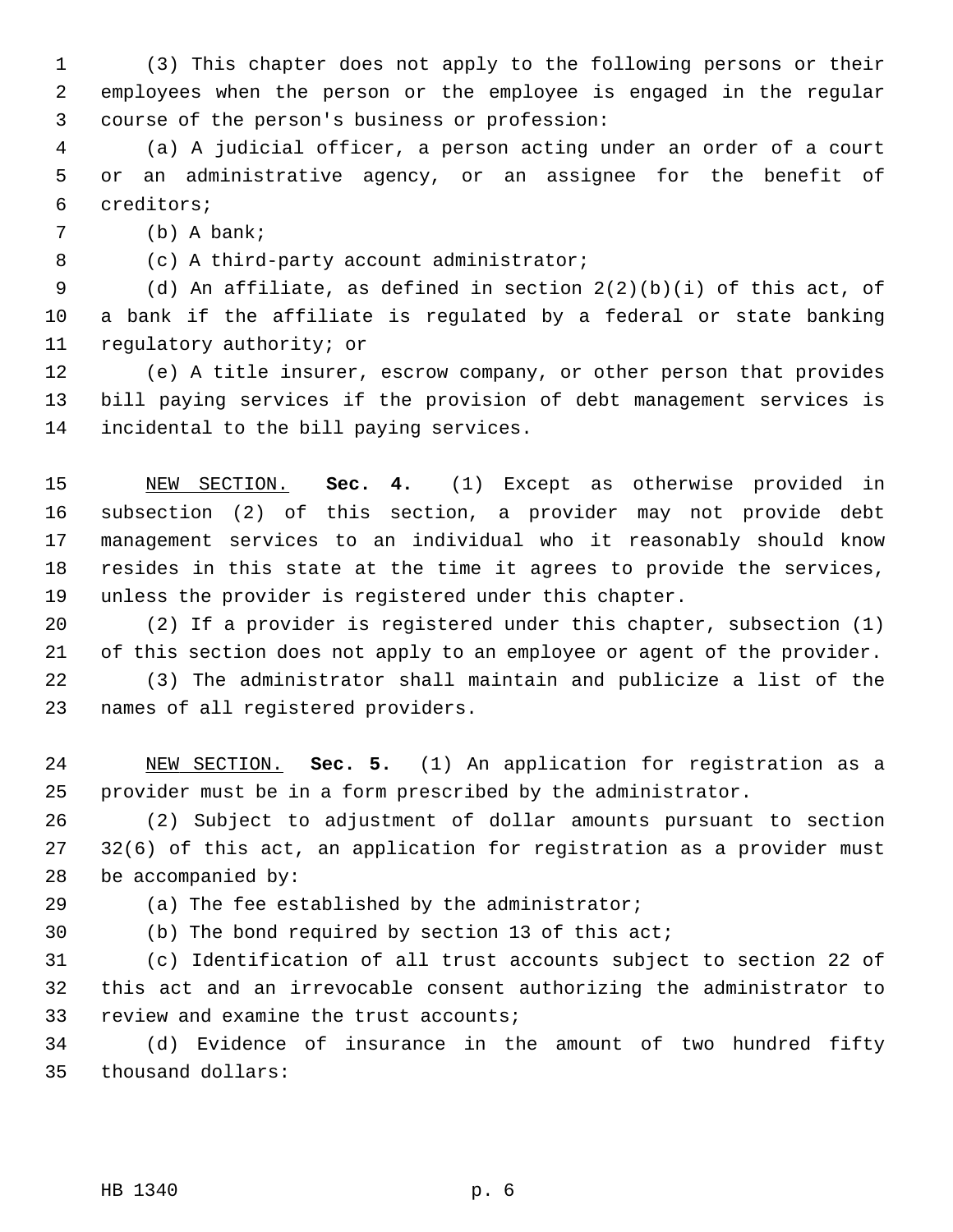1 (i) Against the risks of dishonesty, fraud, theft, and other 2 misconduct on the part of the applicant or a director, employee, or 3 agent of the applicant;

 4 (ii) Issued by an insurance company authorized to do business in 5 this state and rated at least an "A" or equivalent by a nationally 6 recognized rating organization approved by the administrator;

7 (iii) With a deductible, not exceeding five thousand dollars;

 8 (iv) Payable to the applicant and Washington state for the benefit 9 of the residents of Washington state, as their interests may appear; 10 and

11 (v) Not subject to cancellation by the applicant or the insurer 12 until sixty days after written notice has been given to the 13 administrator;

14 (e) Proof of:

15 (i) Registration for a master business license with the department 16 of revenue; and

17 (ii) Filing with the secretary of state any documents to be filed 18 for that type of business entity; and

19 (f) If the applicant is organized as a not-for-profit entity or has 20 obtained tax-exempt status under the internal revenue code (26 U.S.C. 21 Sec. 501), evidence of not-for-profit status, or tax-exempt status, or 22 both.

23 NEW SECTION. **Sec. 6.** An application for registration as a 24 provider must be signed under oath and include:

25 (1) The applicant's name, principal business address and telephone 26 number, and all other business addresses in this state, e-mail 27 addresses, and internet web site addresses;

28 (2) All names under which the applicant conducts business;

29 (3) The address of each location in this state at which the 30 applicant will provide debt management services or a statement that the 31 applicant will have no such location;

32 (4) The name and home address of each officer and director of the 33 applicant and each person that owns at least ten percent of the 34 applicant;

35 (5) Identification of every jurisdiction in which, during the five 36 years immediately preceding the application: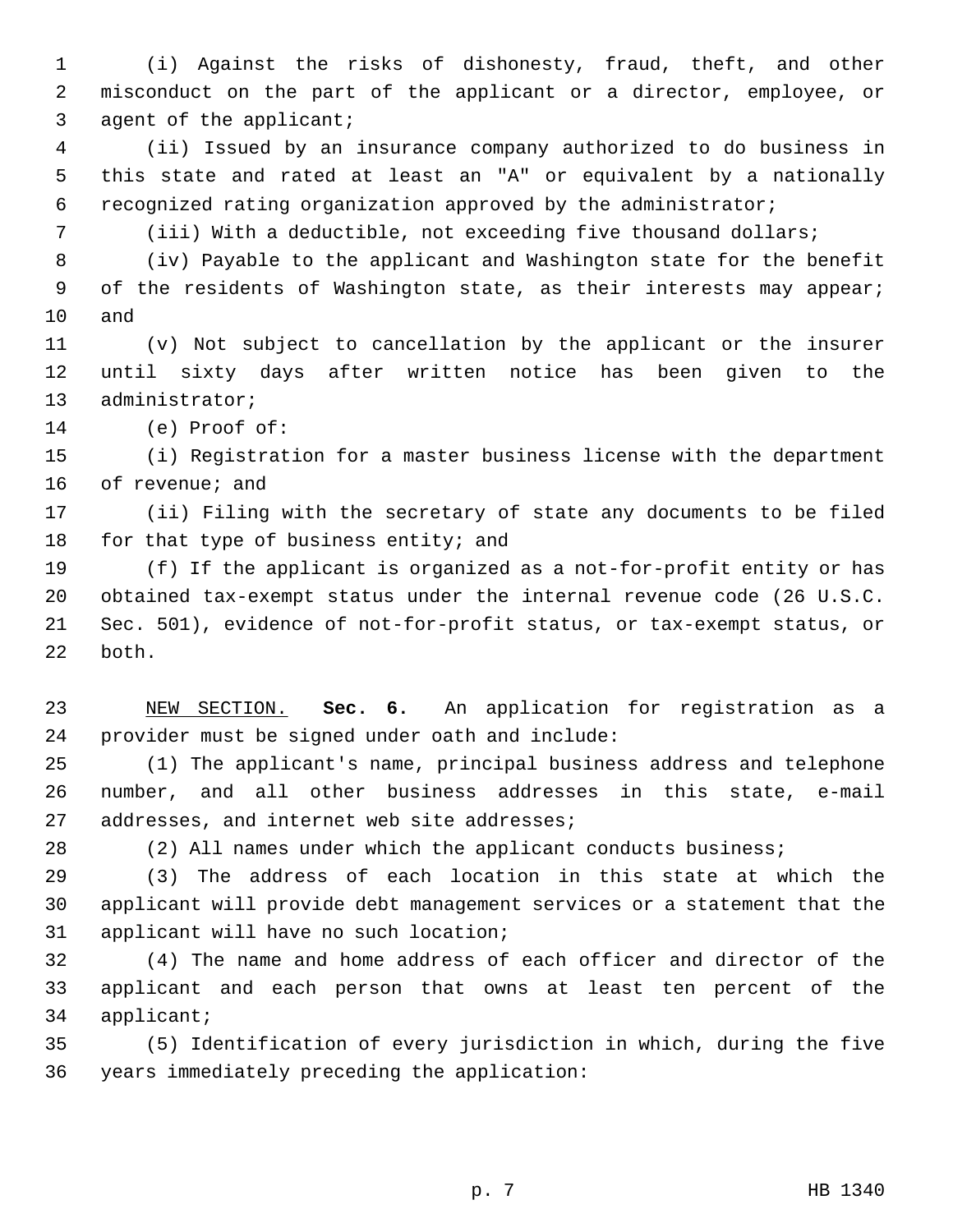1 (a) The applicant or any of its officers or directors has been 2 licensed or registered to provide debt management services; or

 3 (b) Individuals have resided when they received debt management 4 services from the applicant;

 5 (6) A statement describing, to the extent it is known or should be 6 known by the applicant, any material civil or criminal judgment or 7 litigation and any material administrative or enforcement action by a 8 governmental agency in any jurisdiction against the applicant, any of 9 its officers, directors, owners, or agents, or any person that is 10 authorized to have access to the trust account required by section 22 11 of this act;

12 (7) The applicant's financial statements, audited by an accountant 13 licensed under chapter 18.04 RCW, for each of the two years immediately 14 preceding the application or, if it has not been in operation for the 15 two years preceding the application, for the period of its existence;

16 (8) Evidence of accreditation by an independent accrediting 17 organization approved by the administrator;

18 (9) Evidence that, no later than twelve months after initial 19 employment, each of the applicant's counselors becomes certified as a 20 certified counselor or certified debt specialist;

21 (10) A description of the three most commonly used educational 22 programs that the applicant provides or intends to provide to 23 individuals who reside in this state and a copy of any materials used 24 or to be used in those programs;

25 (11) A description of the applicant's financial analysis and 26 initial budget plan, including any form or electronic model, used to 27 evaluate the financial condition of individuals;

28 (12) A copy of each form of agreement that the applicant will use 29 with individuals who reside in this state;

30 (13) The schedule of fees and charges that the applicant will use 31 with individuals who reside in this state;

32 (14) At the applicant's expense, the results of a criminal records 33 check, including fingerprints, conducted within the immediately 34 preceding twelve months, covering every officer of the applicant and 35 every employee or agent of the applicant who is authorized to have 36 access to the trust account required by section 22 of this act;

37 (15) The names and addresses of all employers of each director 38 during the ten years immediately preceding the application;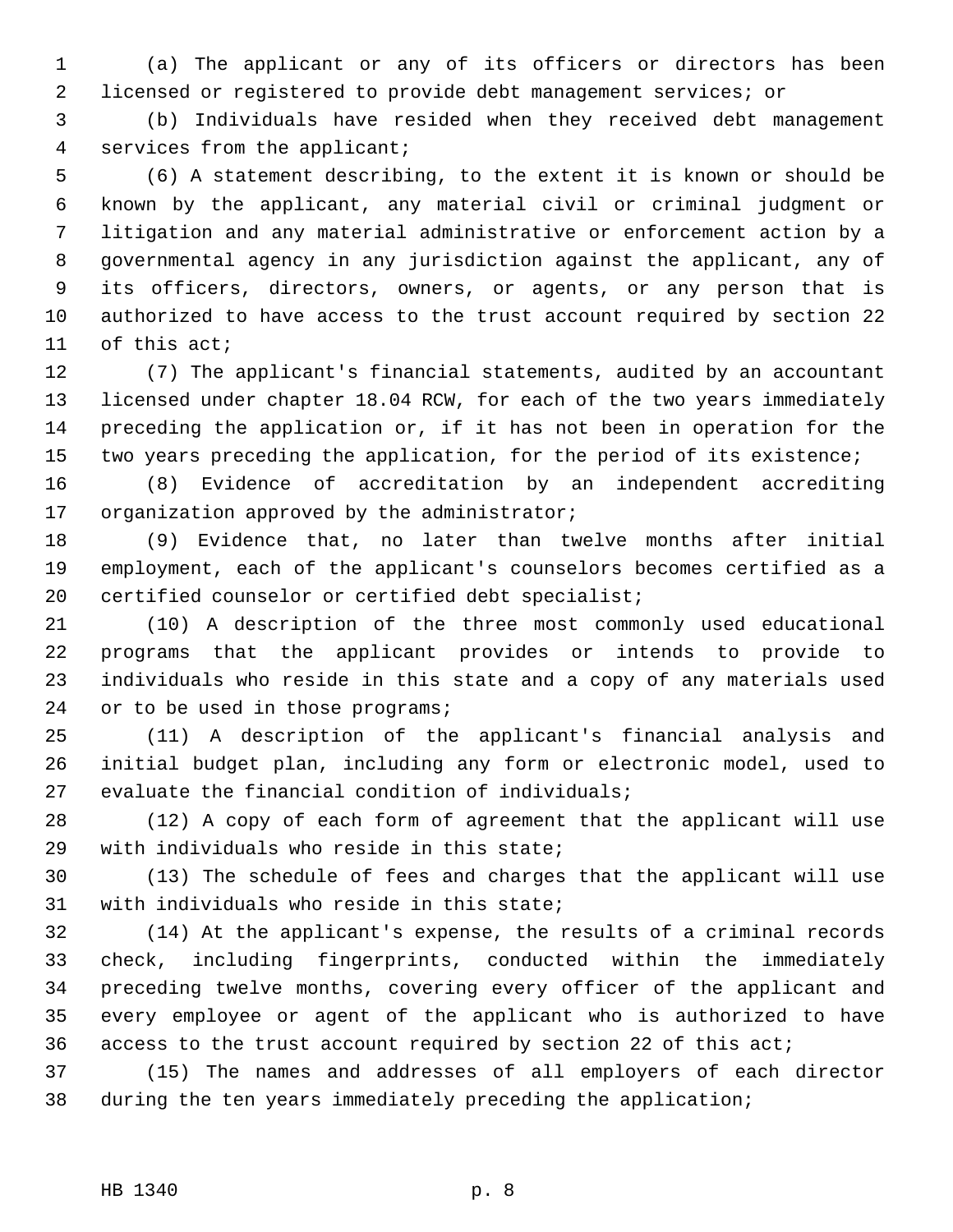1 (16) A description of any ownership interest of at least ten 2 percent by a director, owner, or employee of the applicant in:

3 (a) Any affiliate of the applicant; or

 4 (b) Any entity that provides a product or service to the applicant 5 or any individual relating to the applicant's debt management services;

 6 (17) A statement of the amount of compensation of the applicant's 7 five most highly compensated employees for each of the three years 8 immediately preceding the application or, if it has not been in 9 operation for the three years preceding the application, for the period 10 of its existence;

11 (18) The identity of each director who is an affiliate, as defined 12 in section  $2(2)$  (a) or (b)(i), (ii), (iv), (v), (vi), or (vii) of this 13 act, of the applicant; and

14 (19) Any other information that the administrator reasonably 15 requires to perform the administrator's duties under section 9 of this 16 act.

17 NEW SECTION. **Sec. 7.** An applicant or registered provider shall 18 notify the administrator no later than ten days after a change in the 19 information specified in section 5(2) (d) or (f) or 6 (1), (3), (6), 20 (12), or (13) of this act.

21 NEW SECTION. **Sec. 8.** Except for the information required by 22 section 6 (7), (14), and (17) of this act and the addresses required by 23 section 6(4) of this act, the administrator shall make the information 24 in an application for registration as a provider available to the 25 public.

26 NEW SECTION. **Sec. 9.** (1) Except as otherwise provided in 27 subsections (2) and (4) of this section, the administrator shall issue 28 a certificate of registration as a provider to a person that complies 29 with sections 5 and 6 of this act.

30 (2) If an applicant has otherwise complied with sections 5 and 6 of 31 this act, including a timely effort to obtain the information required 32 by section 6(14) of this act, but the information has not been 33 received, the administrator may issue a temporary certificate of 34 registration. The temporary certificate shall expire no later than one 35 hundred eighty days after issuance.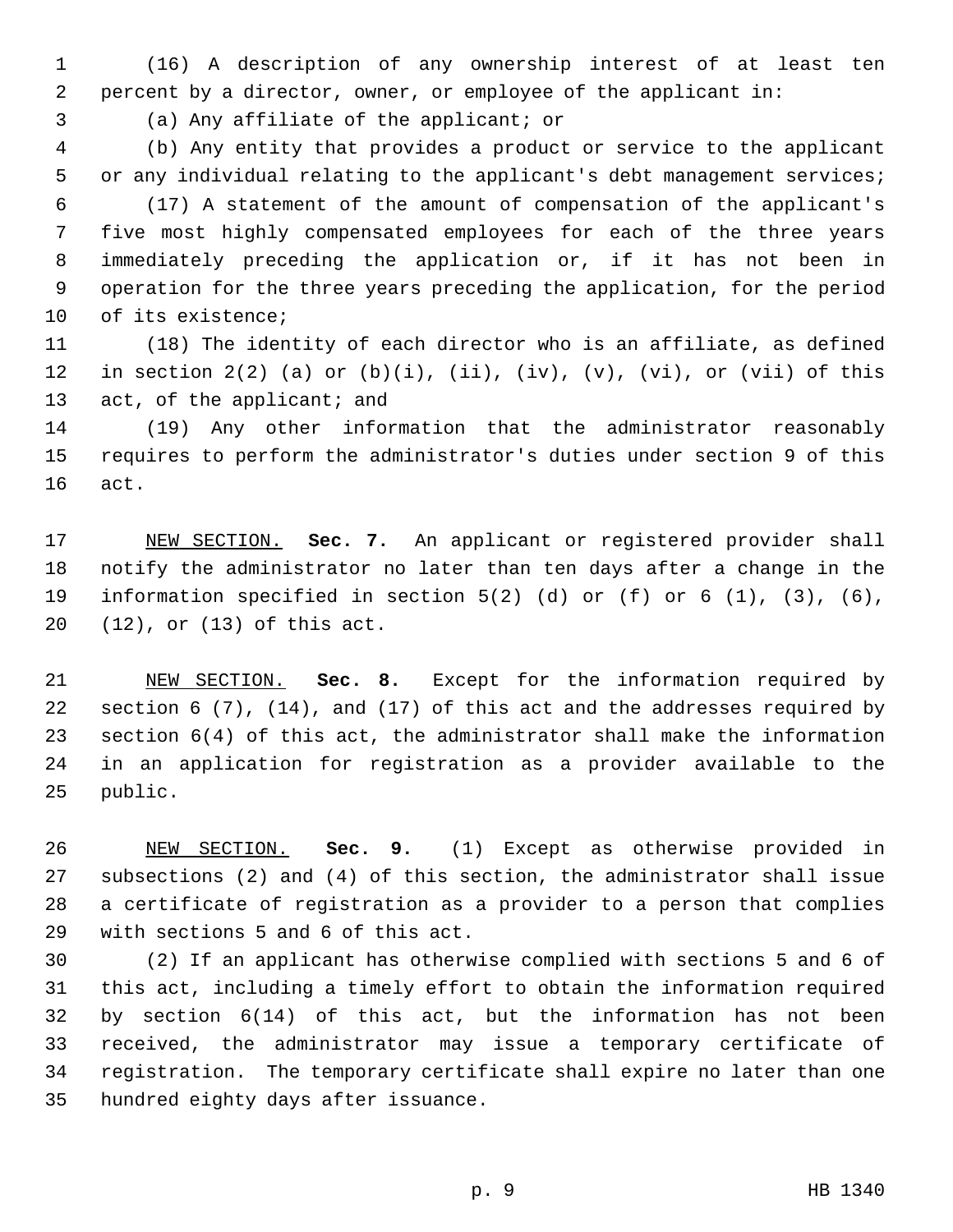1 (3) The administrator may deny registration if:

 2 (a) The application contains information that is materially 3 erroneous or incomplete;

 4 (b) An officer, director, or owner of the applicant has been 5 convicted of a crime, or suffered a civil judgment, involving 6 dishonesty or the violation of state or federal securities laws;

 7 (c) The applicant or any of its officers, directors, or owners has 8 defaulted in the payment of money collected for others; or

 9 (d) The administrator finds that the financial responsibility, 10 experience, character, or general fitness of the applicant or its 11 owners, directors, employees, or agents does not warrant belief that 12 the business will be operated in compliance with this chapter.

13 (4) The administrator shall deny registration if with respect to an 14 applicant that is organized as a not-for-profit entity or has obtained 15 tax-exempt status under the internal revenue code (26 U.S.C. Sec. 501), 16 the applicant's board of directors is not independent of the 17 applicant's employees and agents.

18 (5) Subject to adjustment of the dollar amount pursuant to section 19 32(6) of this act, a board of directors is not independent for purposes 20 of subsection (4) of this section if more than one-fourth of its 21 members:

22 (a) Are affiliates of the applicant, as defined in section 2(2) (a) 23 or  $(b)(i)$ ,  $(ii)$ ,  $(iv)$ ,  $(v)$ ,  $(vi)$ , or  $(vii)$ ; or

24 (b) After the date ten years before first becoming a director of 25 the applicant, were employed by or directors of a person that received 26 from the applicant more than twenty-five thousand dollars in either the 27 current year or the preceding year.

28 NEW SECTION. **Sec. 10.** (1) The administrator shall approve or deny 29 an initial registration as a provider no later than one hundred twenty 30 days after an application is filed. In connection with a request 31 pursuant to section 6(19) of this act for additional information, the 32 administrator may extend the one hundred twenty-day period for not more 33 than sixty days. Within seven days after denying an application, the 34 administrator, in a record, shall inform the applicant of the reasons 35 for the denial.

36 (2) If the administrator denies an application for registration as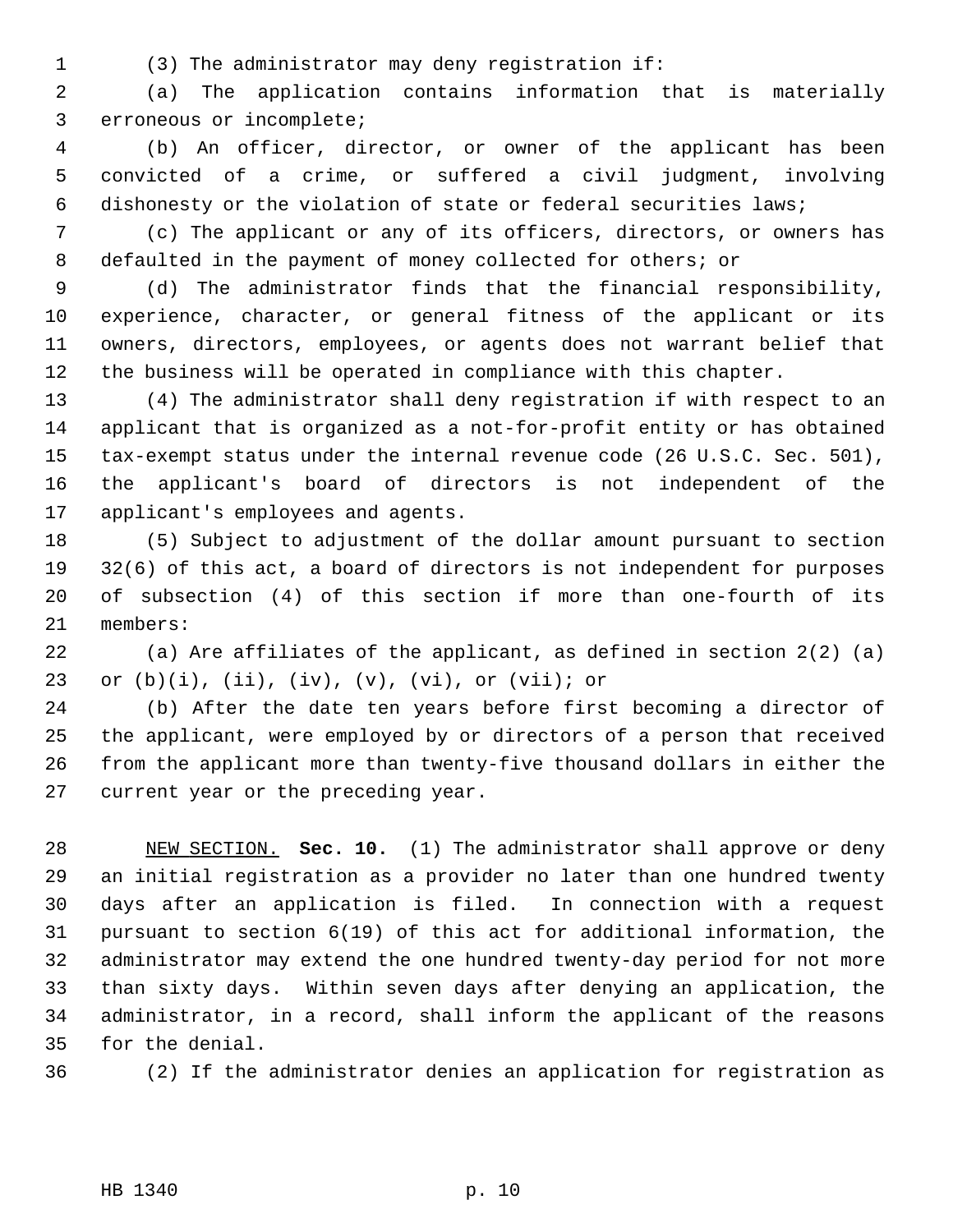1 a provider or does not act on an application within the time prescribed 2 in subsection (1) of this section, the applicant may appeal and request 3 a hearing.

 4 (3) Subject to sections 11(4) and 34 of this act, a registration as 5 a provider is valid for one year.

 6 NEW SECTION. **Sec. 11.** (1) A provider must obtain a renewal of its 7 registration annually.

 8 (2) An application for renewal of registration as a provider must 9 be in a form prescribed by the administrator, signed under oath, and:

10 (a) Be filed no fewer than thirty and no more than sixty days 11 before the registration expires;

12 (b) Be accompanied by the fee established by the administrator and 13 the bond required by section 13 of this act;

14 (c) Contain the matter required for initial registration as a 15 provider by section 6 (8) and (9) of this act, and a financial 16 statement, audited by an accountant licensed to conduct audits, for the 17 applicant's fiscal year immediately preceding the application;

18 (d) Disclose any changes in the information contained in the 19 applicant's application for registration or its immediately previous 20 application for renewal, as applicable. If an application is otherwise 21 complete and the applicant has made a timely effort to obtain the 22 information required by section 6(14) of this act, but the information 23 has not been received, the administrator may issue a temporary renewal 24 of registration. The temporary renewal shall expire no later than one 25 hundred eighty days after issuance;

26 (e) Supply evidence of insurance in an amount equal to the larger 27 of two hundred fifty thousand dollars or the highest daily balance in 28 the trust account required by section 22 of this act during the six-29 month period immediately preceding the application:

30 (i) Against risks of dishonesty, fraud, theft, and other misconduct 31 on the part of the applicant or a director, employee, or agent of the 32 applicant;

33 (ii) Issued by an insurance company authorized to do business in 34 this state and rated not less than "A" or equivalent by a nationally 35 recognized rating organization approved by the administrator;

36 (iii) With a deductible, not exceeding five thousand dollars;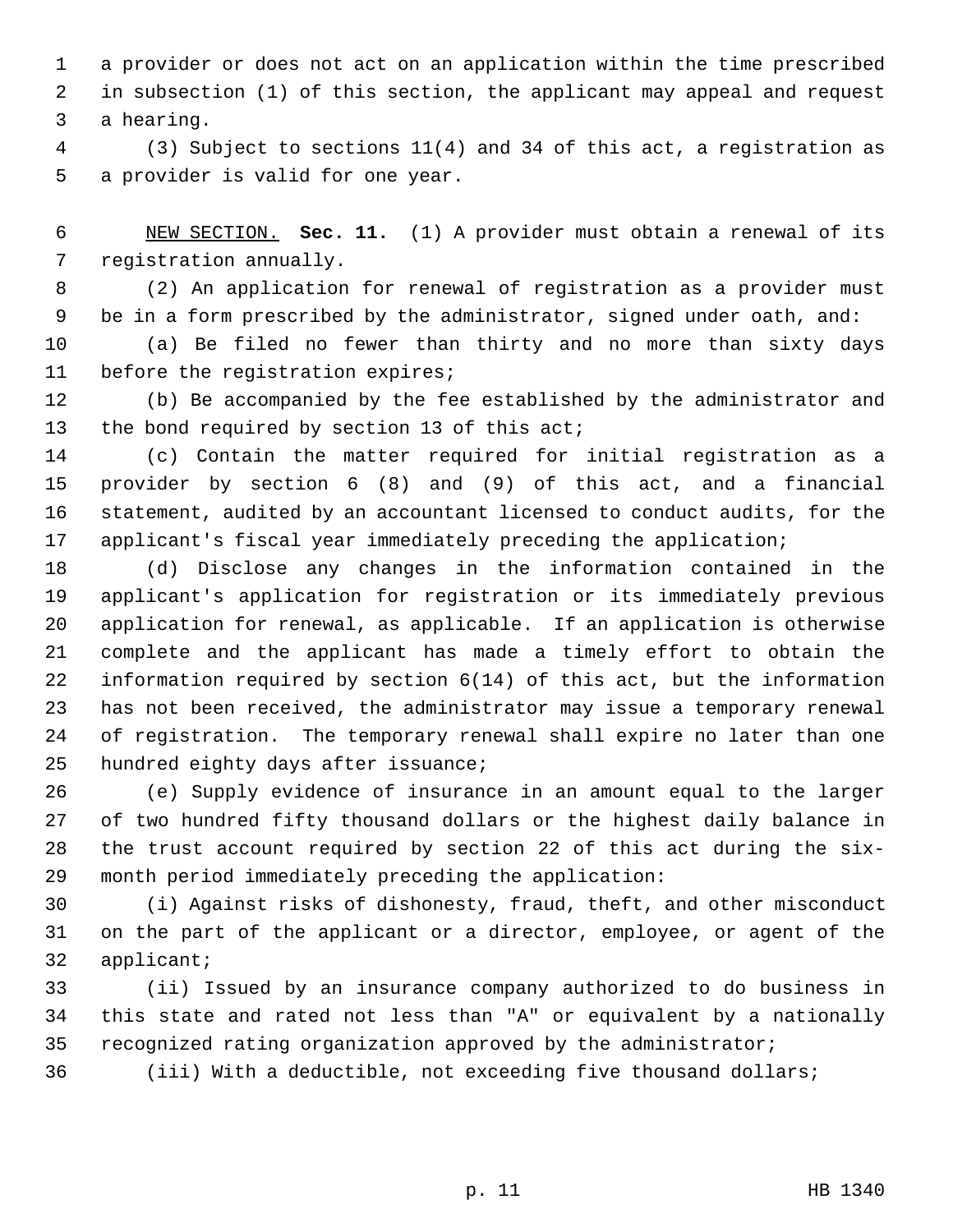1 (iv) Payable to the applicant and Washington state for the benefit 2 of residents of Washington state, as their interests may appear; and

 3 (v) Not subject to cancellation by the applicant or the insurer 4 until sixty days after written notice has been given to the 5 administrator;

 6 (f) Disclose the total amount of money received by the applicant 7 pursuant to plans during the preceding twelve months from or on behalf 8 of individuals who reside in this state and the total amount of money 9 distributed to creditors of those individuals during that period;

10 (g) Disclose, to the best of the applicant's knowledge, the gross 11 amount of money accumulated during the preceding twelve months pursuant 12 to plans by or on behalf of individuals who reside in this state and 13 with whom the applicant has agreements; and

14 (h) Provide any other information that the administrator reasonably 15 requires to perform the administrator's duties under this section.

16 (3) Except for the information required by section 6 (7), (14), and 17 (17) of this act and the addresses required by section 6(4) of this 18 act, which are exempt from disclosure under chapter 42.56 RCW, the 19 administrator shall make the information in an application for renewal 20 of registration as a provider available to the public.

21 (4) If a registered provider files a timely and complete 22 application for renewal of registration, the registration remains 23 effective until the administrator, in a record, notifies the applicant 24 of a denial and states the reasons for the denial.

25 (5) If the administrator denies an application for renewal of 26 registration as a provider, the applicant, no later than thirty days 27 after receiving notice of the denial, may appeal and request a hearing 28 under chapter 34.05 RCW. Subject to section 34 of this act, while the 29 appeal is pending the applicant shall continue to provide debt 30 management services to individuals with whom it has agreements. If the 31 denial is affirmed, subject to the administrator's order and section 34 32 of this act, the applicant shall continue to provide debt management 33 services to individuals with whom it has agreements until, with the 34 approval of the administrator, it transfers the agreements to another 35 registered provider or returns to the individuals all unexpended money 36 that is under the applicant's control.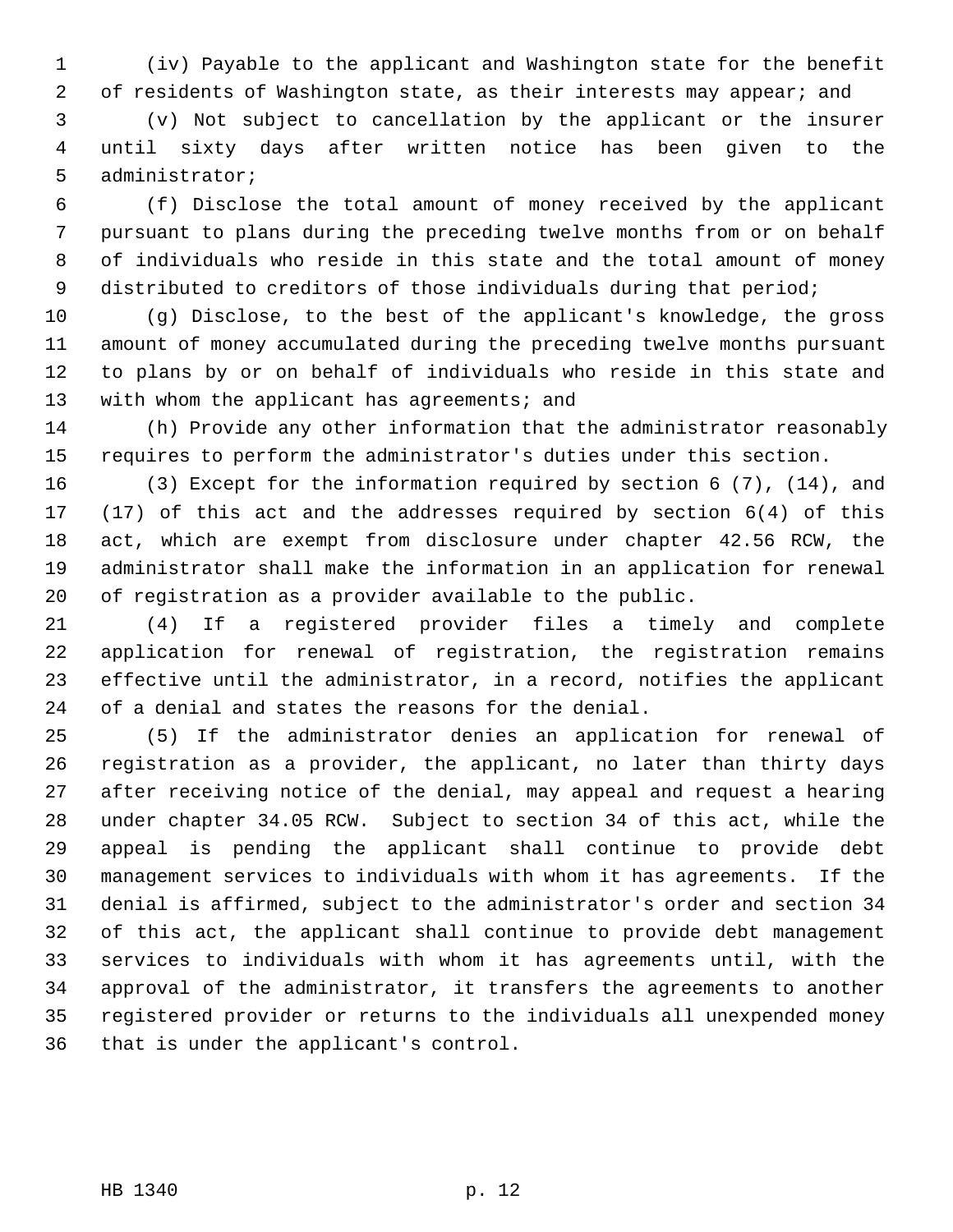1 NEW SECTION. **Sec. 12.** If a provider holds a license or 2 certificate of registration in another state authorizing it to provide 3 debt management services, the provider may submit a copy of that 4 license or certificate and the application for it instead of an 5 application in the form prescribed by section 5(1), 6, or 11(2) of this 6 act. The administrator shall accept the application and the license or 7 certificate from the other state as an application for registration as 8 a provider or for renewal of registration as a provider, as 9 appropriate, in this state if:

10 (1) The application in the other state contains information 11 substantially similar to or more comprehensive than that required in an 12 application submitted in this state;

13 (2) The applicant provides the information required by section 6 14 (1), (3), (10), (12), and (13) of this act; and

15 (3) The applicant, under oath, certifies that the information 16 contained in the application is current or, to the extent it is not 17 current, supplements the application to make the information current.

18 NEW SECTION. **Sec. 13.** (1) Except as otherwise provided in section 19 14 of this act, a provider that is required to be registered under this 20 chapter shall file a surety bond with the administrator, which must:

21 (a) Be in effect during the period of registration and for two 22 years after the provider ceases providing debt management services to 23 individuals in this state; and

24 (b) Run to this state for the benefit of this state and of 25 individuals who reside in this state when they agree to receive debt 26 management services from the provider, as their interests may appear.

27 (2) Subject to adjustment of the dollar amount pursuant to section 28 32(6) of this act, a surety bond filed under subsection (1) of this 29 section must:

30 (a) Be in the amount of fifty thousand dollars or other larger or 31 smaller amount that the administrator determines is warranted by the 32 financial condition and business experience of the provider, the 33 history of the provider in performing debt management services, the 34 risk to individuals, and any other factor the administrator considers 35 appropriate;

36 (b) Be issued by a bonding, surety, or insurance company authorized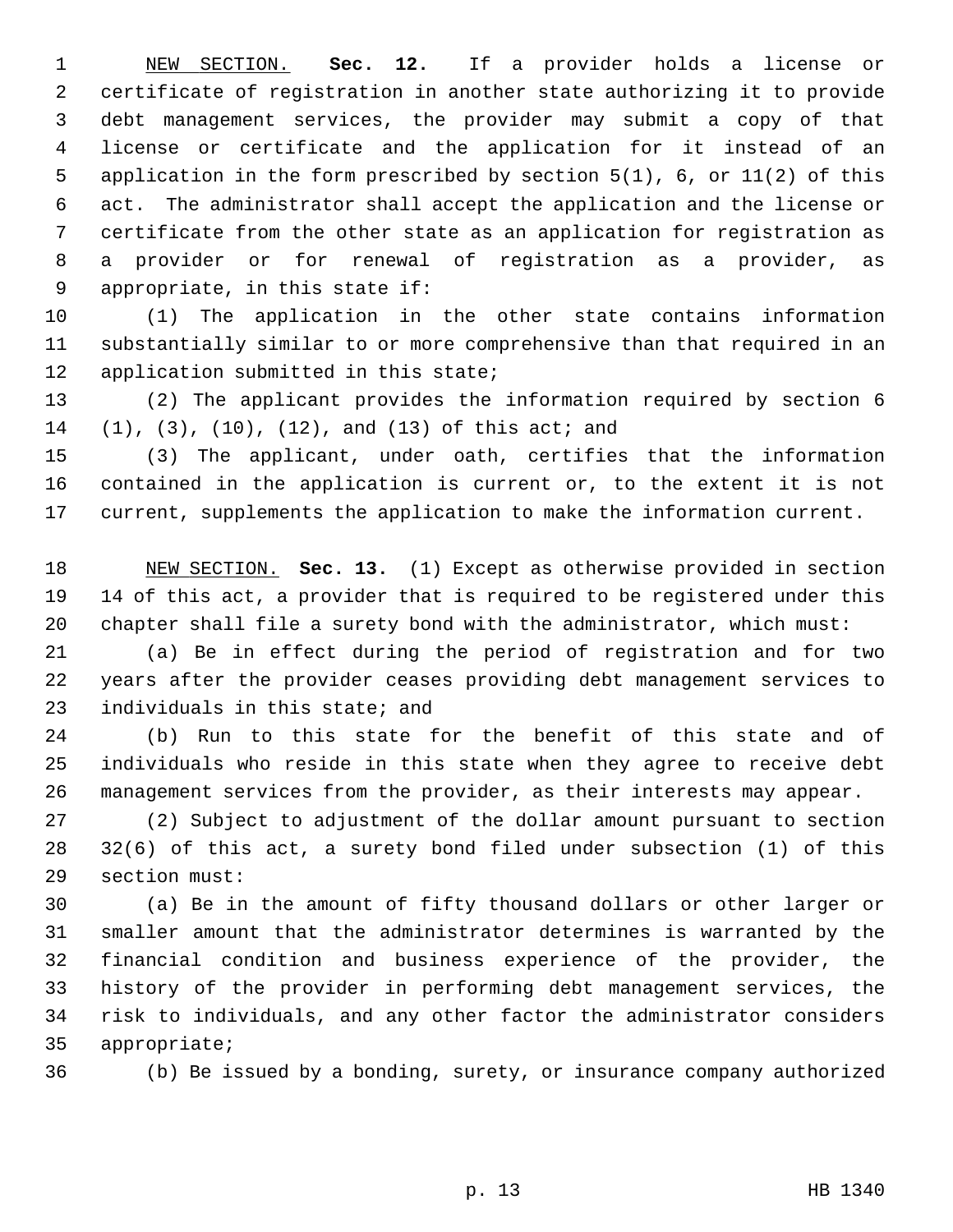1 to do business in this state and rated not less than "A" by a 2 nationally recognized rating organization; and

 3 (c) Have payment conditioned on noncompliance of the provider or 4 its agent with this chapter.

 5 (3) If the principal amount of a surety bond is reduced by payment 6 of a claim or a judgment, the provider shall immediately notify the 7 administrator and, no later than thirty days after notice by the 8 administrator, file a new or additional surety bond in an amount set by 9 the administrator. The amount of the new or additional bond must be at 10 least the amount of the bond immediately before payment of the claim or 11 judgment. If for any reason a surety terminates a bond, the provider 12 shall immediately file a new surety bond in the amount of fifty 13 thousand dollars or other amount determined pursuant to subsection (2) 14 of this section.

15 (4) The administrator or an individual may obtain satisfaction out 16 of the surety bond procured pursuant to this section if:

17 (a) The administrator assesses expenses under section 33(1)(b) of 18 this act, issues a final order under section 33(1)(b) of this act, or 19 recovers a final judgment under section 33 (1)(d) or (e) or (4) of this 20 act; or

21 (b) An individual recovers a final judgment pursuant to section 35 22 (1), (2) or (3)(a), (b), or (d) of this act.

23 (5) If claims against a surety bond exceed or are reasonably 24 expected to exceed the amount of the bond, the administrator, on the 25 initiative of the administrator or on petition of the surety, shall, 26 unless the proceeds are adequate to pay all costs, judgments, and 27 claims, distribute the proceeds in the following order:

28 (a) To satisfaction of a final order or judgment under section 33  $29$   $(1)(b)$ ,  $(d)$ ,  $(e)$ , or  $(4)$  of this act;

30 (b) To final judgments recovered by individuals pursuant to section 31 35  $(1)$ ,  $(2)$ , or  $(3)(a)$ ,  $(b)$ , or  $(d)$  of this act, pro rata;

32 (c) To claims of individuals established to the satisfaction of the 33 administrator, pro rata; and

34 (d) If a final order or judgment is issued under section 33(1) of 35 this act, to the expenses charged pursuant to section 32(2)(a) of this 36 act.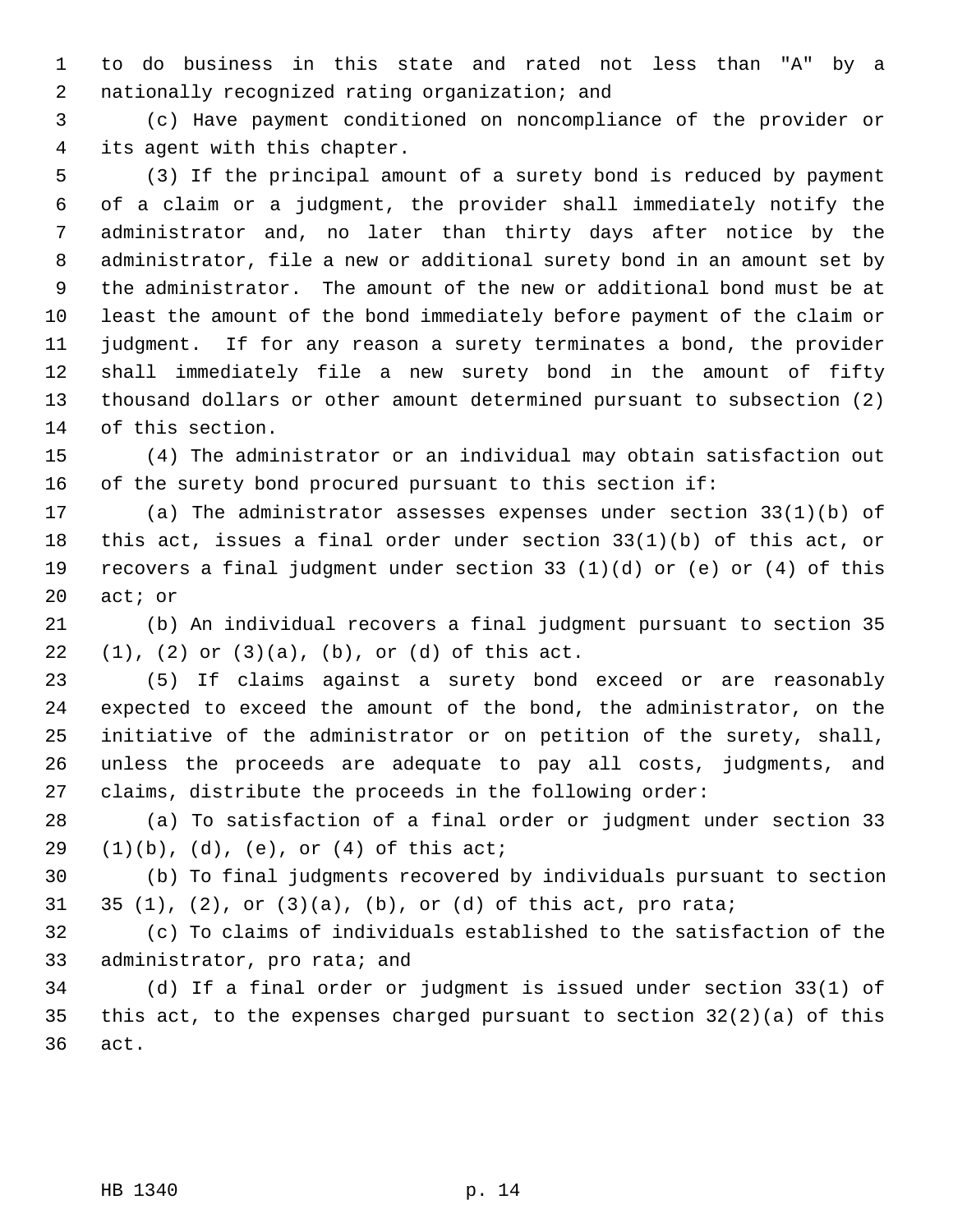1 NEW SECTION. **Sec. 14.** (1) Instead of the surety bond required by 2 section 13 of this act, a provider, with the approval of the 3 administrator, and in the amount required by section 13(2) of this act, 4 may deliver to the administrator:

 5 (a) An irrevocable letter of credit, issued or confirmed by a bank 6 approved by the administrator, payable upon presentation of a 7 certificate by the administrator stating that the provider or its agent 8 has not complied with this chapter; or

 9 (b) Bonds or other obligations of the United States or guaranteed 10 by the United States or bonds or other obligations of this state or a 11 political subdivision of this state, to be:

12 (i) Deposited and maintained with a bank approved by the 13 administrator for this purpose; and

14 (ii) Delivered by the bank to the administrator on presentation of 15 a certificate by the administrator stating that the provider or its 16 agent has not complied with this chapter.

17 (2) If a provider furnishes a substitute pursuant to subsection (1) 18 of this section, section 13 (1), (3), (4), and (5) of this act applies 19 to the substitute.

20 NEW SECTION. **Sec. 15.** A provider shall act in good faith in all 21 matters under this chapter.

22 NEW SECTION. **Sec. 16.** A provider that is required to be 23 registered under this chapter shall maintain a toll-free communication 24 system, staffed at a level that reasonably permits an individual to 25 speak to a certified counselor, certified debt specialist, or customer 26 service representative, as appropriate, during ordinary business hours.

27 NEW SECTION. **Sec. 17.** (1) Before providing debt management 28 services, a provider shall give the individual an itemized list of 29 goods and services and the charges for each. The list must be clear 30 and conspicuous, be in a record the individual may keep whether or not 31 the individual assents to an agreement, and describe the goods and 32 services the provider offers:

33 (a) Free of additional charge if the individual enters into an 34 agreement;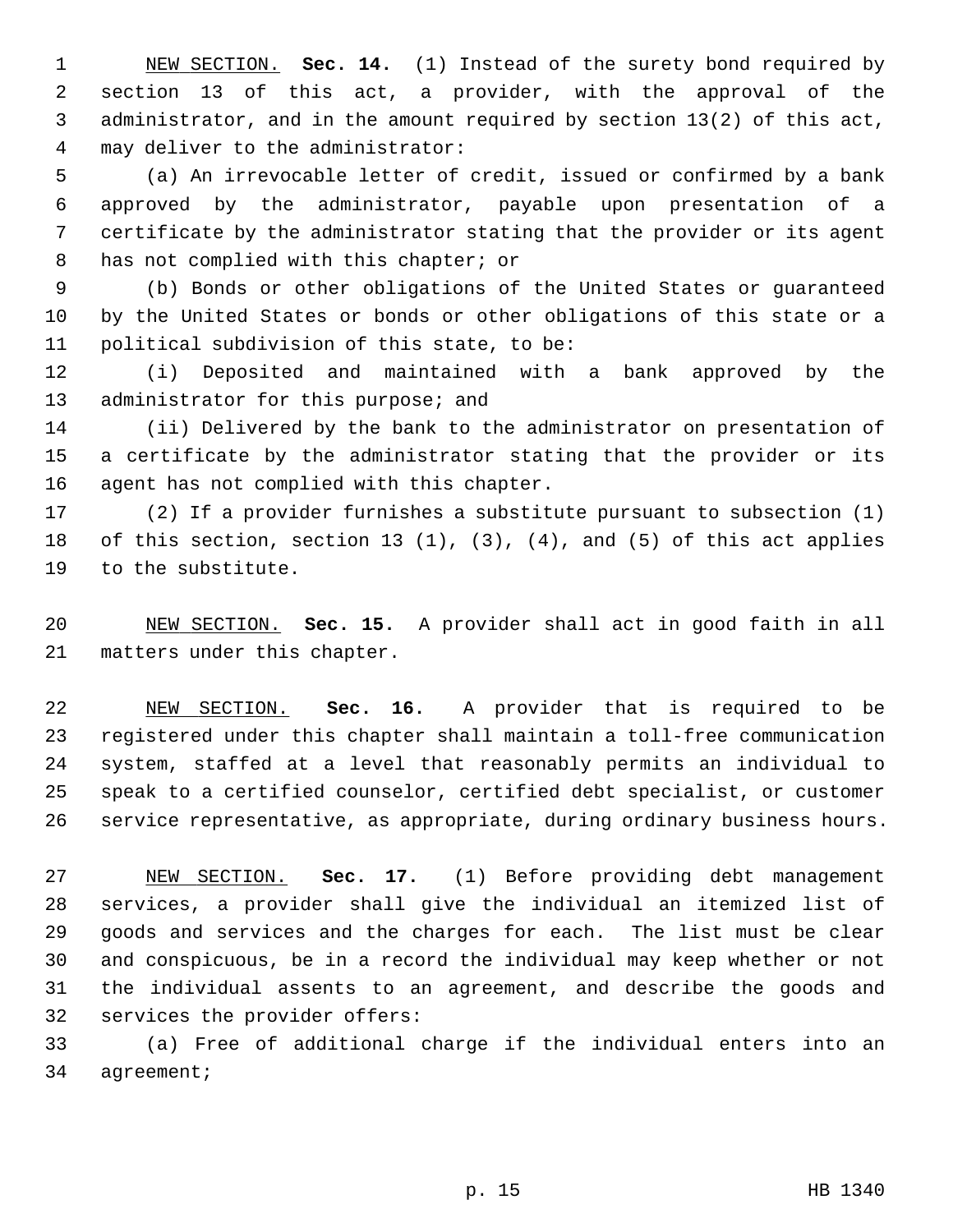1 (b) For a charge if the individual does not enter into an 2 agreement; and 3 (c) For a charge if the individual enters into an agreement, using 4 the following terminology, as applicable, and format: 5 Set up fee . . . . . . . . . . . . . . 6 *Dollar amount of fee* 7 Monthly service fee . . . . . . . . . . . . . . . 8 *Dollar amount of fee or method of determining amount* 9 Settlement fee . . . . . . . . . . . . . . 10 *Dollar amount of fee or method of determining amount* 11 Goods and services in addition to those provided in connection with 12 a plan . . . . . . . . . . . . . . 13 *(Item) Dollar amount or method of determining amount* 14 . . . . . . . . . . . . . . . 15 *(Item) Dollar amount or method of determining amount.* 16 (2) A provider may not furnish debt management services unless the 17 provider, through the services of a certified counselor or certified 18 debt specialist: 19 (a) Provides the individual with reasonable education about the 20 management of personal finance; 21 (b) Has prepared a financial analysis, including at least the 22 following matters affecting the individual's financial condition: 23 (i) Assets; 24 (ii) Income; 25 (iii) Debt, including secured debt; and 26 (iv) Other liabilities; and 27 (c) If the individual is to make regular, periodic payments: 28 (i) Has prepared a plan for the individual; 29 (ii) Has made a determination, based on the provider's analysis of 30 the information provided by the individual and otherwise available to 31 it, that the plan is suitable for the individual and the individual 32 will be able to meet the payment obligations under the plan; and 33 (iii) Believes that each creditor of the individual listed as a 34 participating creditor in the plan will accept payment of the 35 individual's debts as provided in the plan. 36 (3) Before an individual assents to an agreement to engage in a 37 plan, a provider shall: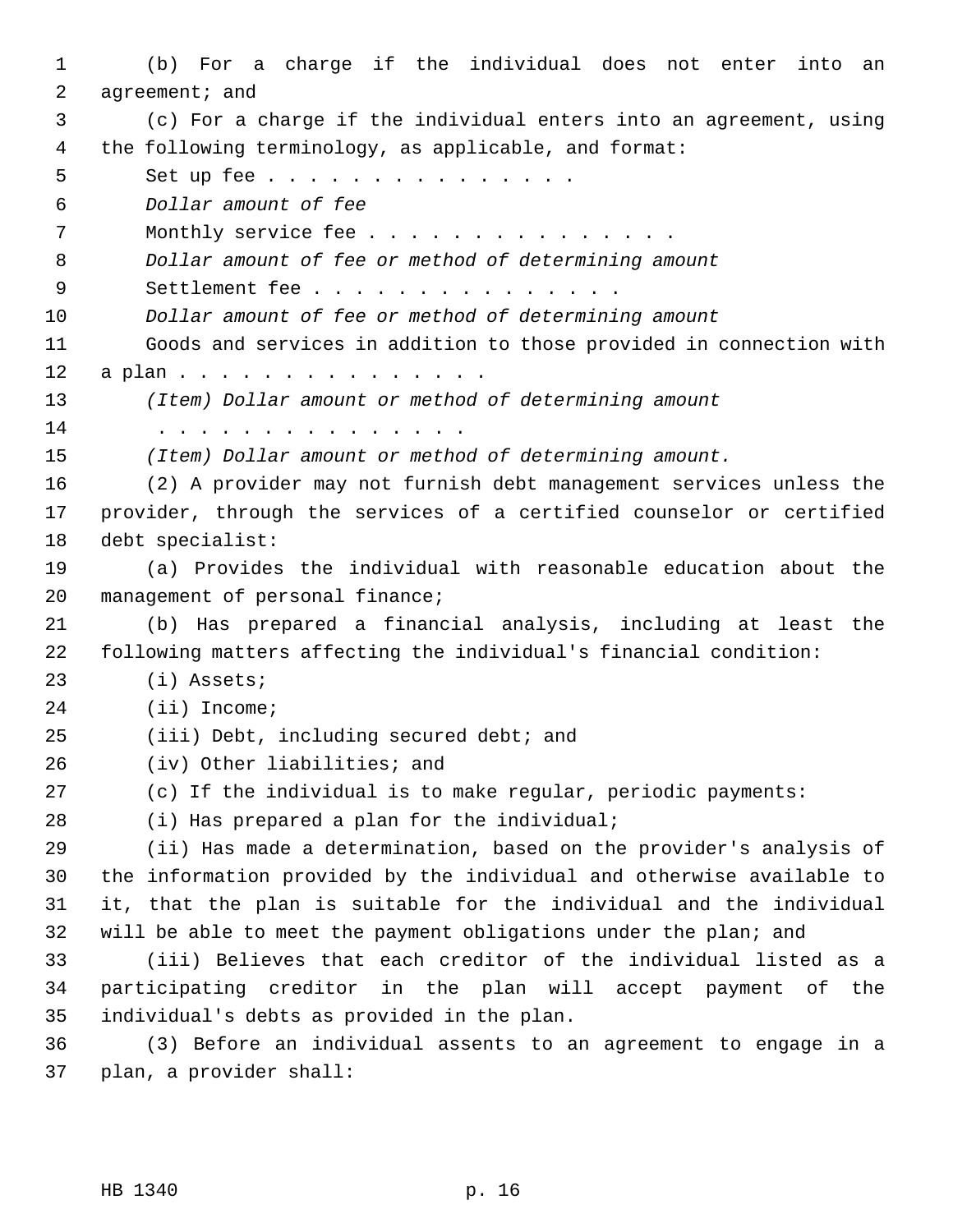1 (a) Provide the individual with a copy of the analysis and plan 2 required by subsection (2) of this section in a record that identifies 3 the provider and that the individual may keep whether or not the 4 individual assents to the agreement;

 5 (b) Inform the individual of the availability, at the individual's 6 option, of assistance by a toll-free communication system or in person 7 to discuss the financial analysis and plan required by subsection (2) 8 of this section; and

 9 (c) With respect to all creditors identified by the individual or 10 otherwise known by the provider to be creditors of the individual, 11 provide the individual with a list of:

12 (i) Creditors that the provider expects to participate in the plan 13 and grant concessions;

14 (ii) Creditors that the provider expects to participate in the plan 15 but not grant concessions;

16 (iii) Creditors that the provider expects not to participate in the 17 plan; and

18 (iv) All other creditors.

19 (4) Before an individual assents to an agreement, the provider 20 shall inform the individual, in a separate record that the individual 21 may keep whether or not the individual assents to the agreement:

22 (a) Of the name and business address of the provider;

23 (b) That plans are not suitable for all individuals and the 24 individual may ask the provider about other ways, including bankruptcy, 25 to deal with indebtedness;

26 (c) That establishment of a plan may adversely affect the 27 individual's credit rating or credit scores;

28 (d) That nonpayment of debt may lead creditors to increase finance 29 and other charges or undertake collection activity, including 30 litigation;

31 (e) Unless it is not true, that the provider may receive 32 compensation from the creditors of the individual; and

33 (f) That, unless the individual is insolvent, if a creditor settles 34 for less than the full amount of the debt, the plan may result in the 35 creation of taxable income to the individual, even though the 36 individual does not receive any money.

37 (5) If a provider may receive payments from an individual's 38 creditors and the plan contemplates that the individual's creditors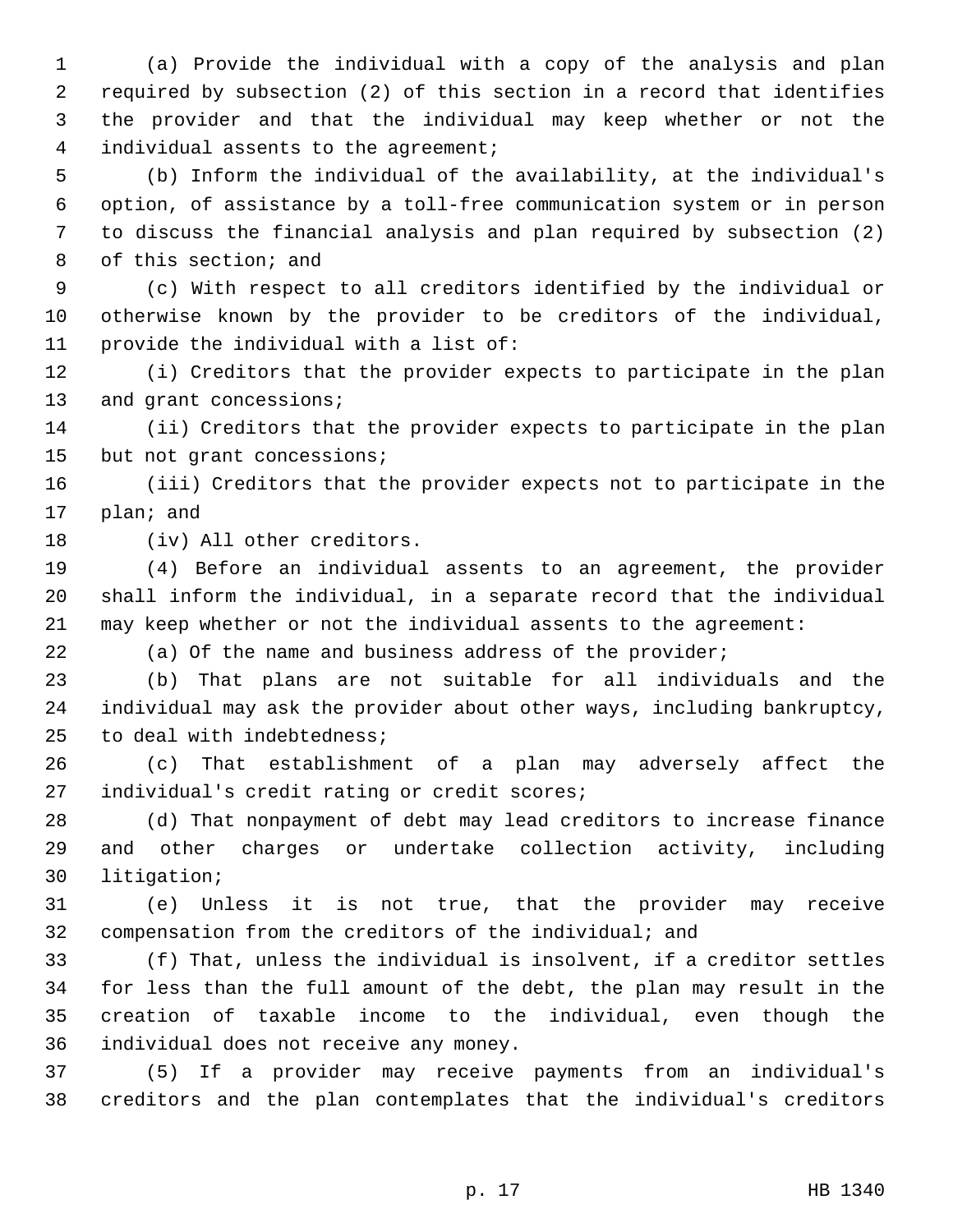1 will reduce finance charges or fees for late payment, default, or 2 delinquency, the provider may comply with subsection (4) of this 3 section by providing the following disclosure, surrounded by black 4 lines:

#### 5 IMPORTANT INFORMATION FOR YOU TO CONSIDER

 6 (1) Debt management plans are not right for all individuals, and 7 you may ask us to provide information about other ways, including 8 bankruptcy, to deal with your debts.

 9 (2) Using a debt management plan may make it harder for you to 10 obtain credit.

11 (3) We may receive compensation for our services from your 12 creditors.

13 . . . . . . . . . . . . . . . . . . . . 14 *Name and business address of provider*

15 (6) If a provider will not receive payments from an individual's 16 creditors and the plan contemplates that the individual's creditors 17 will reduce finance charges or fees for late payment, default, or 18 delinquency, a provider may comply with subsection (4) of this section 19 by providing the following disclosure, surrounded by black lines:

## 20 IMPORTANT INFORMATION FOR YOU TO CONSIDER

21 (1) Debt management plans are not right for all individuals, and 22 you may ask us to provide information about other ways, including 23 bankruptcy, to deal with your debts.

24 (2) Using a debt management plan may make it harder for you to 25 obtain credit.

26 . . . . . . . . . . . . . . . . . . . . 27 *Name and business address of provider*

28 (7) If an agreement contemplates that creditors will settle debts 29 for less than the full principal amount of debt owed, a provider may 30 comply with subsection (4) of this section by providing the following 31 disclosure, surrounded by black lines:

### 32 IMPORTANT INFORMATION FOR YOU TO CONSIDER

33 (1) Our program is not right for all individuals, and you may ask 34 us to provide information about bankruptcy and other ways to deal with 35 your debts.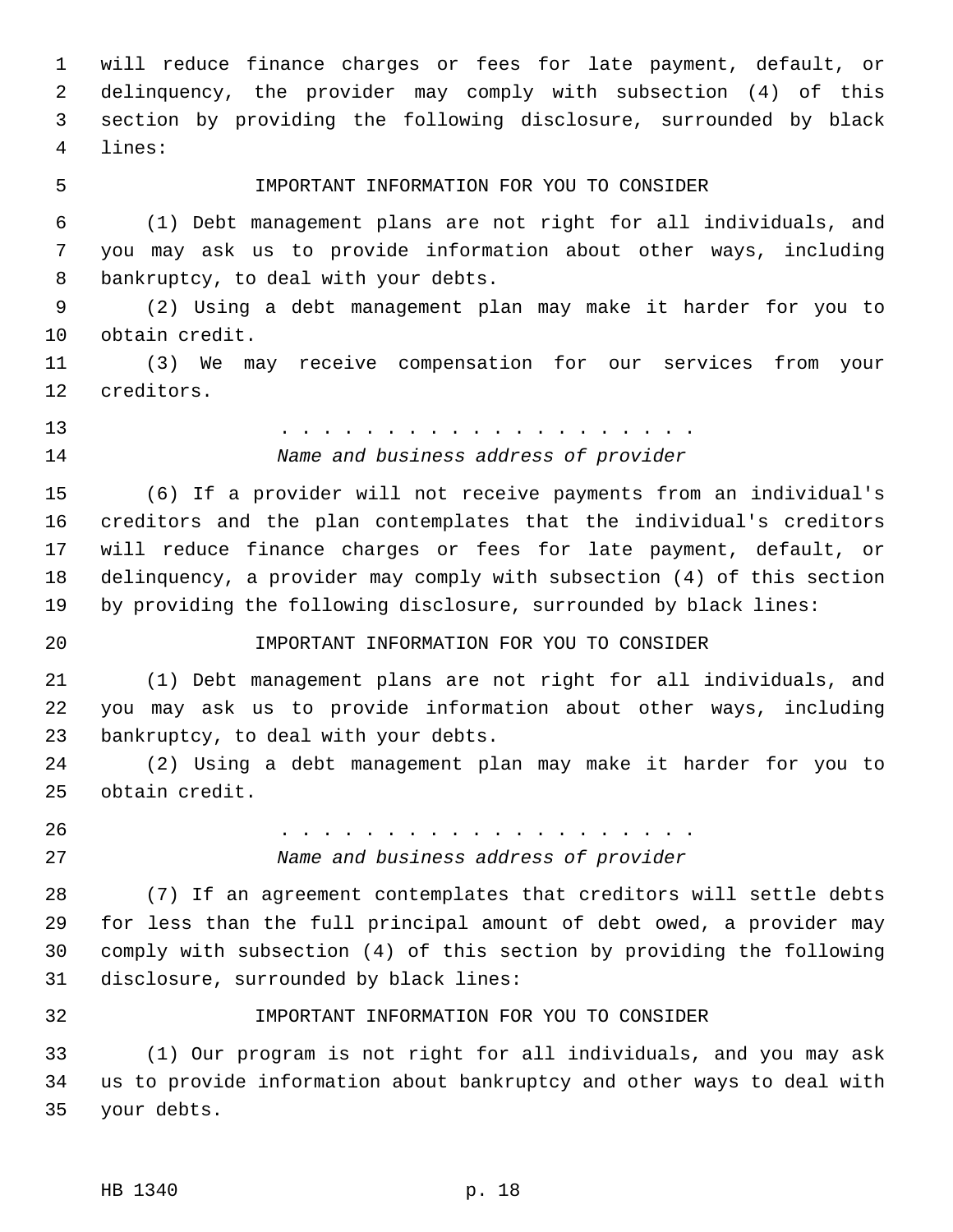1 (2) Nonpayment of your debts under our program may:

2 (a) Hurt your credit rating or credit scores;

3 (b) Lead your creditors to increase finance and other charges; and

 4 (c) Lead your creditors to undertake activity, including lawsuits, 5 to collect the debts.

 6 (3) Reduction of debt under our program may result in taxable 7 income to you, even though you will not actually receive any money.

 8 . . . . . . . . . . . . . . . . . . . . 9 *Name and business address of provider*

10 NEW SECTION. **Sec. 18.** (1) A provider may satisfy the requirements 11 of sections 17, 19, and 27 of this act by means of the internet or 12 other electronic means if the provider obtains a consumer's consent in 13 the manner provided by section  $101(c)(1)$  of the federal act.

14 (2) The disclosures and materials required by sections 17, 19, and 15 27 of this act shall be presented in a form that is capable of being 16 accurately reproduced for later reference.

17 (3) With respect to disclosure by means of an internet web site, 18 the disclosure of the information required by section 17(4) of this act 19 must appear on one or more screens that:

20 (a) Contain no other information; and

21 (b) The individual must see before proceeding to assent to 22 formation of an agreement.

23 (4) At the time of providing the materials and agreement required 24 by sections 17 (3) and (4), 19, and 27 of this act, a provider shall 25 inform the individual that on electronic, telephonic, or written 26 request, it will send the individual a written copy of the materials, 27 and shall comply with a request as provided in subsection (5) of this 28 section.

29 (5) If a provider is requested, before the expiration of ninety 30 days after an agreement is completed or terminated, to send a written 31 copy of the materials required by section 17 (3) and (4), 19, or 27 of 32 this act, the provider shall send them at no charge no later than three 33 business days after the request. The provider need not comply with a 34 request more than once per calendar month or if it reasonably believes 35 the request is made for purposes of harassment. If a request is made 36 more than ninety days after an agreement is completed or terminated,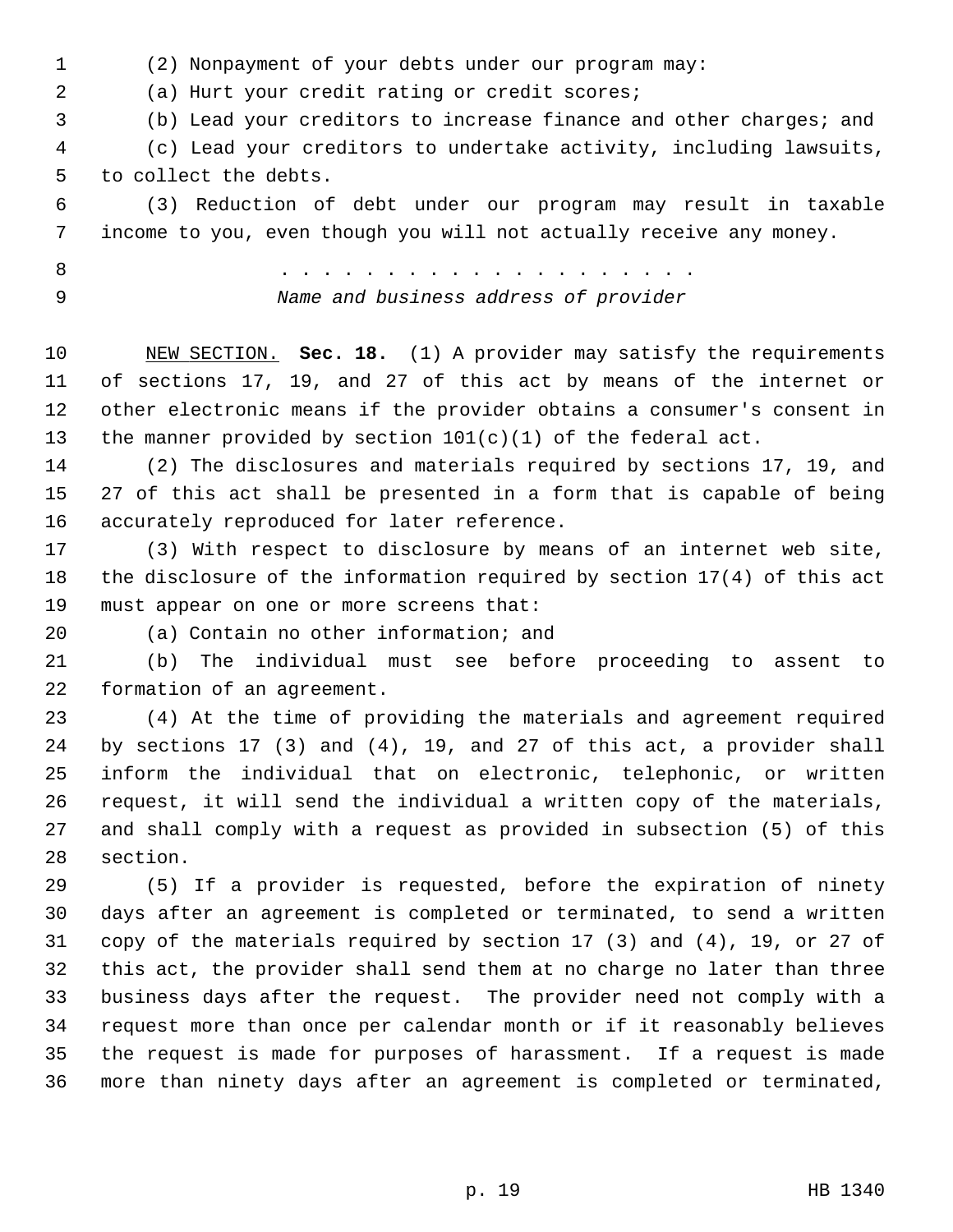1 the provider shall send within a reasonable time a written copy of the 2 materials requested.

 3 (6) A provider that maintains an internet web site shall disclose 4 on the home page of its web site or on a page that is clearly and 5 conspicuously connected to the home page by a link that clearly reveals 6 its contents:

7 (a) Its name and all names under which it does business;

 8 (b) Its principal business address, telephone number, and e-mail 9 address, if any; and

10 (c) The names of its principal officers.

11 (7) Subject to subsection (8) of this section, if a consumer who 12 has consented to electronic communication in the manner provided by 13 section 101 of the federal act withdraws consent as provided in the 14 federal act, a provider may terminate its agreement with the consumer.

15 (8) If a provider wishes to terminate an agreement with a consumer 16 pursuant to subsection (7) of this section, it shall notify the 17 consumer that it will terminate the agreement unless the consumer, no 18 later than thirty days after receiving the notification, consents to 19 electronic communication in the manner provided in section 101(c) of 20 the federal act. If the consumer consents, the provider may terminate 21 the agreement only as permitted by section  $19(1)(g)(vii)$  of this act.

22 (9) For the purposes of this section:

23 (a) "Consumer" means an individual who seeks or obtains goods or 24 services that are used primarily for personal, family, or household 25 purposes.

26 (b) "Federal act" means the electronic signatures in global and 27 national commerce act (15 U.S.C. Sec. 7001 et seq.).

28 NEW SECTION. **Sec. 19.** (1) An agreement must:

29 (a) Be in a record;

30 (b) Be dated and signed by the provider and the individual;

31 (c) Include the name of the individual and the address where the 32 individual resides;

33 (d) Include the name, business address, and telephone number of the 34 provider;

35 (e) Disclose the total amount of all known debts;

36 (f) Be delivered to the individual immediately on formation of the 37 agreement; and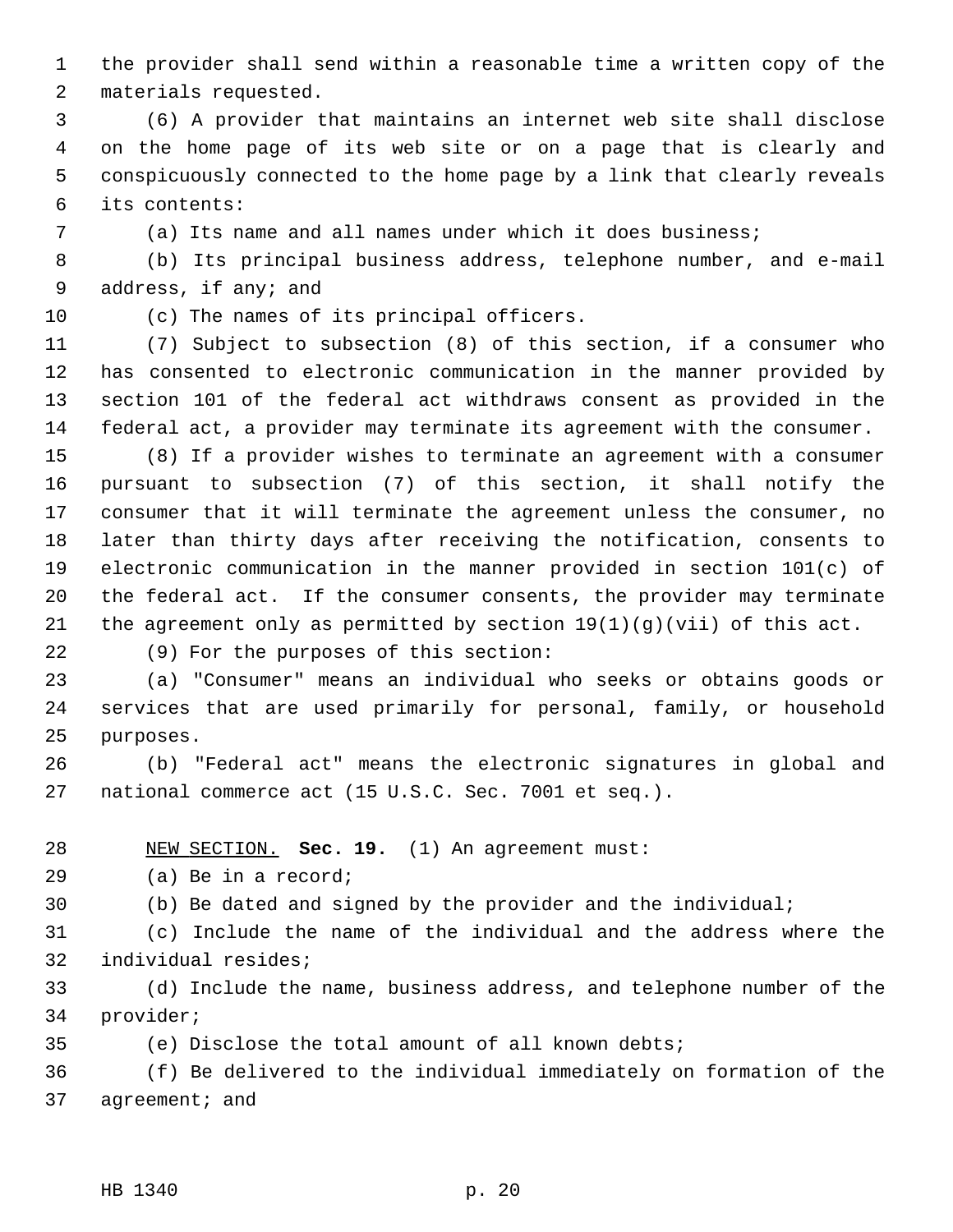1 (g) Disclose:

2 (i) The services to be provided;

 3 (ii) The amount, or method of determining the amount, of all fees, 4 individually itemized, to be paid by the individual;

 5 (iii) The schedule of payments to be made by or on behalf of the 6 individual, including the amount of each payment, the date on which 7 each payment is due, and an estimate of the date of the final payment;

8 (iv) If a plan provides for regular periodic payments to creditors:

 9 (A) Each creditor of the individual to which payment will be made, 10 the amount owed to each creditor, and any concessions the provider 11 reasonably believes each creditor will offer;

12 (B) The schedule of expected payments to each creditor, including 13 the amount of each payment and the date on which it will be made; and

14 (C) Each creditor that the provider believes will not participate 15 in the plan and to which the provider will not direct payment;

16 (v) If a plan contemplates the settlement of the individual's debt 17 for less than the principal amount of the debt, an estimate of:

18 (A) The duration of the plan based on all enrolled debts;

19 (B) The length of time before the individual may reasonably expect 20 a settlement offer; and

21 (C) The amount of savings needed to accrue before the individual 22 may reasonably expect a settlement offer, expressed as both a dollar 23 amount and percentage, for each enrolled debt;

24 (vi) How the provider will comply with its obligations under 25 section 27(1) of this act;

26 (vii) That the provider may terminate the agreement for good cause, 27 upon return of unexpended money of the individual;

28 (viii) That the individual may terminate the agreement at any time 29 by giving written or electronic notice, and that, if notice of 30 termination is given, the individual will receive all unexpended money 31 that the provider or its designee has received from or on behalf of the 32 individual for payment of a creditor and, except to the extent they 33 have been earned, the provider's fees;

34 (ix) That the individual may contact the administrator with any 35 questions or complaints regarding the provider; and

36 (x) The address, telephone number, and internet address or web site 37 of the administrator.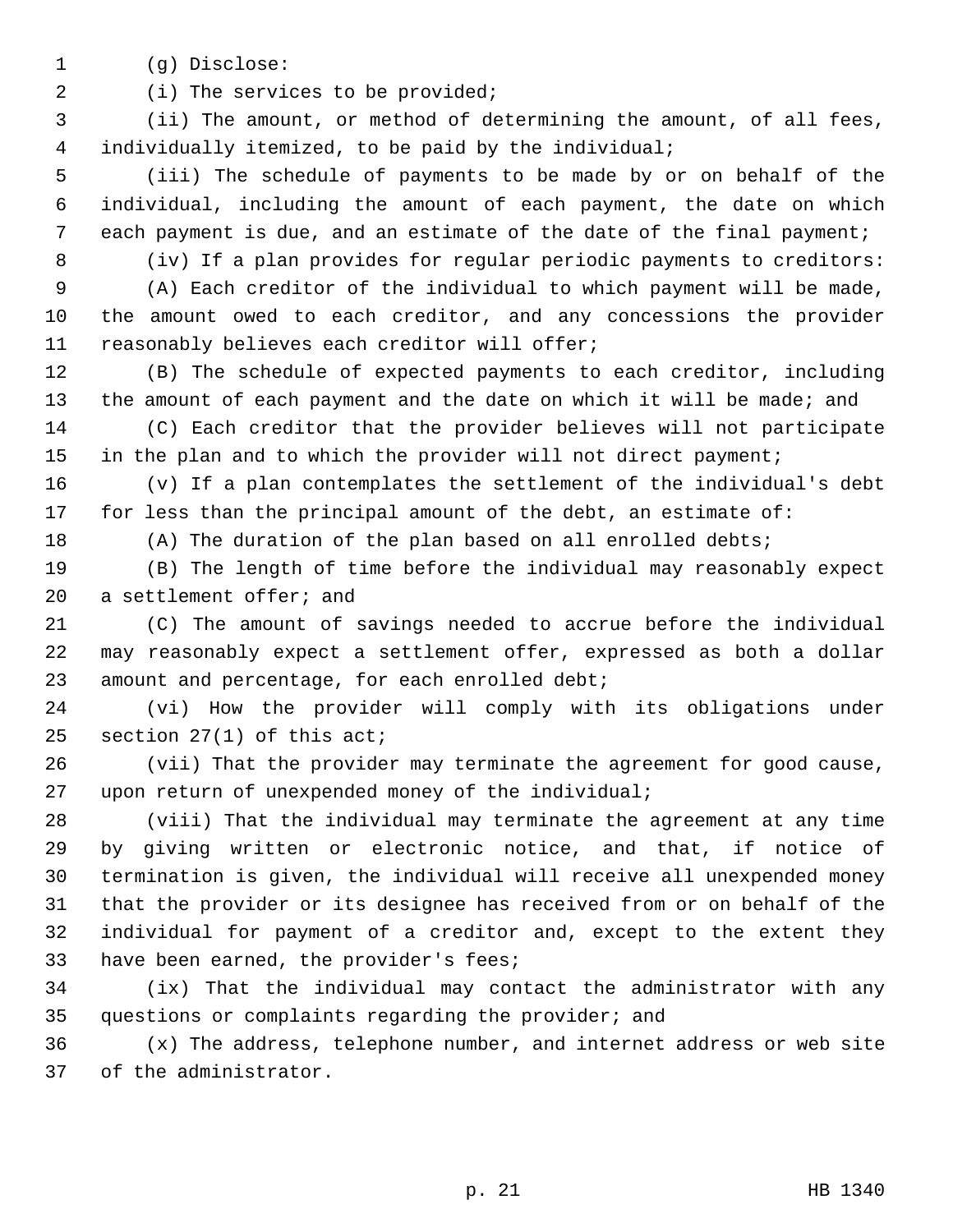1 (2) For purposes of subsection (1)(e) of this section, delivery of 2 an electronic record occurs when it is made available in a format in 3 which the individual may retrieve, save, and print it and the 4 individual is notified that it is available.

 5 (3) If the administrator supplies the provider with any information 6 required under subsection  $(1)(f)(x)$  of this section, the provider may 7 comply with that requirement only by disclosing the information 8 supplied by the administrator.

9 (4) An agreement must provide that:

10 (a) The individual authorizes any bank in which the provider or its 11 agent has established a trust account to disclose to the administrator 12 any financial records relating to the trust account; and

13 (b) The provider will notify the individual no later than five days 14 after learning of a creditor's final decision to reject or withdraw 15 from a plan and that this notice will include:

16 (i) The identity of the creditor; and

17 (ii) The right of the individual to modify or terminate the 18 agreement.

19 (5) An agreement may confer on a provider a power of attorney to 20 settle the individual's debt for no more than fifty percent of the 21 principal amount of the debt. An agreement may not confer a power of 22 attorney to settle a debt for more than fifty percent of that amount, 23 but may confer a power of attorney to negotiate with creditors of the 24 individual on behalf of the individual. An agreement must provide that 25 the provider will obtain the assent of the individual after a creditor 26 has assented to a settlement for more than fifty percent of the 27 principal amount of the debt.

28 (6) An agreement may not:

29 (a) Provide for application of the law of any jurisdiction other 30 than the United States and this state;

31 (b) Except as permitted by section 2 of the federal arbitration act 32 (9 U.S.C. Sec. 2) or chapter 7.04A RCW, contain a provision that 33 modifies or limits otherwise available forums or procedural rights, 34 including the right to trial by jury, that are generally available to 35 the individual under law other than this chapter;

36 (c) Contain a provision that restricts the individual's remedies 37 under this chapter or law other than this chapter; or

38 (d) Contain a provision that: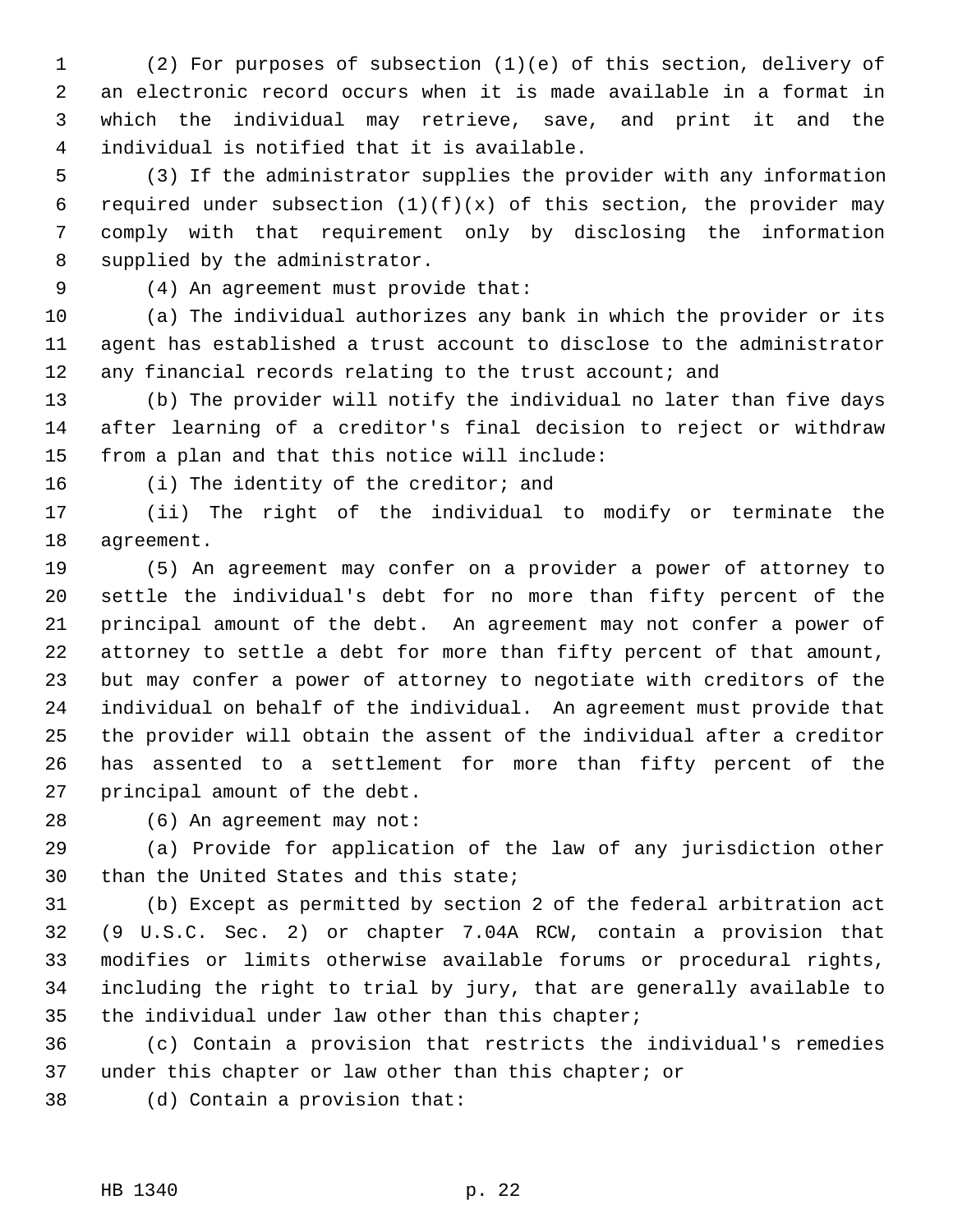1 (i) Limits or releases the liability of any person for not 2 performing the agreement or for violating this chapter; or

 3 (ii) Indemnifies any person for liability arising under the 4 agreement or this chapter.

 5 (7) A provision in an agreement which violates subsection (4), (5), 6 or (6) of this section is void.

 7 NEW SECTION. **Sec. 20.** (1) An individual who is a party to an 8 agreement may terminate the agreement at any time, without penalty or 9 obligation, by giving the provider notice in a record.

10 (2) A provider may terminate an agreement if an individual who is 11 a party to the agreement fails for sixty days to make a payment or 12 deposit required by the agreement or if other good cause exists.

13 (3) If an agreement is terminated:

14 (a) The provider, no later than seven business days after the 15 termination, shall pay the individual who is a party to the agreement 16 all money the provider or its designee received from or on behalf of 17 the individual, other than:

18 (i) An amount properly disbursed to a creditor; and

19 (ii) Fees earned pursuant to section 23 of this act; and

20 (b) Any power of attorney granted by the individual to the provider 21 is revoked.

22 NEW SECTION. **Sec. 21.** Unless the administrator, by rule, provides 23 otherwise, the disclosures and documents required by this chapter must 24 be in English. If a provider communicates with an individual primarily 25 in a language other than English, the provider shall furnish a 26 translation in the other language of the disclosures and documents 27 required by this chapter.

28 NEW SECTION. **Sec. 22.** (1) All money paid to a provider by or on 29 behalf of an individual for distribution to creditors pursuant to an 30 agreement is held in trust. No later than two business days after 31 receipt, the provider shall deposit the money in a trust account 32 established for the benefit of individuals to whom the provider is 33 furnishing debt management services.

34 (2) A provider whose agreement contemplates the settlement of an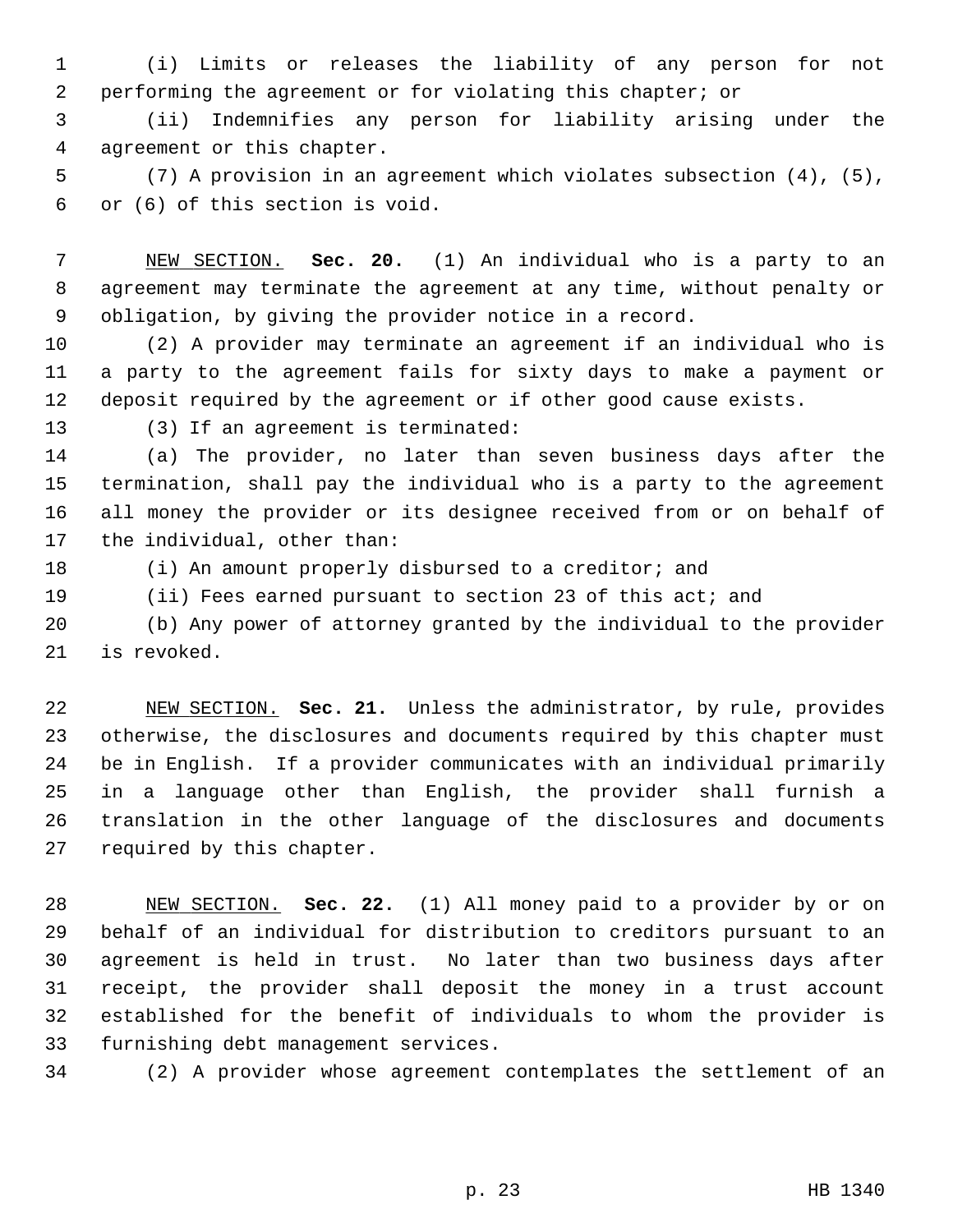1 individual's debt for less than the principal amount of the debt may 2 request or require the individual to place money in an account to be 3 used to pay a creditor or the provider's fees, or both, if:

4 (a) The money is held in an insured account at a bank;

 5 (b) The individual owns the money held in the account and is paid 6 any interest accrued on the account;

 7 (c) The entity administering the account is not the provider or an 8 affiliate of the provider, unless the affiliate is described in section 9  $2(2)(b)(iv)$  of this act;

10 (d) The entity administering the account does not give or accept 11 any money or other compensation in exchange for a referral of business 12 involving debt management services; and

13 (e) The individual may terminate the agreement at any time without 14 penalty and on termination must receive all money in the account, other 15 than money earned by the provider in compliance with this section.

16 (3) If an agreement contemplates the reduction of finance charges 17 or fees for late payment, default, or delinquency and the provider 18 complies with subsection (1) of this section, the provider may request 19 or require the individual to make payment to be used for both 20 distribution to creditors and payment of the provider's fees.

21 (4) Money held in trust by a provider is not property of the 22 provider or its designee. The money is not available to creditors of 23 the provider or designee, except an individual from whom or on whose 24 behalf the provider received money, to the extent that the money has 25 not been disbursed to creditors of the individual.

26 (5) A provider shall:

27 (a) Maintain separate records of account for each individual to 28 whom the provider is furnishing debt management services;

29 (b) Disburse money paid by or on behalf of the individual to 30 creditors of the individual as disclosed in the agreement, except that:

31 (i) The provider may delay payment to the extent that a payment by 32 the individual is not final; and

33 (ii) If a plan provides for regular periodic payments to creditors, 34 the disbursement must comply with the due dates established by each 35 creditor; and

36 (c) Promptly correct any payments that are not made or that are 37 misdirected as a result of an error by the provider or other person in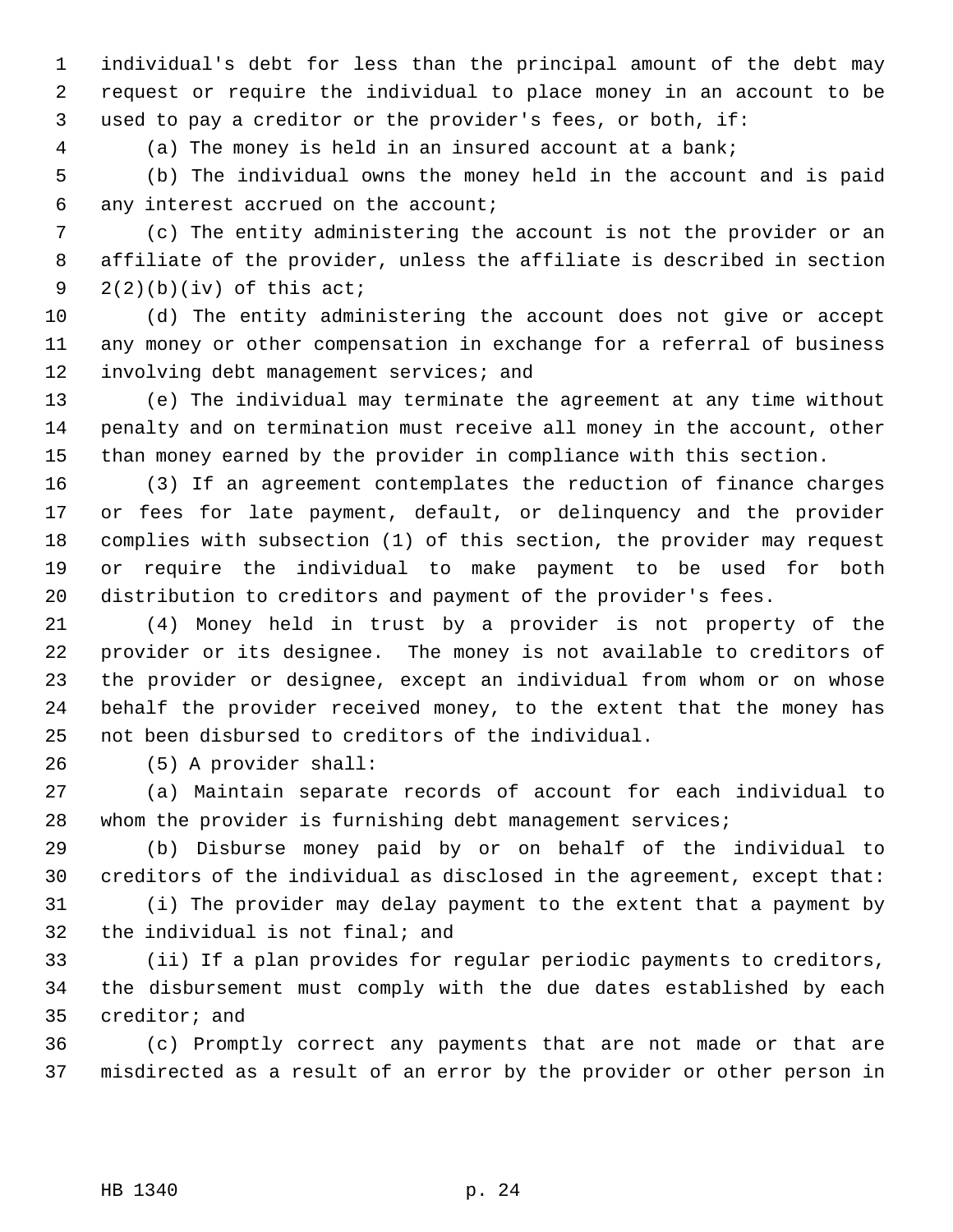1 control of the trust account and reimburse the individual for any costs 2 or fees imposed by a creditor as a result of the failure to pay or 3 misdirection.

 4 (6) A provider may not commingle money in a trust account 5 established for the benefit of individuals to whom the provider is 6 furnishing debt management services with money of other persons.

 7 (7) A trust account must at all times have a cash balance equal to 8 the sum of the balances of each individual's account.

 9 (8) If a provider has established a trust account pursuant to 10 subsection (1) of this section, the provider shall reconcile the trust 11 account at least once a month. The reconciliation must compare the 12 cash balance in the trust account with the sum of the balances in each 13 individual's account. If the provider or its designee has more than 14 one trust account, each trust account must be individually reconciled.

15 (9) If a provider discovers, or has a reasonable suspicion of, 16 embezzlement or other unlawful appropriation of money held in trust, 17 the provider shall immediately notify the administrator by a method 18 approved by the administrator. Unless the administrator by rule 19 provides otherwise, no later than five days thereafter, the provider 20 shall give notice to the administrator describing the remedial action 21 taken or to be taken.

22 (10) If an individual terminates an agreement or it becomes 23 reasonably apparent to a provider that a plan has failed, the provider 24 shall refund promptly to the individual all money paid by or on behalf 25 of the individual which has not been paid to creditors, less fees that 26 are payable to the provider under section 23 of this act.

27 (11) Before relocating a trust account from one bank to another, a 28 provider shall inform the administrator of the name, business address, 29 and telephone number of the new bank. As soon as practicable, the 30 provider shall inform the administrator of the account number of the 31 trust account at the new bank.

32 NEW SECTION. **Sec. 23.** (1) A provider may not impose directly or 33 indirectly a fee or other charge on an individual or receive money from 34 or on behalf of an individual for debt management services except as 35 permitted by this section.

36 (2) A provider may not impose charges or receive payment for debt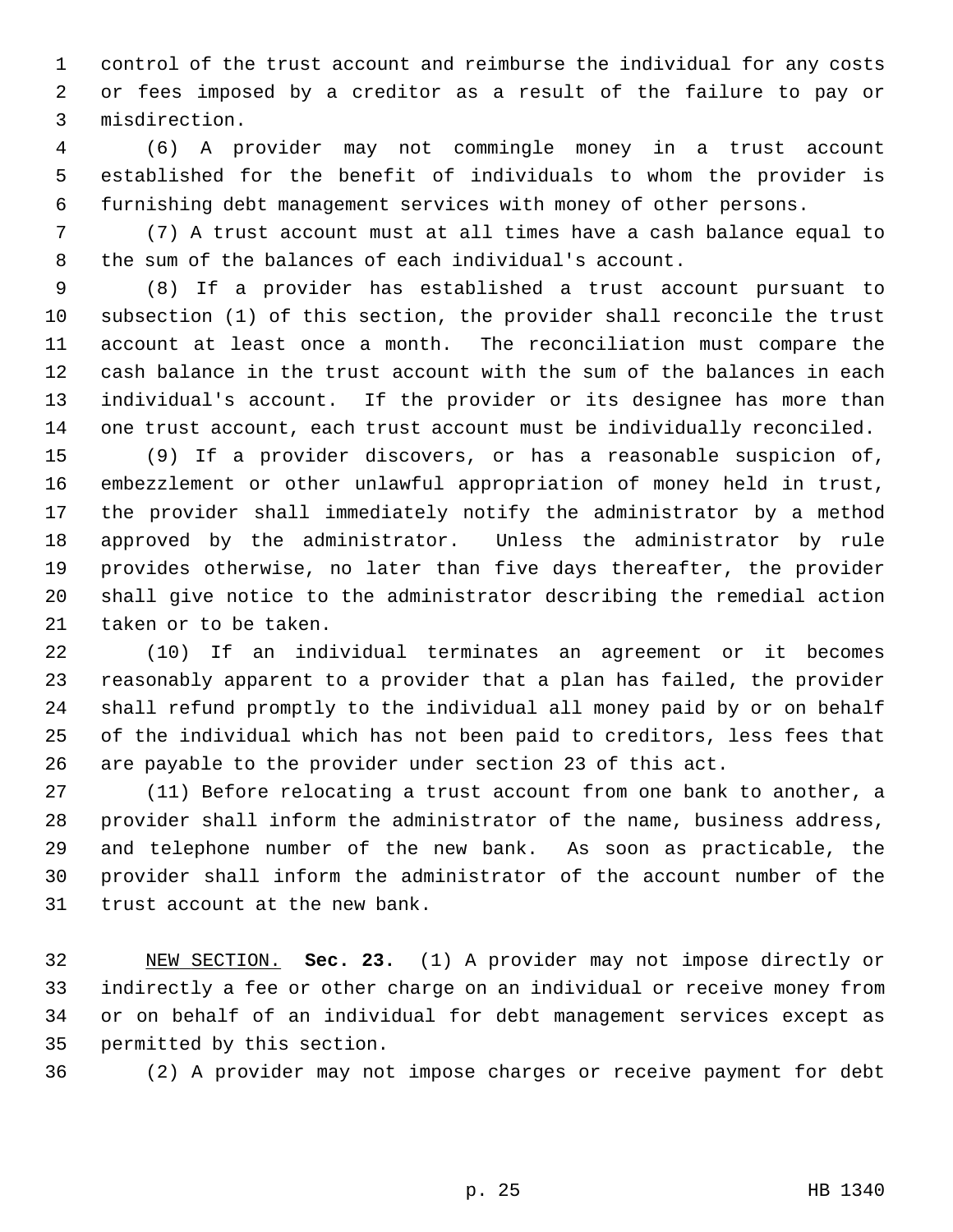1 management services until the provider and the individual have signed 2 an agreement that complies with sections 19 and 28 of this act.

 3 (3) If an individual assents to an agreement, a provider may not 4 impose a fee or other charge for educational, counseling, or similar 5 services, except as otherwise provided in this section and section 6 28(4) of this act. The administrator may authorize a provider to 7 charge a fee based on the nature and extent of the services furnished 8 by the provider.

 9 (4) Subject to adjustment of dollar amounts pursuant to section 10 32(6) of this act, the following rules apply:

11 (a) Except to the extent permitted by section 22 of this act, a 12 provider may not request or receive any compensation from or on behalf 13 of an individual unless:

14 (i) The provider has secured the assent of the individual and at 15 least one creditor of the individual to a concession; and

16 (ii) The individual has made a payment toward satisfying the debt 17 as part of a plan.

18 (b) The provider's fee for debt management services must be 19 reasonable. The total fee for debt management services, including, but 20 not limited to, any fee charged by a bank or a third-party account 21 administrator, may not exceed fifteen percent of the total debt 22 disclosed in the agreement.

23 (c) If the provider's compensation is received in installments:

24 (i) Each installment must be made simultaneously with the 25 individual's installment payments to the creditor; and

26 (ii) An installment of the compensation may not be a greater 27 percentage of the provider's total compensation for settlement of the 28 debt than the simultaneous payment to the creditor is of the entire 29 settlement amount for the debt.

30 (d) The provider may make an initial charge of up to twenty-five 31 dollars which shall be considered part of the total fee. If an initial 32 charge is made, no additional fee may be retained which will bring the 33 total fee retained to date to more than fifteen percent of the total 34 payments made to date.

35 (e) If an individual does not assent to an agreement, a provider 36 may receive for educational and counseling services it provides to the 37 individual a fee not exceeding one hundred dollars or, with the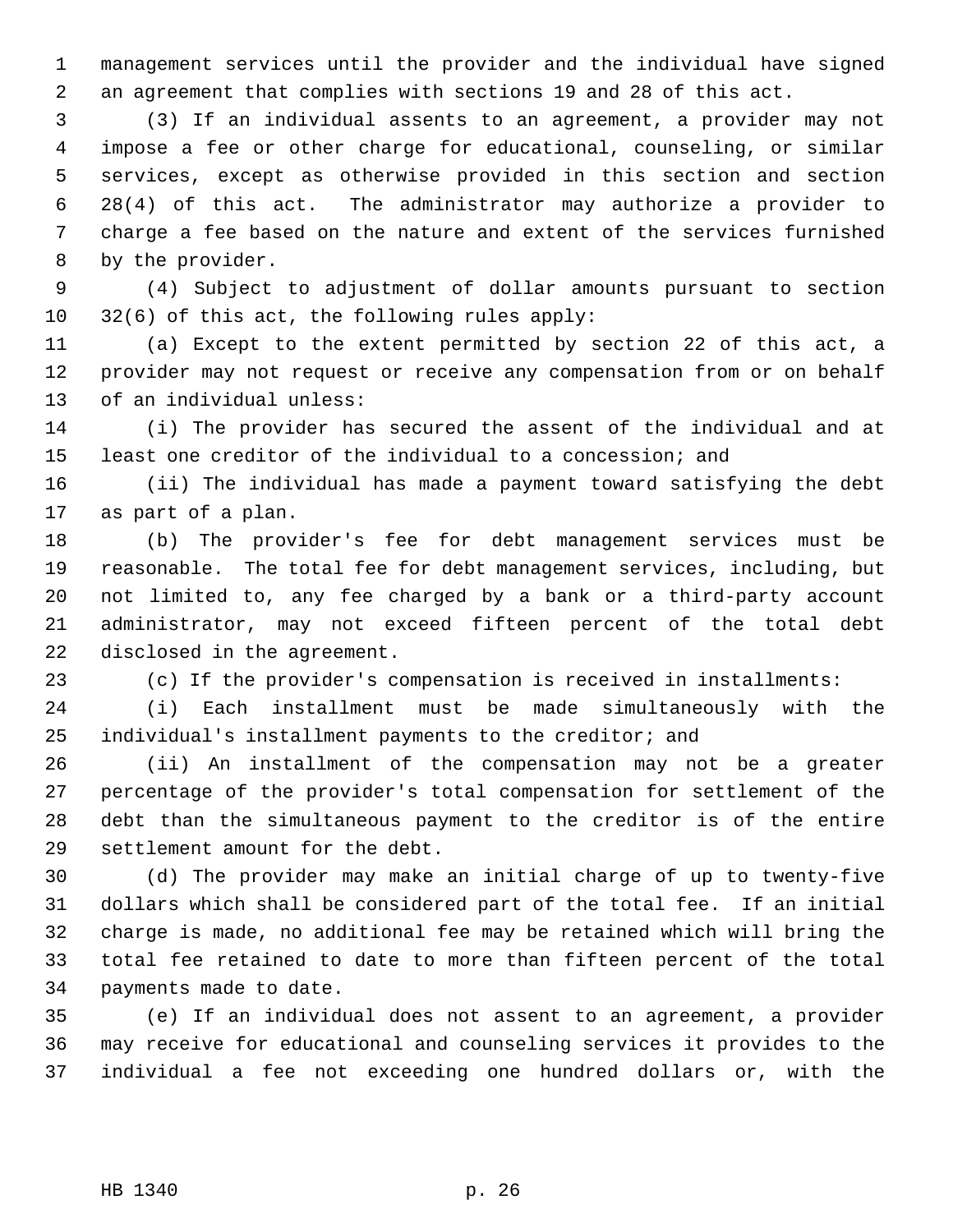1 approval of the administrator, a larger fee. The administrator may 2 approve a fee larger than one hundred dollars if the nature and extent 3 of the educational and counseling services warrant the larger fee.

 4 (f) No fee whatsoever shall be applied against rent and utility 5 payments for housing.

 6 (5) If, before the expiration of ninety days after the completion 7 or termination of educational or counseling services, an individual 8 assents to an agreement, the provider shall refund to the individual 9 any fee paid pursuant to subsection (4)(f) of this section.

10 (6) Subject to adjustment of the dollar amount pursuant to section 11 32(6) of this section, if a payment to a provider by an individual 12 under this chapter is dishonored, a provider may impose a reasonable 13 charge on the individual, not to exceed the lesser of twenty-five 14 dollars and the amount permitted by law other than this chapter.

15 NEW SECTION. **Sec. 24.** A provider may not solicit a voluntary 16 contribution from an individual or an affiliate of the individual for 17 any service provided to the individual. A provider may accept 18 voluntary contributions from an individual but, until thirty days after 19 completion or termination of a plan, the aggregate amount of money 20 received from or on behalf of the individual may not exceed the total 21 amount the provider may charge the individual under section 23 of this 22 act.

23 NEW SECTION. **Sec. 25.** (1) If a provider imposes a fee or other 24 charge or receives money or other payments not authorized by section 23 25 or 24 of this act, the individual may void the agreement and recover as 26 provided in section 35 of this act.

27 (2) If a provider is not registered as required by this chapter 28 when an individual assents to an agreement, the agreement is voidable 29 by the individual.

30 (3) If an individual voids an agreement under subsection (2) of 31 this section, the provider does not have a claim against the individual 32 for breach of contract or for restitution.

33 NEW SECTION. **Sec. 26.** For each individual for whom a provider 34 provides debt management services, the provider shall maintain records 35 for five years after the final payment made by the individual. The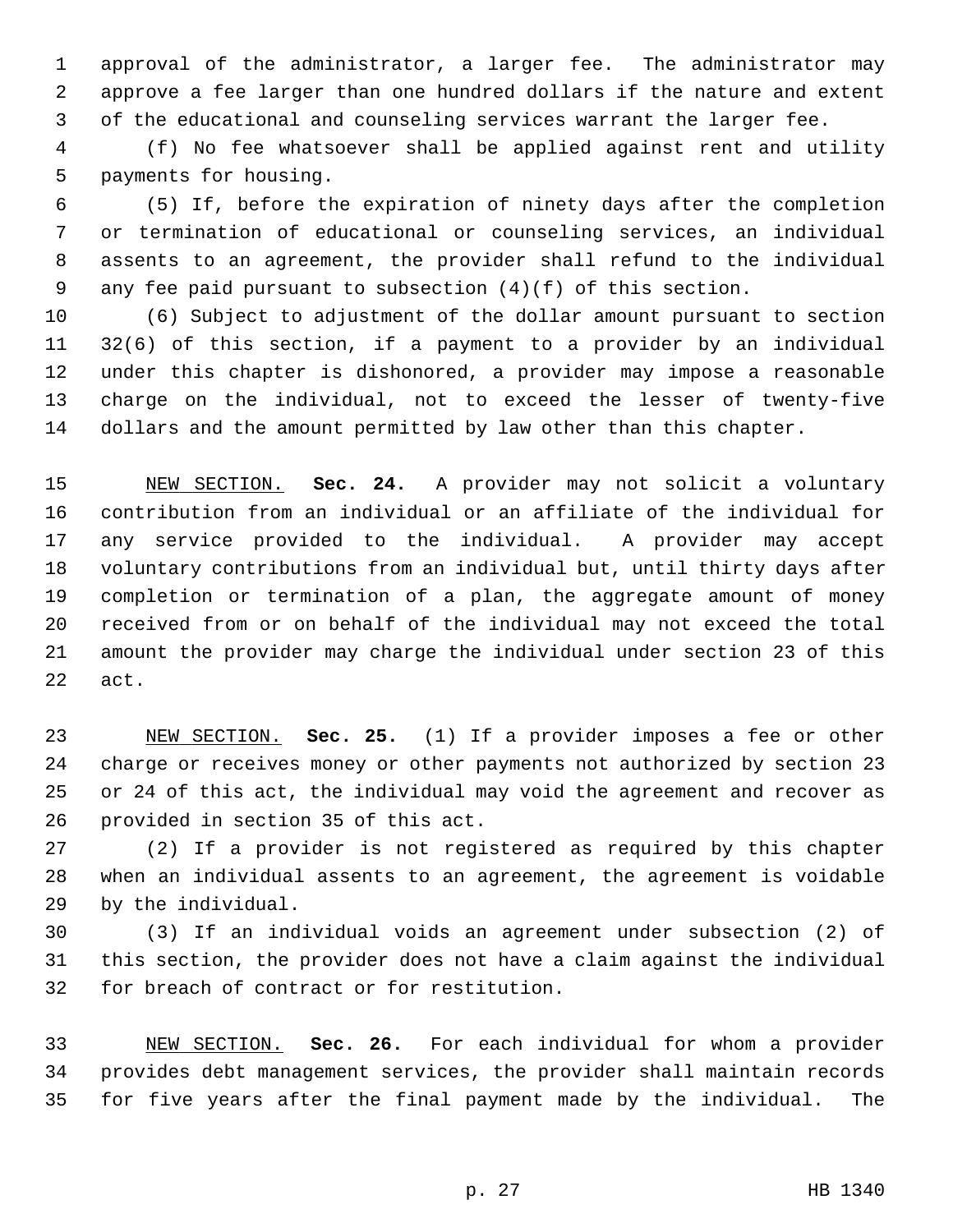1 provider shall produce a copy of the records to the individual within 2 a reasonable time after a request for the records. The provider may 3 use electronic or other means of storage of the records.

 4 NEW SECTION. **Sec. 27.** (1) A provider shall provide the accounting 5 required by subsection (2) of this section:

6 (a) On cancellation or termination of an agreement; and

7 (b) Before cancellation or termination of any agreement:

8 (i) At least once each month; and

 9 (ii) No later than five business days after a request by an 10 individual, but the provider need not comply with more than one request 11 in any calendar month.

12 (2) A provider, in a record, shall provide each individual for whom 13 it has established a plan an accounting of the following information:

14 (a) The amount in an account containing money paid by or on behalf 15 of the individual for fees or distribution to a creditor, or both, as 16 of the date one month before the date of the accounting;

17 (b) The amount paid into the account since the last report;

18 (c) The amounts and dates of disbursement made on the individual's 19 behalf, or by the individual on the direction of the provider, since 20 the last report, to each creditor listed in the plan;

21 (d) The amounts deducted, as fees or otherwise, from the amount 22 paid into the account since the last report;

23 (e) If, since the last report, a creditor has agreed to accept as 24 payment in full an amount less than the principal amount of the debt 25 owed by the individual:

26 (i) The total amount and terms of the settlement;

27 (ii) The amount of the debt when the individual assented to the 28 plan;

29 (iii) The amount of the debt when the creditor agreed to the 30 settlement; and

31 (iv) The calculation of a settlement fee; and

32 (f) The amount in the account as of the date of the accounting.

33 (3) If an agreement contemplates that a creditor will settle a debt 34 for less than the principal amount of the debt and the provider 35 delegates performance of its duties under this section to another 36 person, the provider may provide the information required by subsection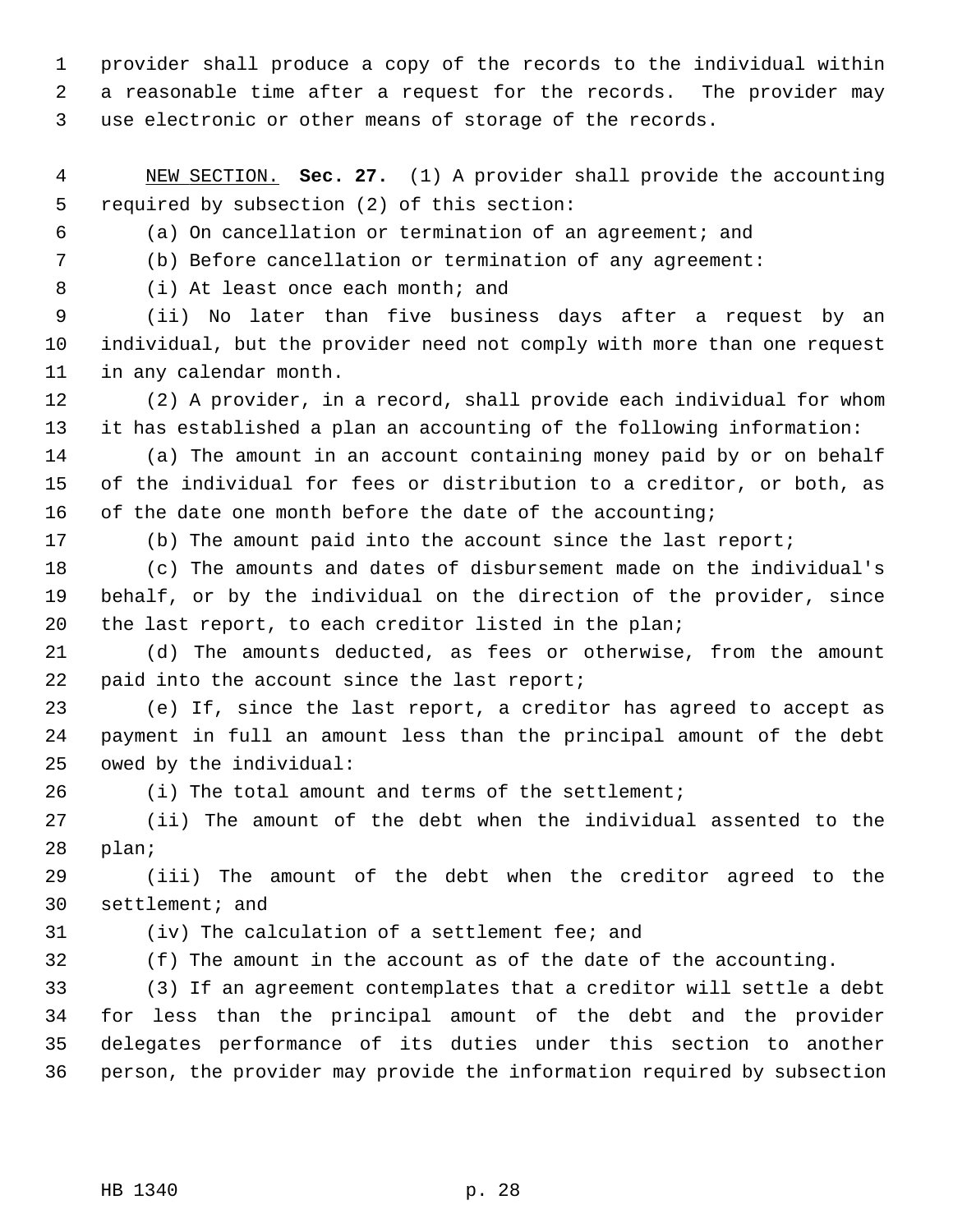1 (2)(e) of this section in a record separate from the record containing 2 the other information required by subsection (2) of this section.

 3 NEW SECTION. **Sec. 28.** (1) A provider may not, directly or 4 indirectly:

 5 (a) Include a secured debt in a plan, except as authorized by law 6 other than this chapter;

7 (b) Misappropriate or misapply money held in trust;

 8 (c) Settle a debt on behalf of an individual for more than fifty 9 percent of the principal amount of the debt owed a creditor, unless the 10 individual assents to the settlement after the creditor has assented;

11 (d) Take a power of attorney that authorizes it to settle a debt, 12 unless the power of attorney expressly limits the provider's authority 13 to settle debts for not more than fifty percent of the principal amount 14 of the debt owed a creditor;

15 (e) Exercise or attempt to exercise a power of attorney after an 16 individual has terminated an agreement;

17 (f) Initiate a transfer from an individual's account at a bank or 18 with another person unless the transfer is:

19 (i) A return of money to the individual; or

20 (ii) Before termination of an agreement, properly authorized by the 21 agreement and this chapter, and for:

22 (A) Payment to one or more creditors pursuant to an agreement; or

23 (B) Payment of a fee;

24 (g) Offer a gift or bonus, premium, reward, or other compensation 25 to an individual for executing an agreement;

26 (h) Offer, pay, or give a gift or bonus, premium, reward, or other 27 compensation to a lead generator or other person for referring a 28 prospective customer, if the person making the referral:

29 (i) Has a financial interest in the outcome of debt management 30 services provided to the customer, unless neither the provider nor the 31 person making the referral communicates to the prospective customer the 32 identity of the source of the referral; or

33 (ii) Compensates its employees on the basis of a formula that 34 incorporates the number of individuals the employee refers to the 35 provider;

36 (i) Receive a bonus, commission, or other benefit for referring an 37 individual to a person;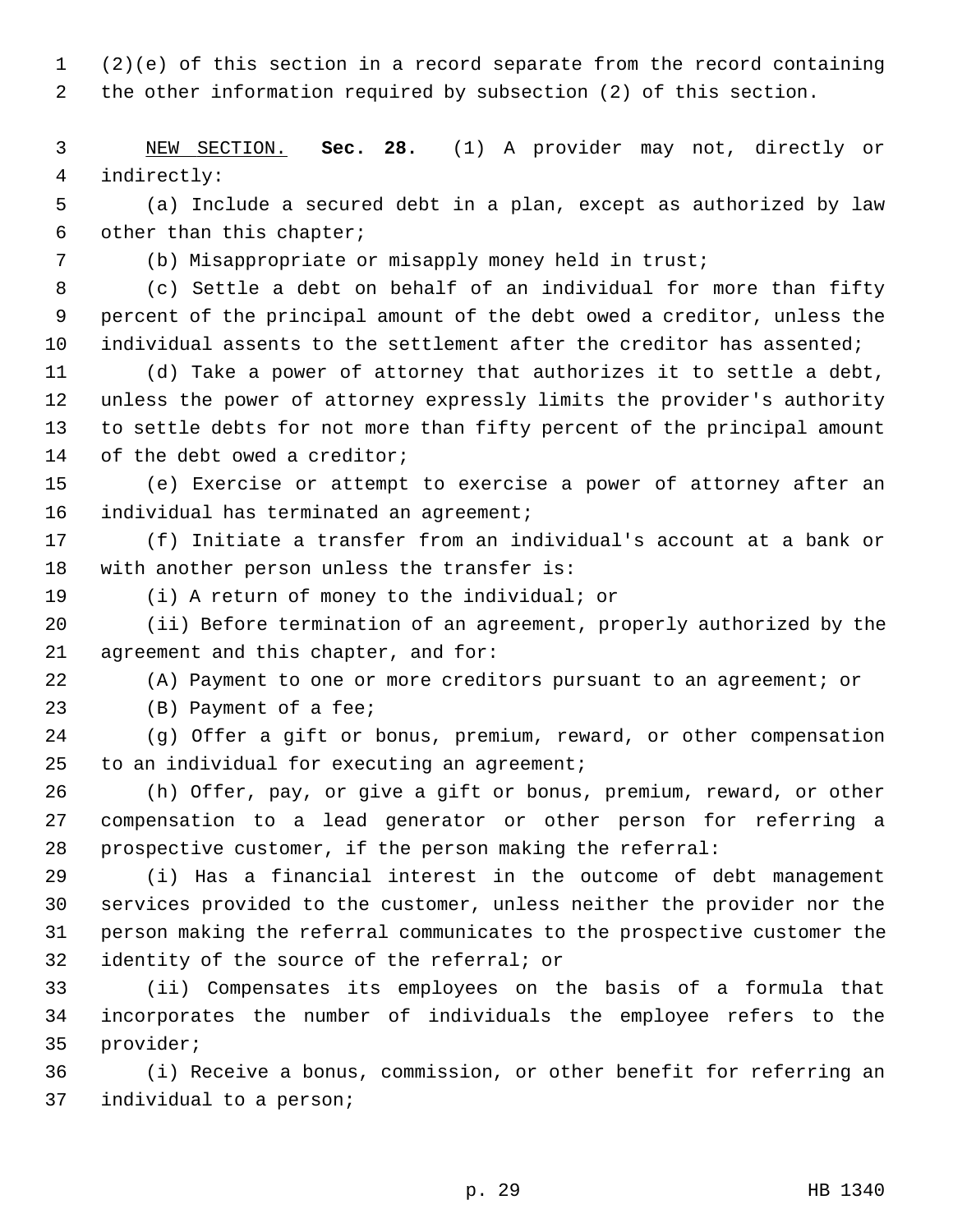1 (j) Structure a plan in a manner that would result in a negative 2 amortization of any of an individual's debts, unless a creditor that is 3 owed a negatively amortizing debt agrees to refund or waive the finance 4 charge upon payment of the principal amount of the debt;

 5 (k) Compensate its employees on the basis of a formula that 6 incorporates the number of individuals the employee induces to enter 7 into agreements;

 8 (l) Settle a debt or lead an individual to believe that a payment 9 to a creditor is in settlement of a debt to the creditor unless, at the 10 time of settlement, the individual receives a certification by the 11 creditor that the payment is in full settlement of the debt or is part 12 of a settlement plan, the terms of which are included in the 13 certification, that, if completed according to its terms, will satisfy 14 the debt;

15 (m) Make a representation that:

16 (i) The provider will furnish money to pay bills or prevent 17 attachments;

18 (ii) Payment of a certain amount will permit satisfaction of a 19 certain amount or range of indebtedness; or

20 (iii) Participation in a plan will or may prevent litigation, 21 garnishment, attachment, repossession, foreclosure, eviction, or loss 22 of employment;

23 (n) Misrepresent that it is authorized or competent to furnish 24 legal advice or perform legal services;

25 (o) Represent in its agreements, disclosures required by this 26 chapter, advertisements, or internet web site that it is a:

27 (i) Not-for-profit entity unless it is organized and properly 28 operating as a not-for-profit entity under the law of the state in 29 which it was formed; or

30 (ii) Tax-exempt entity unless it has received certification of tax-31 exempt status from the internal revenue service and is properly 32 operating as a not-for-profit entity under the law of the state in 33 which it was formed;

34 (p) Take a confession of judgment or power of attorney to confess 35 judgment against an individual; or

36 (q) Employ an unfair, unconscionable, or deceptive act or practice, 37 including the knowing omission of any material information.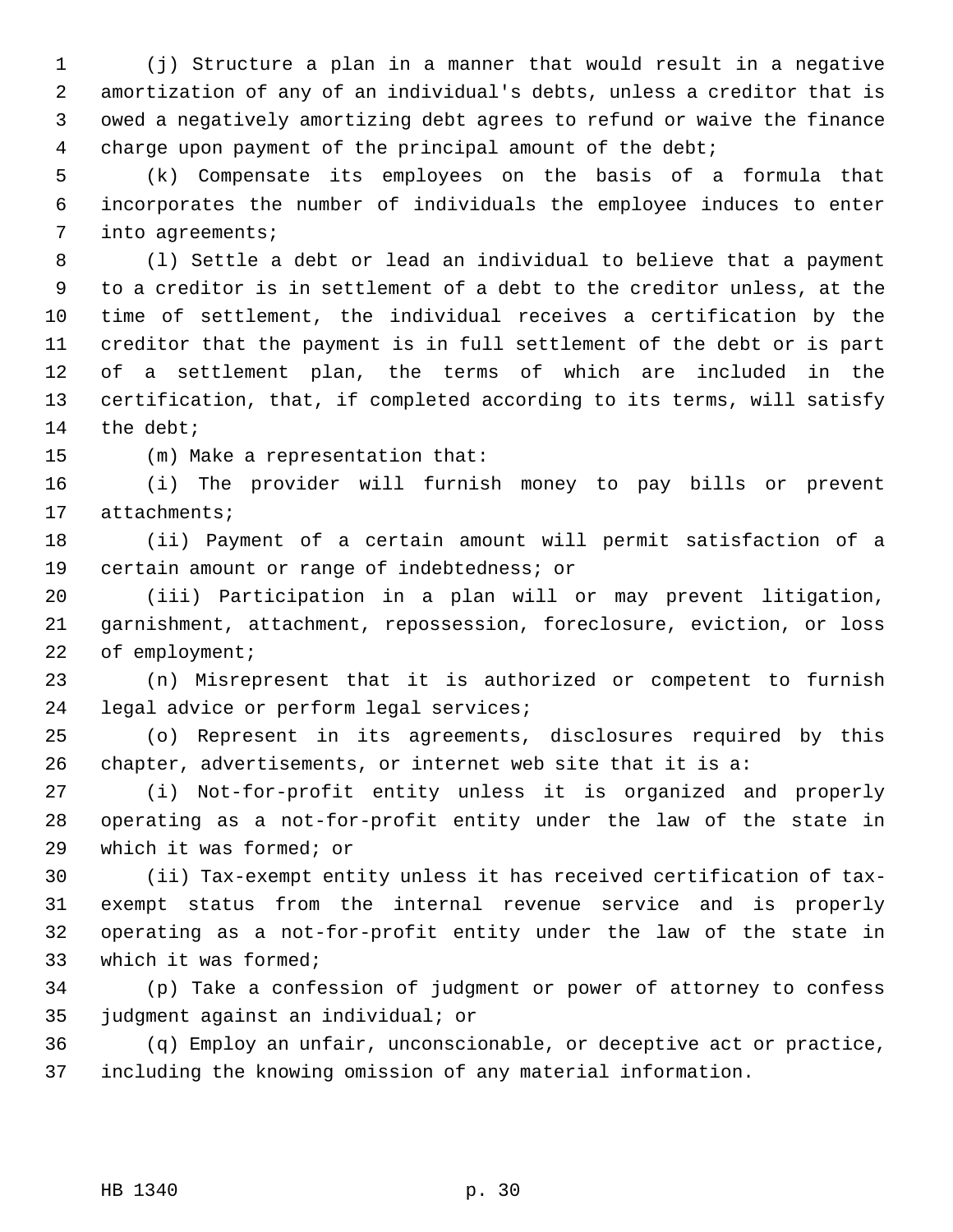1 (2) If a provider furnishes debt management services to an 2 individual, the provider may not, directly or indirectly:

3 (a) Purchase a debt or obligation of the individual;

4 (b) Receive from or on behalf of the individual:

 5 (i) A promissory note or other negotiable instrument other than a 6 check or a demand draft; or

7 (ii) A postdated check or demand draft;

 8 (c) Lend money or provide credit to the individual, except as a 9 deferral of a settlement fee at no additional expense to the 10 individual;

11 (d) Obtain a mortgage or other security interest from any person in 12 connection with the services provided to the individual;

13 (e) Except as permitted by federal law, disclose the identity or 14 identifying information of the individual or the identity of the 15 individual's creditors, except to:

16 (i) The administrator, on proper demand;

17 (ii) A creditor of the individual, to the extent necessary to 18 secure the cooperation of the creditor in a plan; or

19 (iii) The extent necessary to administer the plan;

20 (f) Except as otherwise provided in section 23 of this act, provide 21 the individual less than the full benefit of a compromise of a debt 22 arranged by the provider;

23 (g) Charge the individual for or provide credit or other insurance, 24 coupons for goods or services, membership in a club, access to 25 computers or the internet, or any other matter not directly related to 26 debt management services or educational services concerning personal 27 finance; or

28 (h) Furnish legal advice or perform legal services, unless the 29 person furnishing that advice to or performing those services for the 30 individual is licensed to practice law.

31 (3) This section does not authorize any person to engage in the 32 practice of law.

33 (4) A provider may not receive a gift or bonus, premium, reward, or 34 other compensation, directly or indirectly, for advising, arranging, or 35 assisting an individual in connection with obtaining, an extension of 36 credit or other service from a lender or service provider, except for 37 educational or counseling services required in connection with a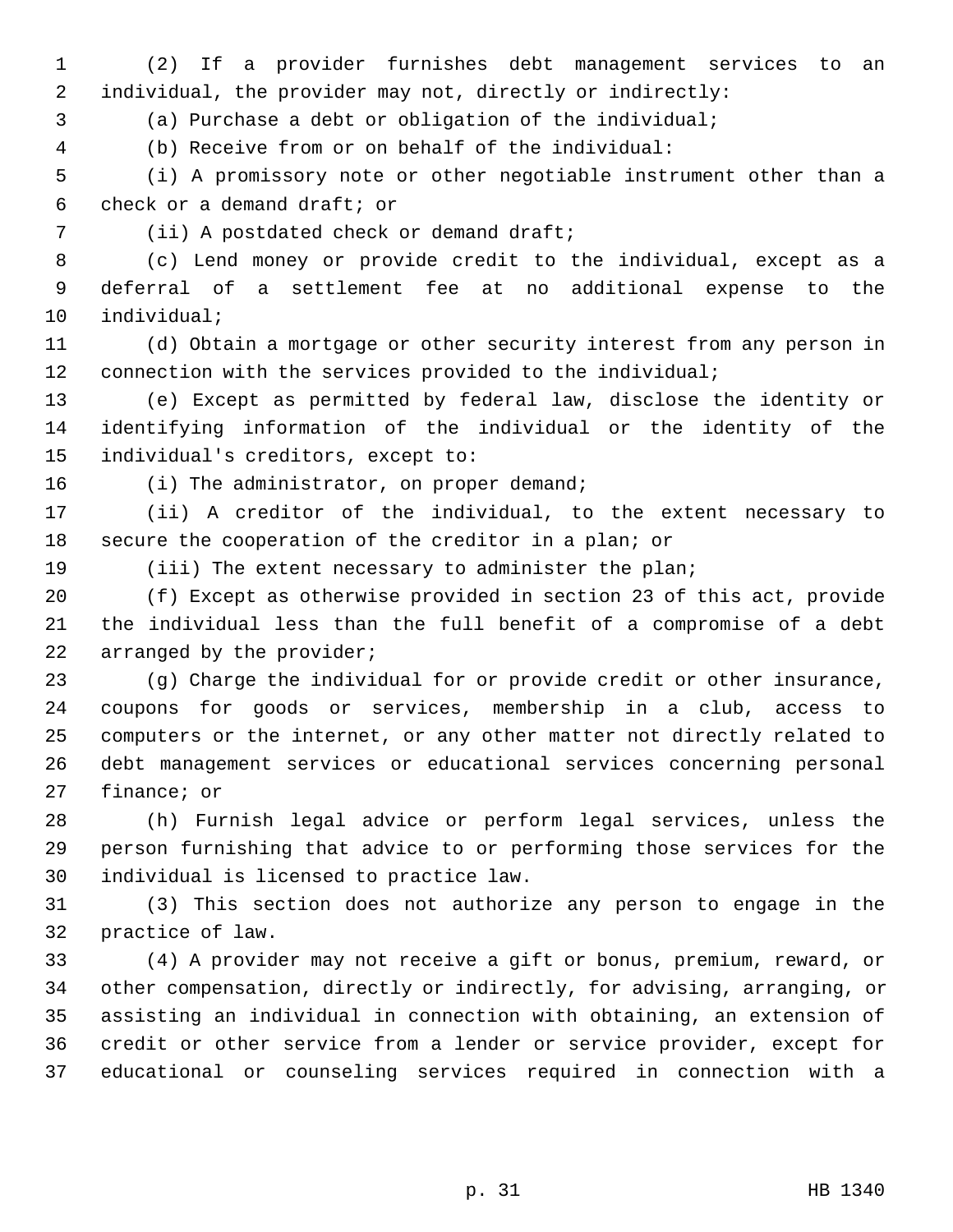1 government-sponsored program or authorized under section 23(4)(e) of 2 this act.

 3 (5) Unless a person supplies goods, services, or facilities 4 generally and supplies them to the provider at a cost no greater than 5 the cost the person generally charges to others, a provider may not 6 purchase goods, services, or facilities from the person if an employee 7 or a person that the provider should reasonably know is an affiliate of 8 the provider:

9 (a) Owns more than ten percent of the person; or

10 (b) Is an employee or affiliate of the person.

11 NEW SECTION. **Sec. 29.** No later than thirty days after a provider 12 has been served with notice of a civil action for violation of this 13 chapter by or on behalf of an individual who resides in this state at 14 either the time of an agreement or the time the notice is served, the 15 provider shall notify the administrator in a record that it has been 16 sued.

17 NEW SECTION. **Sec. 30.** (1) If a provider whose agreements 18 contemplate that creditors will reduce finance charges or fees for late 19 payment, default, or delinquency advertises debt management services, 20 it shall disclose, in an easily comprehensible manner, that using a 21 debt management plan may make it harder for the individual to obtain 22 credit.

23 (2) If a provider whose agreements contemplate that creditors will 24 settle for less than the full principal amount of debt advertises debt 25 management services, it shall disclose, in an easily comprehensible 26 manner, the information specified in section 17(4) (c) and (d) of this 27 act.

28 NEW SECTION. **Sec. 31.** (1) If a provider delegates any of its 29 duties or obligations under an agreement or this chapter to another 30 person, including an independent contractor, the provider is liable for 31 conduct of the person which, if done by the provider, would violate the 32 agreement or this chapter.

33 (2) A lead generator or other person that provides services to or 34 for a provider may not engage in an unfair, unconscionable, or 35 deceptive act or practice, including the knowing omission of any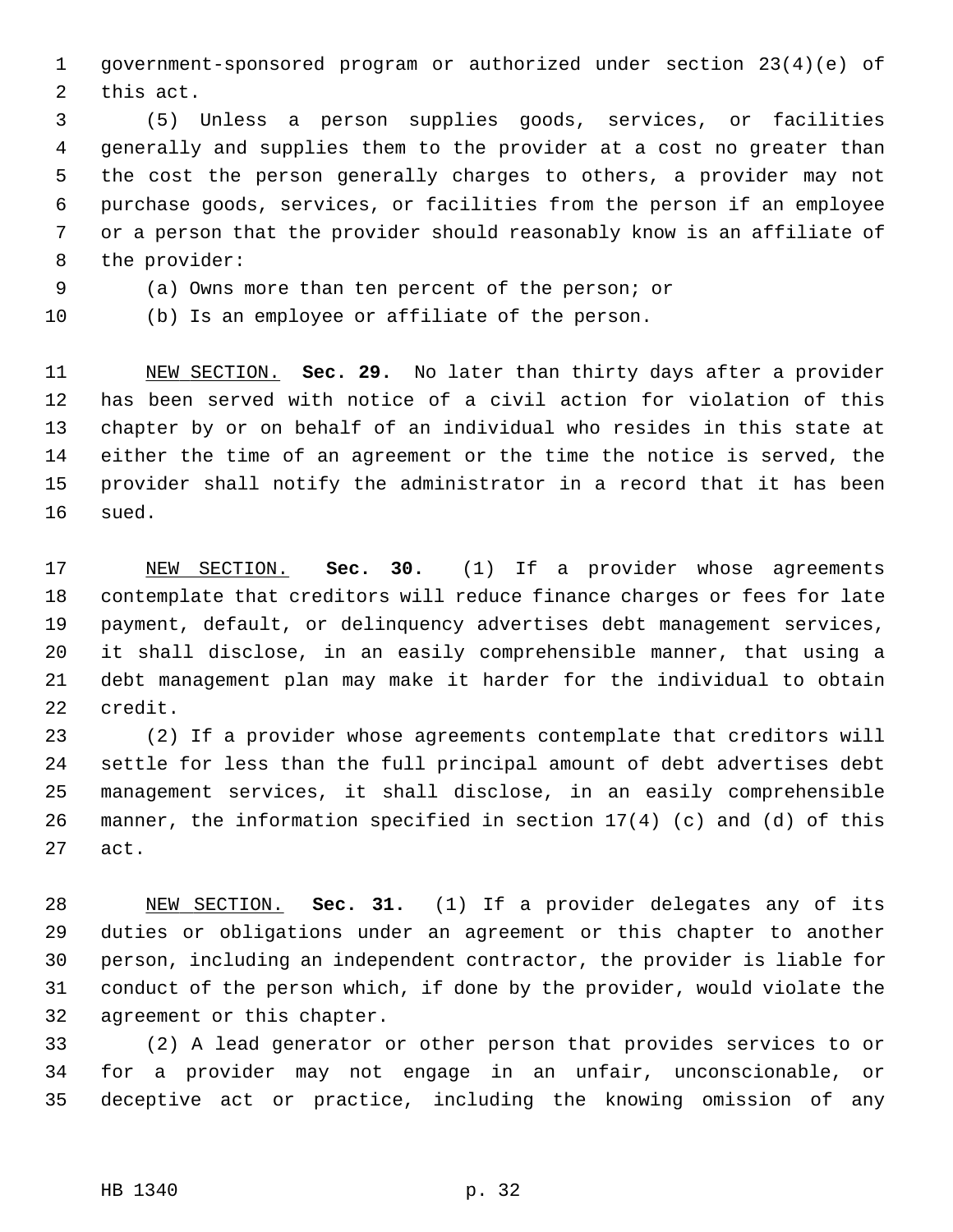1 material information, with respect to an individual who the lead 2 generator or other person has reason to believe is or may become a 3 customer of the provider.

 4 NEW SECTION. **Sec. 32.** (1) The administrator may act on its own 5 initiative or in response to complaints and may receive complaints, 6 take action to obtain voluntary compliance with this chapter, refer 7 cases to the attorney general, and seek or provide remedies as provided 8 in this chapter.

 9 (2) The administrator may investigate and examine, in this state or 10 elsewhere, by subpoena or otherwise, the activities, books, accounts, 11 and records of a person that provides or offers to provide debt 12 management services, or a person to which a provider has delegated its 13 obligations under an agreement or this chapter, to determine compliance 14 with this chapter. Information that identifies individuals who have 15 agreements with the provider shall not be disclosed to the public. In 16 connection with the investigation, the administrator may:

17 (a) Charge the person the reasonable expenses necessarily incurred 18 to conduct the examination;

19 (b) Require or permit a person to file a statement under oath as to 20 all the facts and circumstances of a matter to be investigated; and

21 (c) Seek a court order authorizing seizure from a bank at which the 22 person maintains an account contemplated by section 22 of this act, any 23 or all money, books, records, accounts, and other property of the 24 provider that is in the control of the bank and relates to individuals 25 who reside in this state.

26 (3) The administrator may adopt rules to implement the provisions 27 of this chapter in accordance with chapter 34.05 RCW.

28 (4) The administrator may enter into cooperative arrangements with 29 any other federal or state agency having authority over providers and 30 may exchange with any of those agencies information about a provider, 31 including information obtained during an examination of the provider.

32 (5) The administrator, by rule, shall establish reasonable fees to 33 be paid by providers for the expense of administering this chapter.

34 (6) The administrator, by rule, shall adopt dollar amounts instead 35 of those specified in sections 2, 5, 9, 13, 23, 33, and 35 of this act 36 to reflect inflation, as measured by the United States bureau of labor 37 statistics consumer price index for all urban consumers or, if that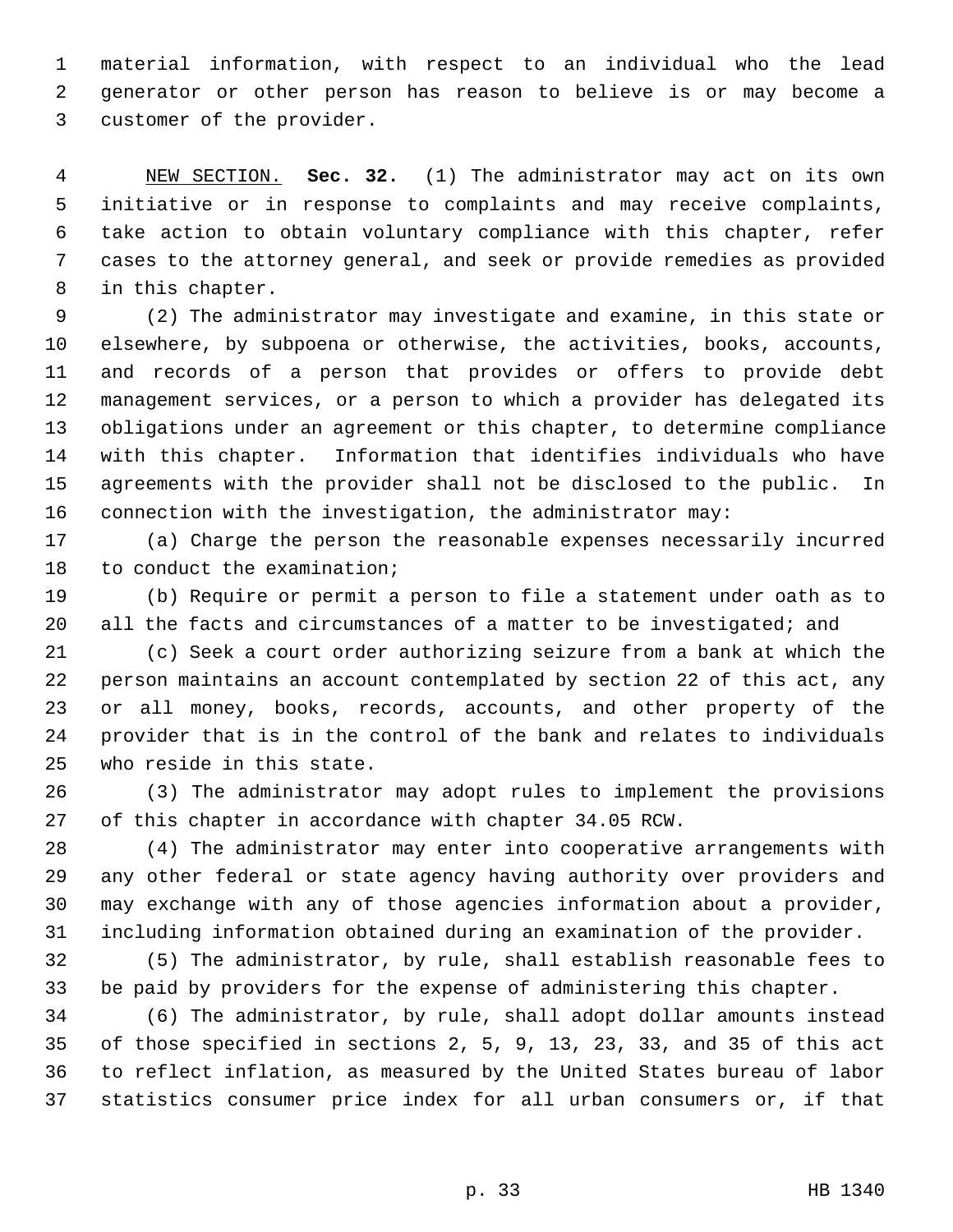1 index is not available, another index adopted by rule by the 2 administrator. The administrator shall adopt a base year and adjust 3 the dollar amounts, effective July 1st of each year, if the change in 4 the index from the base year, as of December 31st of the preceding 5 year, is at least ten percent. The dollar amount must be rounded to 6 the nearest one hundred dollars, except that the amounts in section 23 7 of this act must be rounded to the nearest dollar.

 8 (7) The administrator shall notify registered providers of any 9 change in dollar amounts made pursuant to subsection (6) of this 10 section and make that information available to the public.

11 NEW SECTION. **Sec. 33.** (1) The administrator may enforce this 12 chapter and rules adopted under this chapter by taking one or more of 13 the following actions:

14 (a) Ordering a provider, lead generator, person administering an 15 account pursuant to section 22(2) of this act, or a director, employee, 16 or other agent of a provider, lead generator, person administering an 17 account pursuant to section 22(2) of this act, to cease and desist from 18 any violations;

19 (b) Ordering a provider, lead generator, person administering an 20 account pursuant to section 22(2) of this act, or a person that has 21 caused a violation to correct the violation, including making 22 restitution of money or property to a person aggrieved by a violation;

23 (c) Subject to adjustment of the dollar amount pursuant to section 24 32(6) of this act, imposing on a provider, lead generator, person 25 administering an account pursuant to section 22(2) of this act, or 26 other person that violates or causes a violation a civil penalty not 27 exceeding ten thousand dollars for each violation;

28 (d) Prosecuting a civil action to:

29 (i) Enforce an order; or

30 (ii) Obtain restitution or other equitable relief, or both;

31 (e) Intervening in an action brought under section 35 of this act.

32 (2) Subject to adjustment of the dollar amount pursuant to section 33 32(6) of this act, if a person violates or knowingly authorizes, 34 directs, or aids in the violation of a final order issued under 35 subsection (1)(a) or (b) of this section, the administrator may impose 36 a civil penalty not exceeding twenty thousand dollars for each 37 violation.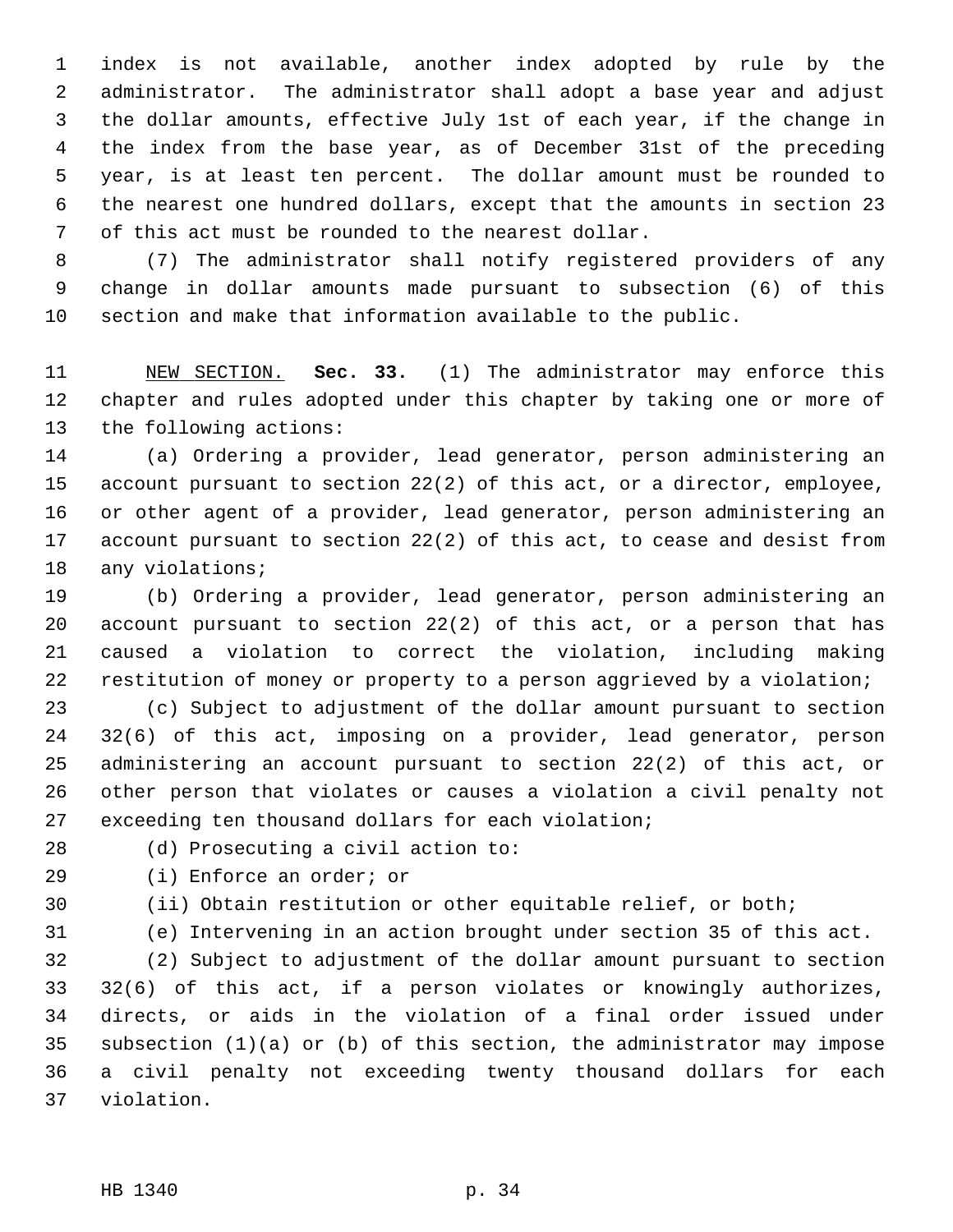1 (3) The administrator may maintain an action to enforce this 2 chapter in any county.

 3 (4) The administrator may recover the reasonable costs of enforcing 4 this chapter under subsections (1) through (3) of this section, 5 including attorneys' fees based on the hours reasonably expended and 6 the hourly rates for attorneys of comparable experience in the 7 community.

 8 (5) In determining the amount of a civil penalty to impose under 9 subsection (1) or (2) of this section, the administrator shall consider 10 the seriousness of the violation, the good faith of the violator, any 11 previous violations by the violator, the deleterious effect of the 12 violation on the public, the net worth of the violator, and any other 13 factor the administrator considers relevant to the determination of the 14 civil penalty.

15 NEW SECTION. **Sec. 34.** (1) The administrator may suspend, revoke, 16 or deny renewal of a provider's registration if:

17 (a) A fact or condition exists that, if it had existed when the 18 registrant applied for registration as a provider, would have been a 19 reason for denying registration;

20 (b) The provider has committed a material violation of this chapter 21 or a rule or order of the administrator under this chapter;

22 (c) The provider is insolvent;

23 (d) The provider, an employee or affiliate of the provider, a lead 24 generator for the provider, a person administering an account for the 25 provider pursuant to section 22(2) of this act, or a person to which 26 the provider has delegated its obligations under an agreement or this 27 chapter has refused to permit the administrator to make an examination 28 authorized by this chapter, failed to comply with section 32(2)(b) of 29 this act within fifteen days of request, or made a material 30 misrepresentation or omission in complying with section 32(2)(b) of 31 this act; or

32 (e) The provider has not responded within a reasonable time and in 33 an appropriate manner to communications from the administrator.

34 (2) If a provider does not comply with section 22(8) of this act, 35 or if the administrator otherwise finds that the public health or 36 safety or general welfare requires emergency action, the administrator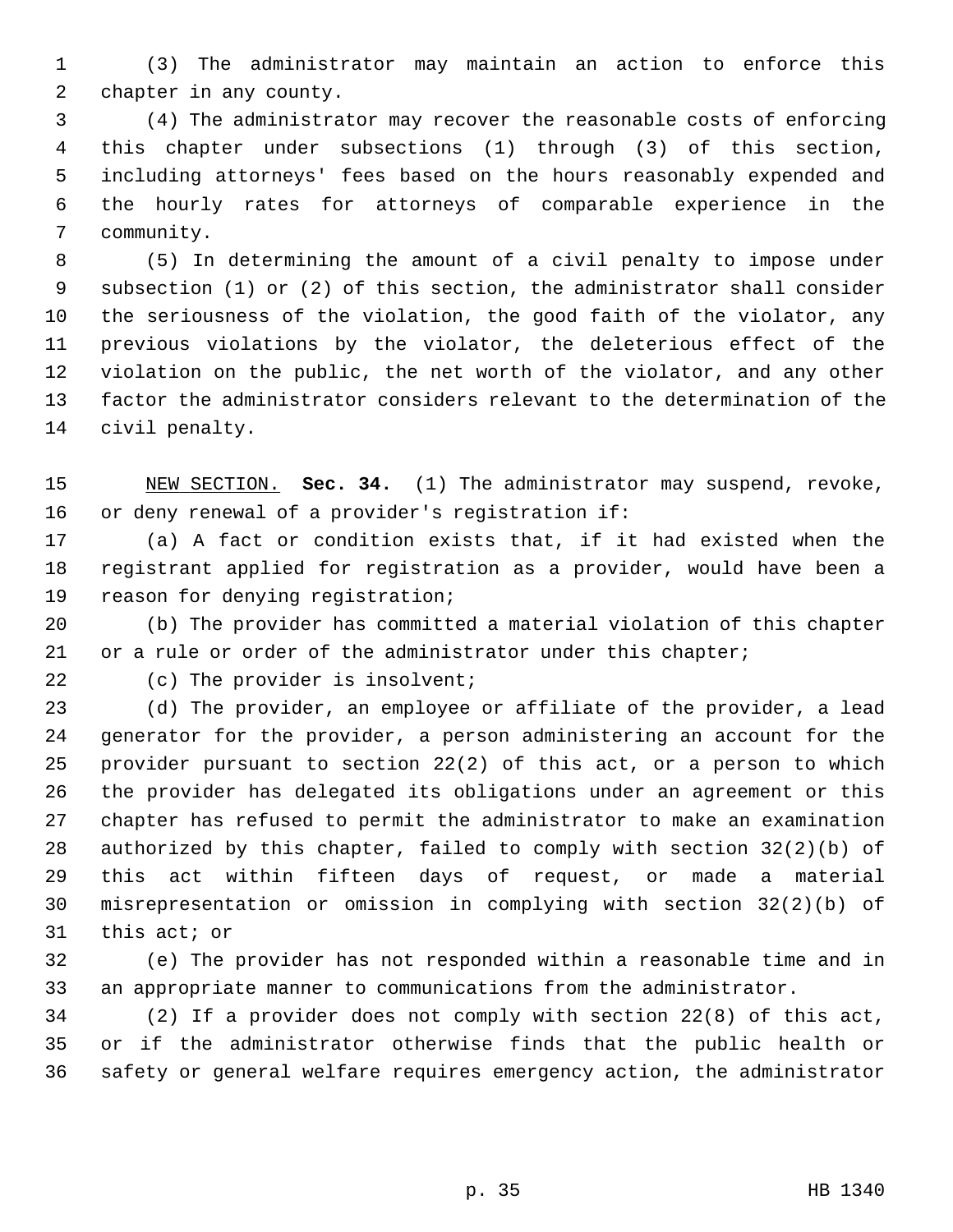1 may order a summary suspension of the provider's registration, 2 effective on the date specified in the order.

 3 (3) If the administrator suspends, revokes, or denies renewal of 4 the registration of a provider, the administrator may seek a court 5 order authorizing seizure of any or all of the money in a trust account 6 required by section 22 of this act, books, records, accounts, and other 7 property of the provider which are located in this state.

 8 (4) If the administrator suspends or revokes a provider's 9 registration, the provider may appeal and request a hearing under 10 chapter 34.05 RCW, the administrative procedure act.

11 (5) For the purposes of this section, "insolvent" means:

12 (a) Having generally ceased to pay debts in the ordinary course of 13 business other than as a result of good faith dispute;

14 (b) Being unable to pay debts as they become due; or

15 (c) Being insolvent within the meaning of the federal bankruptcy 16 law (11 U.S.C. Sec. 101 et seq.).

17 NEW SECTION. **Sec. 35.** (1) If an individual voids an agreement 18 pursuant to section 25(2) of this act, the individual may recover in a 19 civil action all money paid or deposited by or on behalf of the 20 individual pursuant to the agreement, except amounts paid to creditors, 21 in addition to the recovery under subsection (3)(c) and (d) of this 22 section.

23 (2) If an individual voids an agreement pursuant to section 25(1) 24 of this act, the individual may recover in a civil action three times 25 the total amount of the fees, charges, money, and payments made by the 26 individual to the provider, in addition to the recovery under 27 subsection (3)(d) of this section.

28 (3) Subject to subsection (4) of this section, an individual with 29 respect to whom a provider violates this chapter may recover in a civil 30 action from the provider and any person that caused the violation:

31 (a) Compensatory damages for injury, including noneconomic injury, 32 caused by the violation;

33 (b) Except as otherwise provided in subsection (4) of this section 34 and subject to adjustment of the dollar amount pursuant to section 35 32(6) of this act, with respect to a violation of section 17, 19, 20, 36 21, 22, 23, 24, 27, or 28 (1), (2), or (4) of this act, the greater of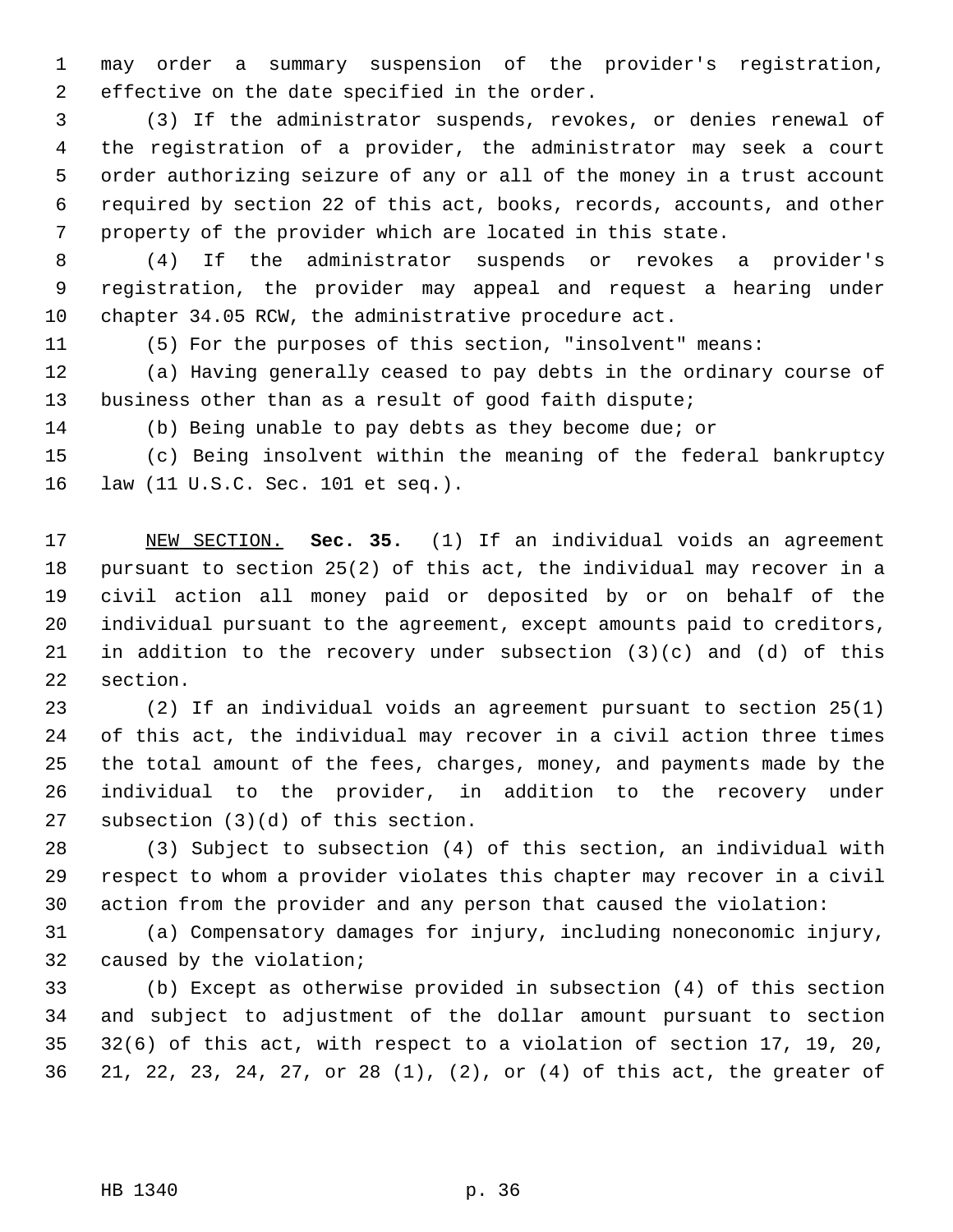1 the amount recoverable under subsection (1) of this section or five 2 thousand dollars;

3 (c) Punitive damages; and

4 (d) Reasonable attorneys' fees and costs.

 5 (4) In a class action, except for a violation of section 28(1)(f) 6 of this act, the minimum damages provided in subsection (3)(b) of this 7 section do not apply.

 8 (5) A provider is not liable under this section for a violation of 9 this chapter if the provider proves that the violation was not 10 intentional and resulted from a good faith error notwithstanding the 11 maintenance of procedures reasonably adapted to avoid the error. An 12 error of legal judgment with respect to a provider's obligations under 13 this chapter is not a good faith error. If, in connection with a 14 violation, the provider has received more money than authorized by an 15 agreement or this chapter, the defense provided by this subsection is 16 not available unless the provider refunds the excess no later than two 17 business days after learning of the violation.

18 (6) The administrator shall assist an individual in enforcing a 19 judgment against the surety bond or other security provided under 20 section 13 or 14 of this act.

21 NEW SECTION. **Sec. 36.** If an act or practice of a provider 22 violates both this chapter and is an unfair or deceptive act in trade 23 or commerce for the purpose of applying the consumer protection act, 24 chapter 19.86 RCW, an individual may not recover under both for the 25 same act or practice.

26 NEW SECTION. **Sec. 37.** (1) An action or proceeding brought 27 pursuant to section 33 (1), (2), or (3) of this act must be commenced 28 no later than four years after the conduct that is the basis of the 29 administrator's complaint.

30 (2) An action brought pursuant to section 35 of this act must be 31 commenced no later than two years after the latest of:

32 (a) The individual's last transmission of money to a provider;

33 (b) The individual's last transmission of money to a creditor at 34 the direction of the provider;

35 (c) The provider's last disbursement to a creditor of the 36 individual;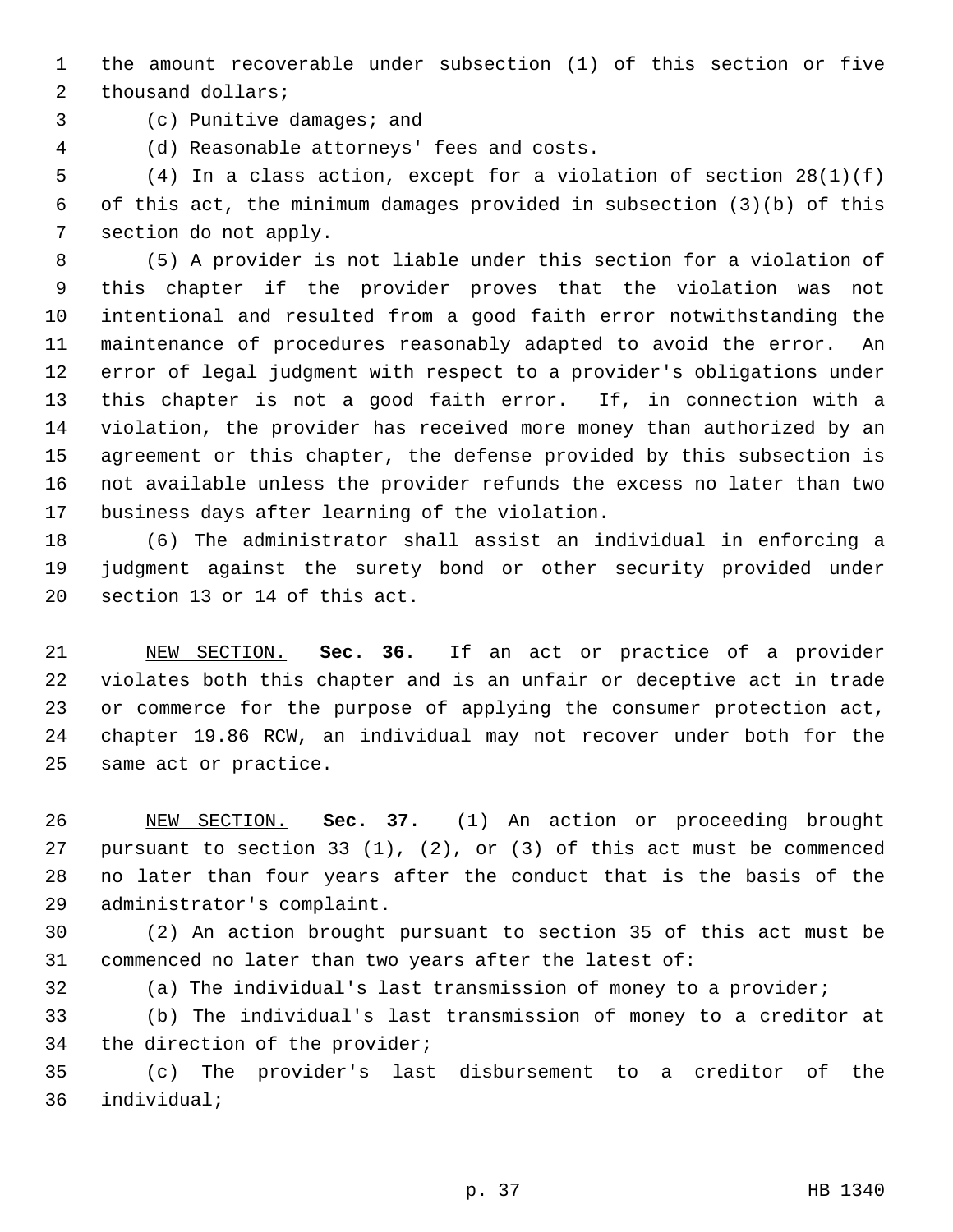1 (d) The provider's last accounting to the individual pursuant to 2 section 27(1) of this act;

 3 (e) The date on which the individual discovered or reasonably 4 should have discovered the facts giving rise to the individual's claim; 5 or

 6 (f) Termination of actions or proceedings by the administrator with 7 respect to a violation of this chapter.

 8 (3) The period prescribed in subsection (2)(e) of this section is 9 tolled during any period during which the provider or, if different, 10 the defendant has materially and willfully misrepresented information 11 required by this chapter to be disclosed to the individual, if the 12 information so misrepresented is material to the establishment of the 13 liability of the defendant under this chapter.

14 NEW SECTION. **Sec. 38.** In applying and construing this chapter, 15 consideration must be given to the need to promote uniformity of the 16 law with respect to its subject matter among states that enact it.

17 NEW SECTION. **Sec. 39.** This chapter modifies, limits, and 18 supersedes the electronic signatures in global and national commerce 19 act (15 U.S.C. Sec. 7001 et seq.) but does not modify, limit, or 20 supersede section 101(c) of that act (15 U.S.C. Sec. 7001(c)) or 21 authorize electronic delivery of any of the notices described in 22 section 103(b) of that act (15 U.S.C. Sec. 7003(b)).

23 NEW SECTION. **Sec. 40.** Transactions entered into before the 24 effective date of this section and the rights, duties, and interests 25 resulting from them may be completed, terminated, or enforced as 26 required or permitted by a law amended, repealed, or modified by this 27 act as though the amendment, repeal, or modification had not occurred.

28 NEW SECTION. **Sec. 41.** The following acts or parts of acts are 29 each repealed:

30 (1) RCW 18.28.010 (Definitions) and 2012 c 56 s 1, 1999 c 151 s 31 101, 1979 c 156 s 1, 1970 ex.s. c 97 s 1, & 1967 c 201 s 1;

32 (2) RCW 18.28.080 (Fees for debt adjusting services--Limitations-- 33 Requirements) and 2012 c 56 s 2, 1999 c 151 s 102, 1979 c 156 s 4, 1967 34 ex.s. c 141 s 2, & 1967 c 201 s 8;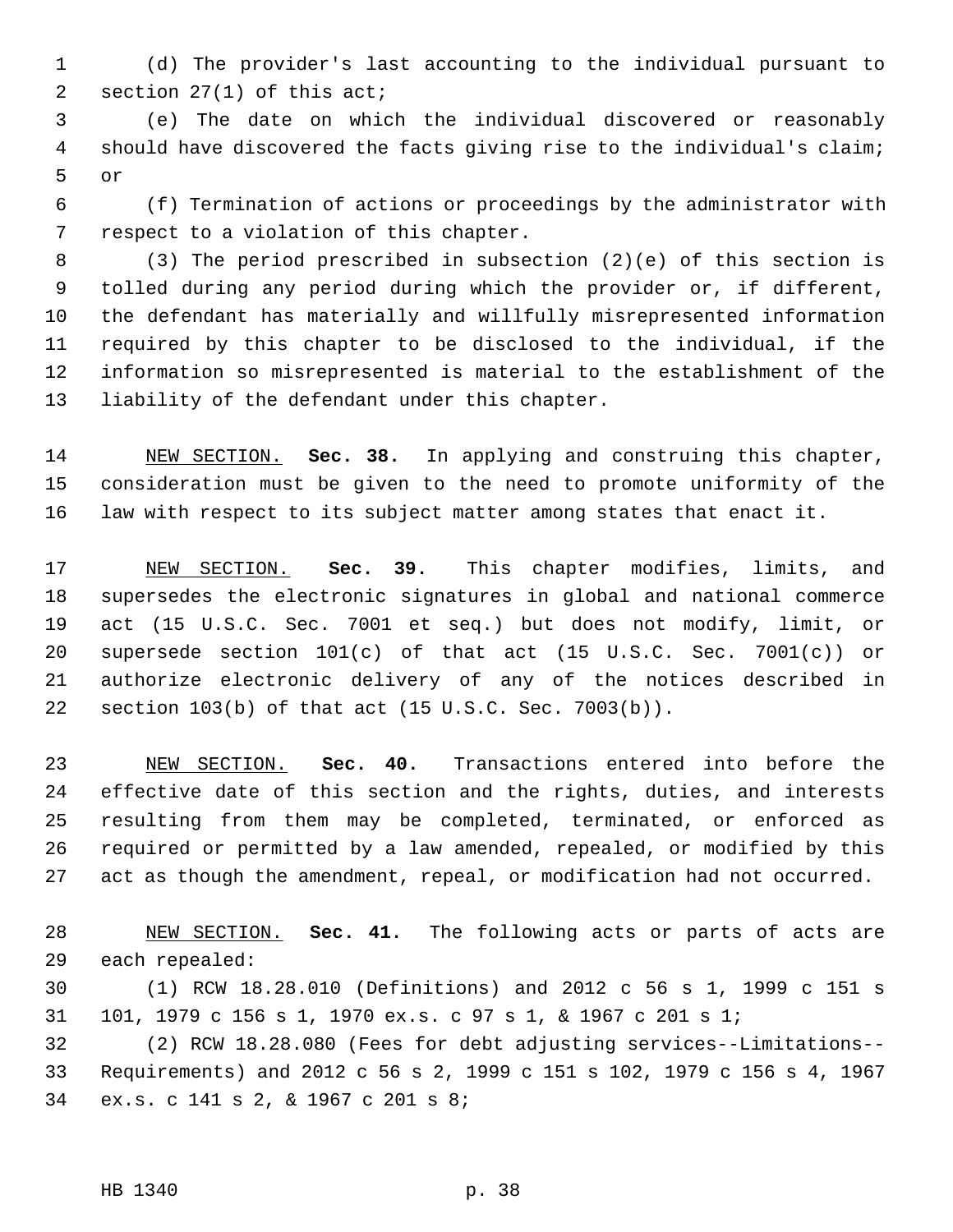1 (3) RCW 18.28.090 (Excess charges--Contract void--Return of 2 payments) and 1999 c 151 s 103 & 1967 c 201 s 9; 3 (4) RCW 18.28.100 (Contract requirements) and 1999 c 151 s 104, 4 1979 c 156 s 5, & 1967 c 201 s 10; 5 (5) RCW 18.28.110 (Debt adjuster--Functions required to be 6 performed) and 1999 c 151 s 105, 1979 c 156 s 6, & 1967 c 201 s 11; 7 (6) RCW 18.28.120 (Debt adjuster--Prohibited acts) and 1999 c 151 8 s 106 & 1967 c 201 s 12; 9 (7) RCW 18.28.130 (Legal services--Rendering or obtaining--Using 10 name of attorney--Prohibited) and 1999 c 151 s 107 & 1967 c 201 s 13; 11 (8) RCW 18.28.140 (Assignment of wages not prohibited) and 1999 c 12 151 s 108 & 1967 c 201 s 14; 13 (9) RCW 18.28.150 (Trust account for payments by debtor-- 14 Disbursements) and 1999 c 151 s 109, 1979 c 156 s 8, & 1967 c 201 s 15; 15 (10) RCW 18.28.165 (Investigations) and 1999 c 151 s 110 & 1979 c 16 156 s 7; 17 (11) RCW 18.28.180 (Administrative procedure act to govern 18 administration) and 1967 c 201 s 18; 19 (12) RCW 18.28.185 (Violations--Unfair practice under chapter 19.86 20 RCW) and 1979 c 156 s 10; 21 (13) RCW 18.28.190 (Violations--Penalty) and 1999 c 151 s 111 & 22 1967 c 201 s 19; 23 (14) RCW 18.28.200 (Violations--Injunctions) and 1967 c 201 s 20; 24 (15) RCW 18.28.210 (Violations--Assurance of discontinuance-- 25 Effect) and 2011 c 336 s 476 & 1967 c 201 s 21; 26 (16) RCW 18.28.220 (Violation of injunction--Civil penalty) and 27 1967 c 201 s 22; 28 (17) RCW 18.28.900 (Saving prior contracts) and 1967 c 201 s 23; 29 and 30 (18) RCW 18.28.910 (Severability--1967 c 201) and 1967 c 201 s 24. 31 **Sec. 42.** RCW 18.100.140 and 2012 c 10 s 38 are each amended to 32 read as follows: 33 Nothing in this chapter shall authorize a director, officer, 34 shareholder, agent, or employee of a corporation organized under this 35 chapter, or a corporation itself organized under this chapter, to do or 36 perform any act which would be illegal, unethical, or unauthorized 37 conduct under the provisions of the following acts: (1) Physicians and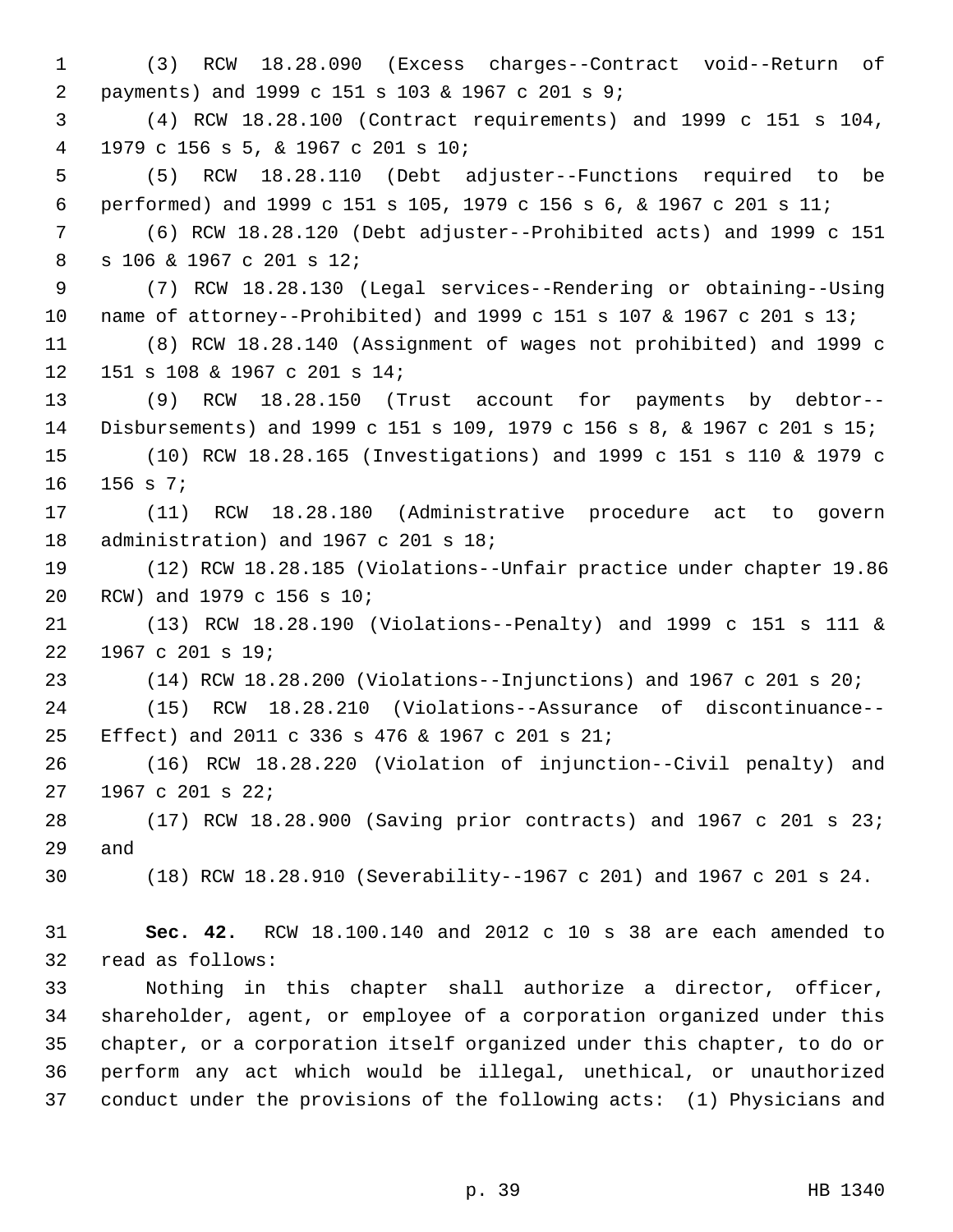1 surgeons, chapter 18.71 RCW; (2) anti-rebating act, chapter 19.68 RCW; 2 (3) state bar act, chapter 2.48 RCW; (4) professional accounting act, 3 chapter 18.04 RCW; (5) professional architects act, chapter 18.08 RCW; 4 (6) professional auctioneers act, chapter 18.11 RCW; (7) 5 cosmetologists, barbers, and manicurists, chapter 18.16 RCW; (8) 6 assisted living facilities act, chapter 18.20 RCW; (9) podiatric 7 medicine and surgery, chapter 18.22 RCW; (10) chiropractic act, chapter 8 18.25 RCW; (11) registration of contractors, chapter 18.27 RCW; (12) 9 ((debt adjusting act, chapter 18.28 RCW)) uniform debt management 10 services act, chapter 18.-- RCW (the new chapter created in section 49 11 of this act); (13) dental hygienist act, chapter 18.29 RCW; (14) 12 dentistry, chapter 18.32 RCW; (15) dispensing opticians, chapter 18.34 13 RCW; (16) naturopathic physicians, chapter 18.36A RCW; (17) embalmers 14 and funeral directors, chapter 18.39 RCW; (18) engineers and land 15 surveyors, chapter 18.43 RCW; (19) escrow agents registration act, 16 chapter 18.44 RCW; (20) birthing centers, chapter 18.46 RCW; (21) 17 midwifery, chapter 18.50 RCW; (22) nursing homes, chapter 18.51 RCW; 18 (23) optometry, chapter 18.53 RCW; (24) osteopathic physicians and 19 surgeons, chapter 18.57 RCW; (25) pharmacists, chapter 18.64 RCW; (26) 20 physical therapy, chapter 18.74 RCW; (27) registered nurses, advanced 21 registered nurse practitioners, and practical nurses, chapter 18.79 22 RCW; (28) psychologists, chapter 18.83 RCW; (29) real estate brokers 23 and salespersons, chapter 18.85 RCW; (30) veterinarians, chapter 18.92 24 RCW.

25 **Sec. 43.** RCW 18.118.020 and 1987 c 514 s 5 are each amended to 26 read as follows:

27 The definitions contained in this section shall apply throughout 28 this chapter unless the context clearly requires otherwise.

29 (1) "Applicant group" includes any business professional group or 30 organization, any individual, or any other interested party which 31 proposes that any business professional group not presently regulated 32 be regulated or which proposes legislation to substantially increase 33 the scope of practice or the level of regulation of the profession.

34 (2) "Business professions" means those business occupations or 35 professions which are not health professions under chapter 18.120 RCW 36 and includes, in addition to real estate brokers and salespersons under 37 chapter 18.85 RCW, the following professions and occupations: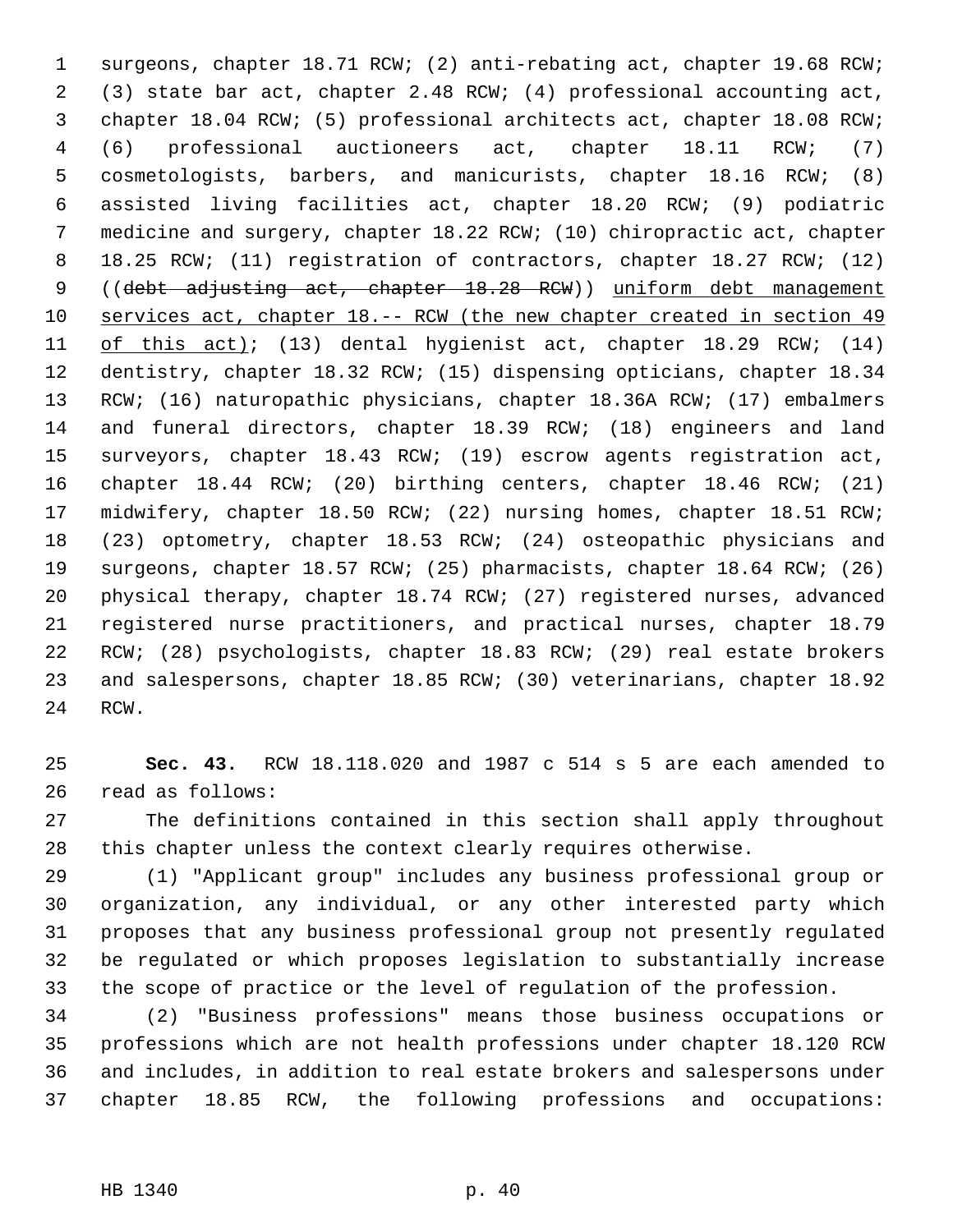1 Accountancy under chapter 18.04 RCW; architects under chapter 18.08 2 RCW; auctioneering under chapter 18.11 RCW; cosmetologists, barbers, 3 and manicurists under chapter 18.16 RCW; contractors under chapter 4 18.27 RCW; ((debt adjusting under chapter 18.28 RCW)) debt management 5 under chapter 18.-- RCW (the new chapter created in section 49 of this 6 act); engineers and surveyors under chapter 18.43 RCW; escrow agents 7 under chapter 18.44 RCW; landscape architects under chapter 18.96 RCW; 8 water well construction under chapter 18.104 RCW; plumbers under 9 chapter 18.106 RCW; and art dealers under chapter 18.110 RCW.

10 (3) "Certificate" and "certification" mean a voluntary process by 11 which a statutory regulatory entity grants recognition to an individual 12 who (a) has met certain prerequisite qualifications specified by that 13 regulatory entity, and (b) may assume or use "certified" in the title 14 or designation to perform prescribed professional tasks.

15 (4) "Grandfather clause" means a provision in a regulatory statute 16 applicable to practitioners actively engaged in the regulated 17 profession prior to the effective date of the regulatory statute which 18 exempts the practitioners from meeting the prerequisite qualifications 19 set forth in the regulatory statute to perform prescribed occupational 20 tasks.

21 (5) "Inspection" means the periodic examination of practitioners by 22 a state agency in order to ascertain whether the practitioners' 23 occupation is being carried out in a fashion consistent with the public 24 health, safety, and welfare.

25 (6) "Legislative committees of reference" means the standing 26 legislative committees designated by the respective rules committees of 27 the senate and house of representatives to consider proposed 28 legislation to regulate business professions not previously regulated.

29 (7) "License", "licensing", and "licensure" mean permission to 30 engage in a business profession which would otherwise be unlawful in 31 the state in the absence of the permission. A license is granted to 32 those individuals who meet prerequisite qualifications to perform 33 prescribed professional tasks and for the use of a particular title.

34 (8) "Professional license" means an individual, nontransferable 35 authorization to carry on an activity based on qualifications which 36 include: (a) Graduation from an accredited or approved program, and 37 (b) acceptable performance on a qualifying examination or series of 38 examinations.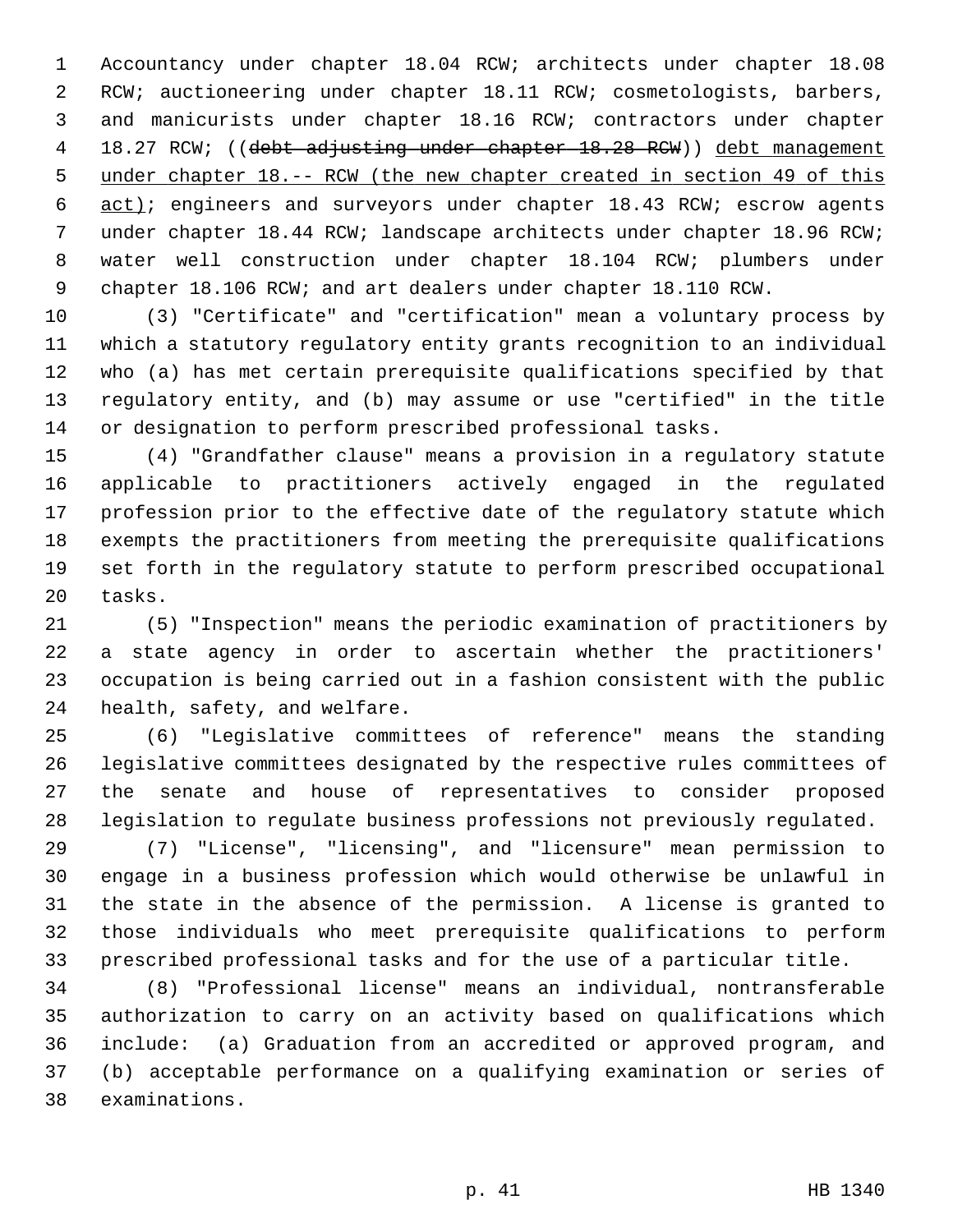1 (9) "Practitioner" means an individual who (a) has achieved 2 knowledge and skill by practice, and (b) is actively engaged in a 3 specified business profession.

 4 (10) "Public member" means an individual who is not, and never was, 5 a member of the business profession being regulated or the spouse of a 6 member, or an individual who does not have and never has had a material 7 financial interest in either the rendering of the business professional 8 service being regulated or an activity directly related to the 9 profession being regulated.

10 (11) "Registration" means the formal notification which, prior to 11 rendering services, a practitioner shall submit to a state agency 12 setting forth the name and address of the practitioner; the location, 13 nature and operation of the business activity to be practiced; and, if 14 required by the regulatory entity, a description of the service to be 15 provided.

16 (12) "Regulatory entity" means any board, commission, agency, 17 division, or other unit or subunit of state government which regulates 18 one or more professions, occupations, industries, businesses, or other 19 endeavors in this state.

20 (13) "State agency" includes every state office, department, board, 21 commission, regulatory entity, and agency of the state, and, where 22 provided by law, programs and activities involving less than the full 23 responsibility of a state agency.

24 **Sec. 44.** RCW 19.230.350 and 2012 c 56 s 3 are each amended to read 25 as follows:

26 (1) A third-party account administrator must be licensed as a money 27 transmitter under this chapter and comply with the following additional 28 requirements:

29 (a) A debtor's funds must be held in an account at an insured 30 financial institution;

31 (b) A debtor owns the funds held in the account and must be paid 32 accrued interest on the account, if any;

33 (c) A third-party account administrator may not be owned or 34 controlled by, or in any way affiliated with, a ((debt adjuster)) 35 provider of debt management services;

36 (d) A third-party account administrator may not give or accept any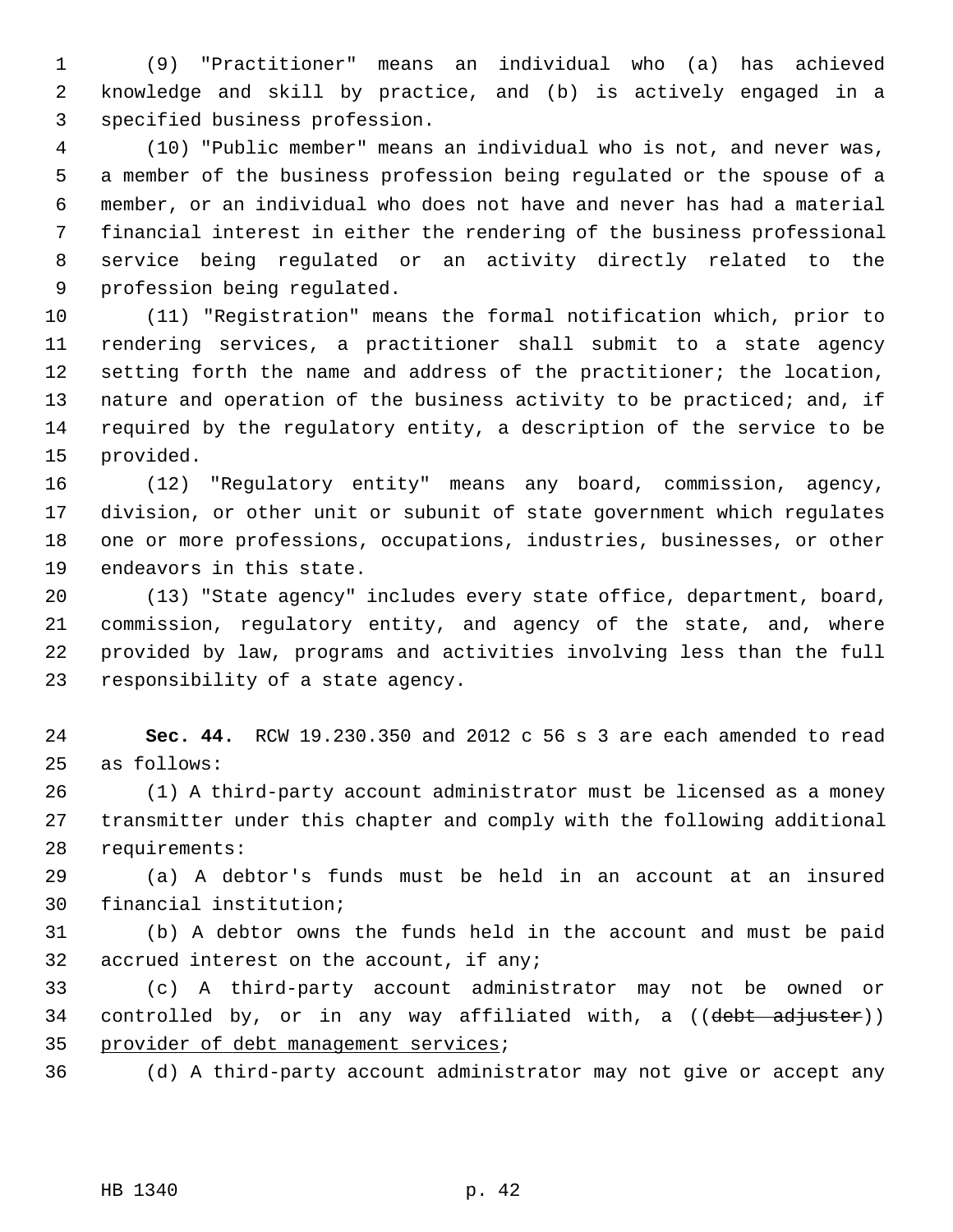1 money or other compensation in exchange for referrals of business 2 involving a ((debt adjuster)) provider of debt management services;

 3 (e) A debtor may withdraw from the service provided by a third- 4 party account administrator at any time without penalty and must 5 receive all funds in the account, other than funds earned by a ((debt 6 adjuster)) provider of debt management services in compliance with 7 chapter ((18.28)) 18. -- RCW (the new chapter created by section 49 of 8 this act), within seven business days of the debtor's request; and

 9 (f) A contract between a third-party account administrator and a 10 debtor must disclose in precise terms the rate and amount of all 11 charges and fees. In addition, the contract must include a statement 12 that is substantially similar to the following: "Under the 13 ((Washington Debt Adjusting)) Uniform Debt Management Services Act, the 14 total fees you are charged for debt ((adjusting)) management services 15 may not exceed fifteen percent of the total amount of debt you listed 16 on your ((contract)) agreement with the debt ((adjuster)) management 17 services provider. This includes fees charged by a debt ((adjuster)) 18 management services provider, a third-party account administrator, and 19 a ((financial institution)) bank." The disclosures required by this 20 subsection (1)(f) must be on the front page of the contract and must be 21 in at least twelve-point type.

22 (2) The legislature finds and declares that any violation of this 23 section substantially affects the public interest and is an unfair and 24 deceptive act or practice and  $((+an))$  an unfair method of competition 25 in the conduct of trade or commerce as set forth in RCW 19.86.020. In 26 addition to all remedies available in chapter 19.86 RCW, a person 27 injured by a violation of this section may bring a civil action to 28 recover the actual damages proximately caused by a violation of this 29 section, or one thousand dollars, whichever is greater.

30 (3) For purposes of this section and RCW 19.230.360:

31 (a) (("Debt adjuster" has the same meaning as defined in RCW 32 18.28.010)) "Debt management services" has the same meaning as in 33 section 2 of this act;

34 (b) "Provider" has the same meaning as in section 2 of this act;

35 (c) "Third-party account administrator" means an independent entity 36 that holds or administers a dedicated bank account for fees and 37 payments to creditors, debt collectors, ((debt adjusters, or debt 38 adjusting agencies)) or providers in connection with the renegotiation,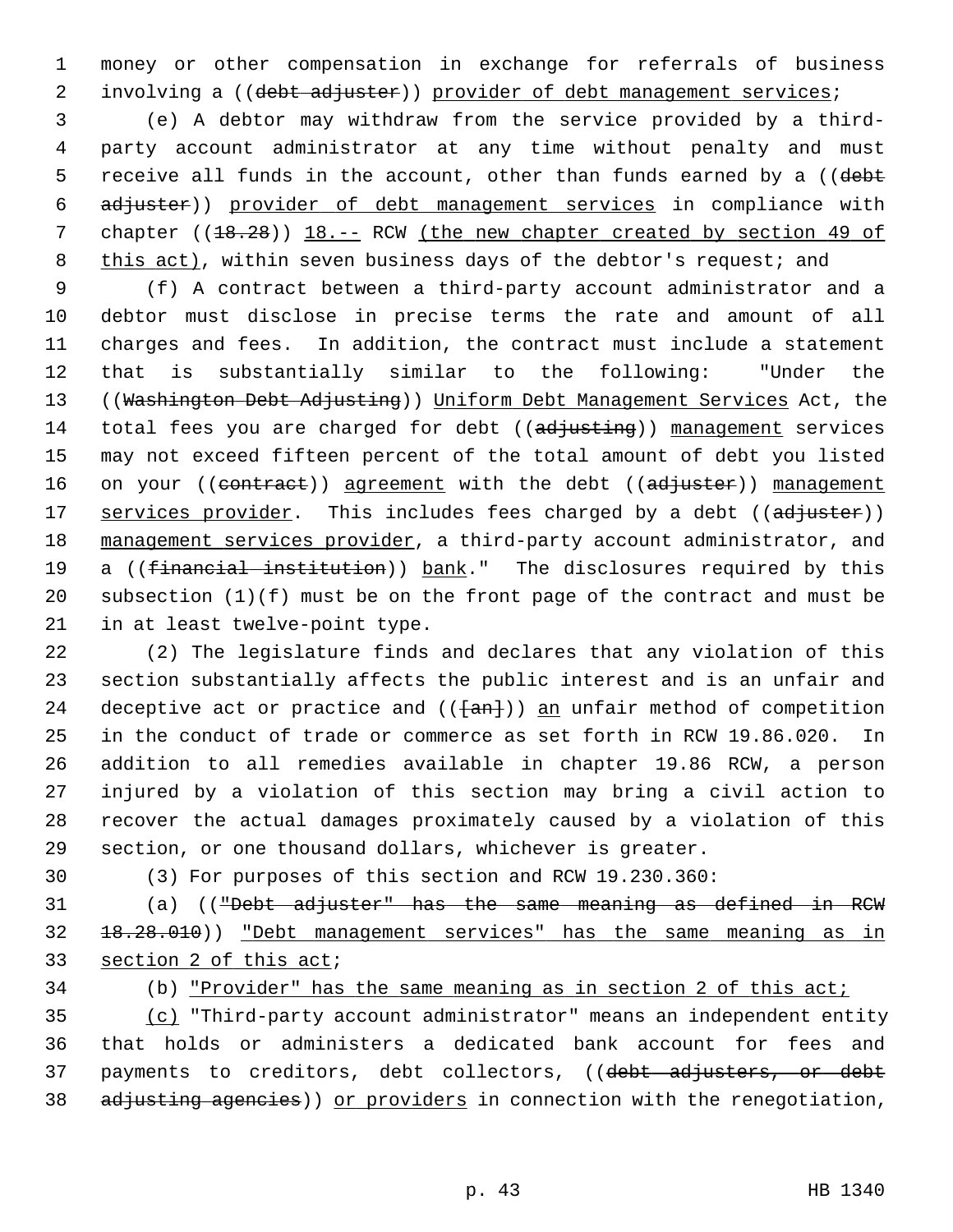1 settlement, reduction, or other alteration of the terms of payment or 2 other terms of a debt. "Third-party account administrator" does not 3 include an entity that is otherwise exempt from this chapter under RCW 4 19.230.020.

 5 **Sec. 45.** RCW 19.230.360 and 2012 c 56 s 4 are each amended to read 6 as follows:

 7 (1) A third-party account administrator shall maintain the 8 following records for at least five years:

 9 (a) All contracts the third-party account administrator has entered 10 into with debtors and ((debt adjusters)) providers of debt management 11 services;

12 (b) Account statements identifying and itemizing deposits, 13 transfers, disbursements, and fees; and

14 (c) Any other records required in rule by the director.

15 (2) All records maintained by the third-party account administrator 16 are open to inspection by the director or the director's designee.

17 **Sec. 46.** RCW 42.56.230 and 2011 c 350 s 2 and 2011 c 173 s 1 are 18 each reenacted and amended to read as follows:

19 The following personal information is exempt from public inspection 20 and copying under this chapter:

21 (1) Personal information in any files maintained for students in 22 public schools, patients or clients of public institutions or public 23 health agencies, or welfare recipients;

24 (2) Personal information( $(\frac{1}{2})$ ) including, but not limited to, 25 addresses, telephone numbers, personal electronic mail addresses, 26 social security numbers, emergency contact and date of birth 27 information for a participant in a public or nonprofit program serving 28 or pertaining to children, adolescents, or students, including but not 29 limited to early learning or child care services, parks and recreation 30 programs, youth development programs, and after-school programs. 31 Emergency contact information may be provided to appropriate 32 authorities and medical personnel for the purpose of treating the 33 individual during an emergency situation;

34 (3) Personal information in files maintained for employees, 35 appointees, or elected officials of any public agency to the extent 36 that disclosure would violate their right to privacy;

### HB 1340 p. 44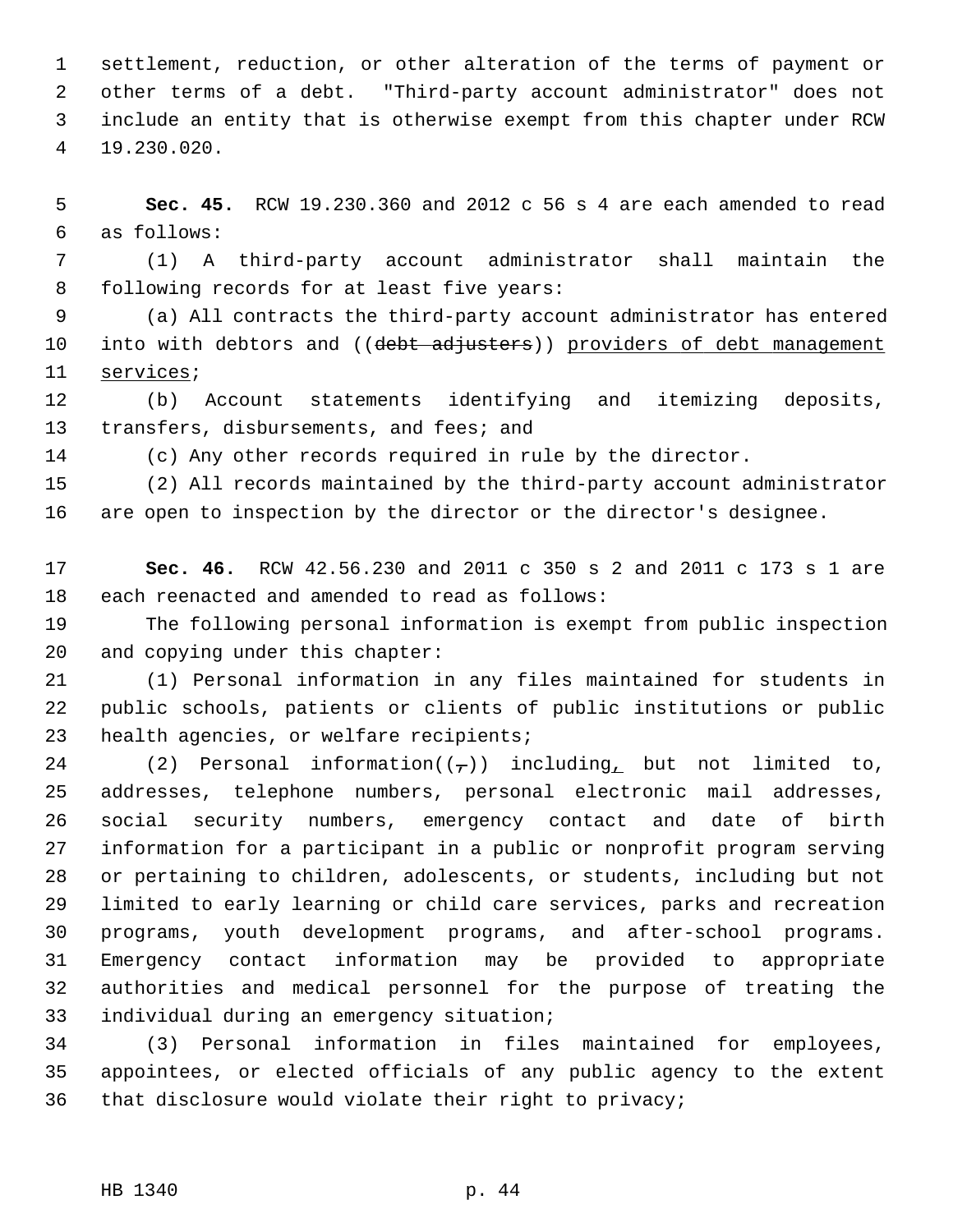1 (4) Information required of any taxpayer in connection with the 2 assessment or collection of any tax if the disclosure of the 3 information to other persons would: (a) Be prohibited to such persons 4 by RCW 84.08.210, 82.32.330, 84.40.020, 84.40.340, or any ordinance 5 authorized under RCW 35.102.145; or (b) violate the taxpayer's right to 6 privacy or result in unfair competitive disadvantage to the taxpayer;

 7 (5) Credit card numbers, debit card numbers, electronic check 8 numbers, card expiration dates, or bank or other financial account 9 numbers, except when disclosure is expressly required by or governed by 10 other law;

11 (6) Personal and financial information related to a small loan or 12 any system of authorizing a small loan in RCW  $31.45.093$ ; ( $(\text{and})$ )

13 (7)(a) Documents and related materials and scanned images of 14 documents and related materials used to prove identity, age, 15 residential address, social security number, or other personal 16 information required to apply for a driver's license or identicard.

17 (b) Information provided under RCW 46.20.111 that indicates that an 18 applicant declined to register with the selective service system; and

 (8) Information obtained by the department of financial institutions that identifies individuals who have agreements with providers of debt management services, as provided in section 32(2) of this act, as well as addresses obtained by the department of financial institutions under section 6(4) of this act.

24 **Sec. 47.** RCW 42.56.270 and 2011 1st sp.s. c 14 s 15 are each 25 amended to read as follows:

26 The following financial, commercial, and proprietary information is 27 exempt from disclosure under this chapter:

28 (1) Valuable formulae, designs, drawings, computer source code or 29 object code, and research data obtained by any agency within five years 30 of the request for disclosure when disclosure would produce private 31 gain and public loss;

32 (2) Financial information supplied by or on behalf of a person, 33 firm, or corporation for the purpose of qualifying to submit a bid or 34 proposal for (a) a ferry system construction or repair contract as 35 required by RCW 47.60.680 through 47.60.750 or (b) highway construction 36 or improvement as required by RCW 47.28.070;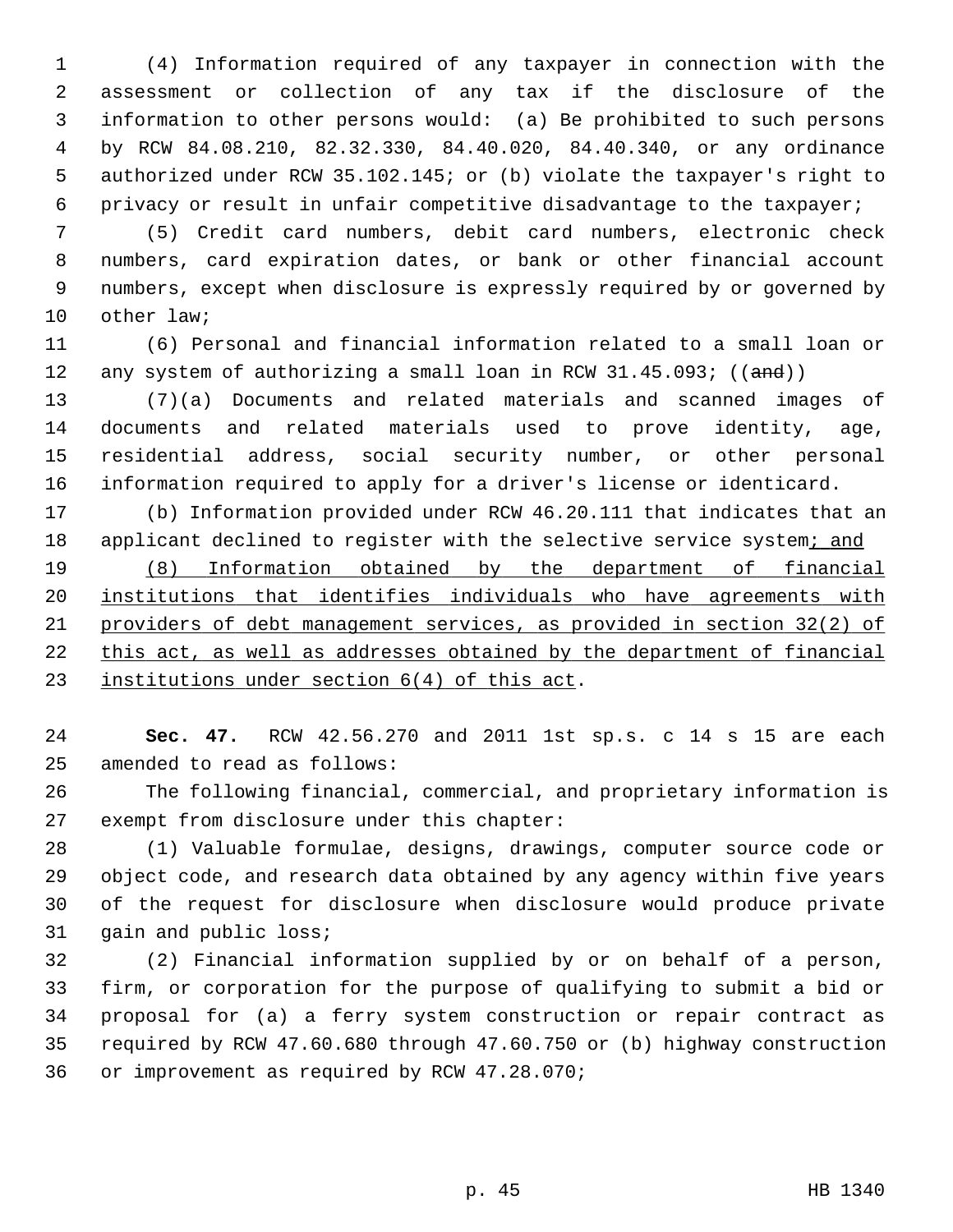1 (3) Financial and commercial information and records supplied by 2 private persons pertaining to export services provided under chapters 3 43.163 and 53.31 RCW, and by persons pertaining to export projects 4 under RCW 43.23.035;

 5 (4) Financial and commercial information and records supplied by 6 businesses or individuals during application for loans or program 7 services provided by chapters 43.325, 43.163, 43.160, 43.330, and 8 43.168 RCW, or during application for economic development loans or 9 program services provided by any local agency;

10 (5) Financial information, business plans, examination reports, and 11 any information produced or obtained in evaluating or examining a 12 business and industrial development corporation organized or seeking 13 certification under chapter 31.24 RCW;

14 (6) Financial and commercial information supplied to the state 15 investment board by any person when the information relates to the 16 investment of public trust or retirement funds and when disclosure 17 would result in loss to such funds or in private loss to the providers 18 of this information;

19 (7) Financial and valuable trade information under RCW 51.36.120;

20 (8) Financial, commercial, operations, and technical and research 21 information and data submitted to or obtained by the clean Washington 22 center in applications for, or delivery of, program services under 23 chapter 70.95H RCW;

24 (9) Financial and commercial information requested by the public 25 stadium authority from any person or organization that leases or uses 26 the stadium and exhibition center as defined in RCW 36.102.010;

27 (10)(a) Financial information, including but not limited to account 28 numbers and values, and other identification numbers supplied by or on 29 behalf of a person, firm, corporation, limited liability company, 30 partnership, or other entity related to an application for a horse 31 racing license submitted pursuant to RCW 67.16.260(1)(b), liquor 32 license, gambling license, or lottery retail license;

33 (b) Internal control documents, independent auditors' reports and 34 financial statements, and supporting documents: (i) Of house-banked 35 social card game licensees required by the gambling commission pursuant 36 to rules adopted under chapter 9.46 RCW; or (ii) submitted by tribes 37 with an approved tribal/state compact for class III gaming;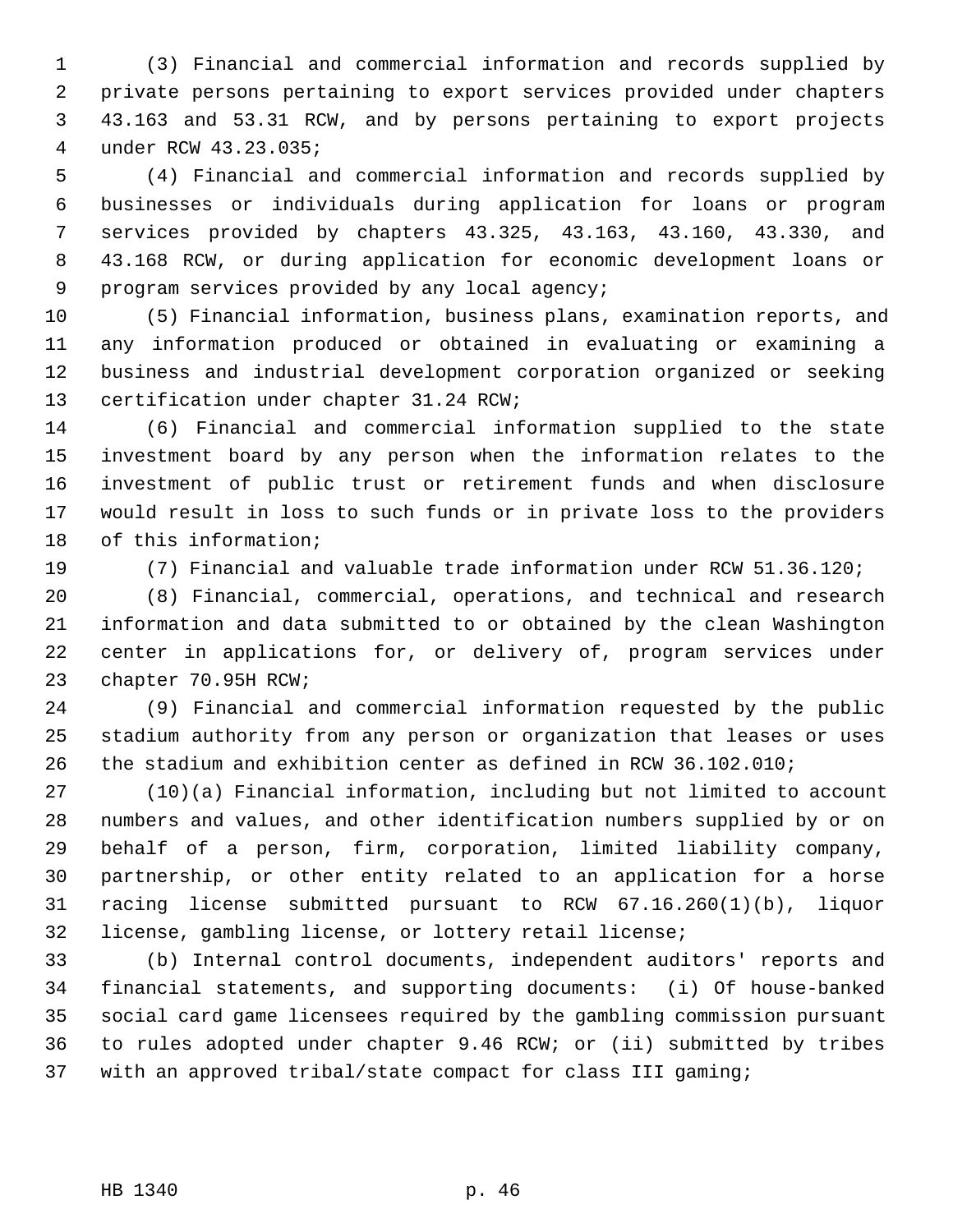1 (11) Proprietary data, trade secrets, or other information that 2 relates to: (a) A vendor's unique methods of conducting business; (b) 3 data unique to the product or services of the vendor; or (c) 4 determining prices or rates to be charged for services, submitted by 5 any vendor to the department of social and health services for purposes 6 of the development, acquisition, or implementation of state purchased 7 health care as defined in RCW 41.05.011;

 8 (12)(a) When supplied to and in the records of the department of 9 commerce:

10 (i) Financial and proprietary information collected from any person 11 and provided to the department of commerce pursuant to RCW 12 43.330.050(8); and

13 (ii) Financial or proprietary information collected from any person 14 and provided to the department of commerce or the office of the 15 governor in connection with the siting, recruitment, expansion, 16 retention, or relocation of that person's business and until a siting 17 decision is made, identifying information of any person supplying 18 information under this subsection and the locations being considered 19 for siting, relocation, or expansion of a business;

20 (b) When developed by the department of commerce based on 21 information as described in (a)(i) of this subsection, any work product 22 is not exempt from disclosure;

23 (c) For the purposes of this subsection, "siting decision" means 24 the decision to acquire or not to acquire a site;

25 (d) If there is no written contact for a period of sixty days to 26 the department of commerce from a person connected with siting, 27 recruitment, expansion, retention, or relocation of that person's 28 business, information described in (a)(ii) of this subsection will be 29 available to the public under this chapter;

30 (13) Financial and proprietary information submitted to or obtained 31 by the department of ecology or the authority created under chapter 32 70.95N RCW to implement chapter 70.95N RCW;

33 (14) Financial, commercial, operations, and technical and research 34 information and data submitted to or obtained by the life sciences 35 discovery fund authority in applications for, or delivery of, grants 36 under chapter 43.350 RCW, to the extent that such information, if 37 revealed, would reasonably be expected to result in private loss to the 38 providers of this information;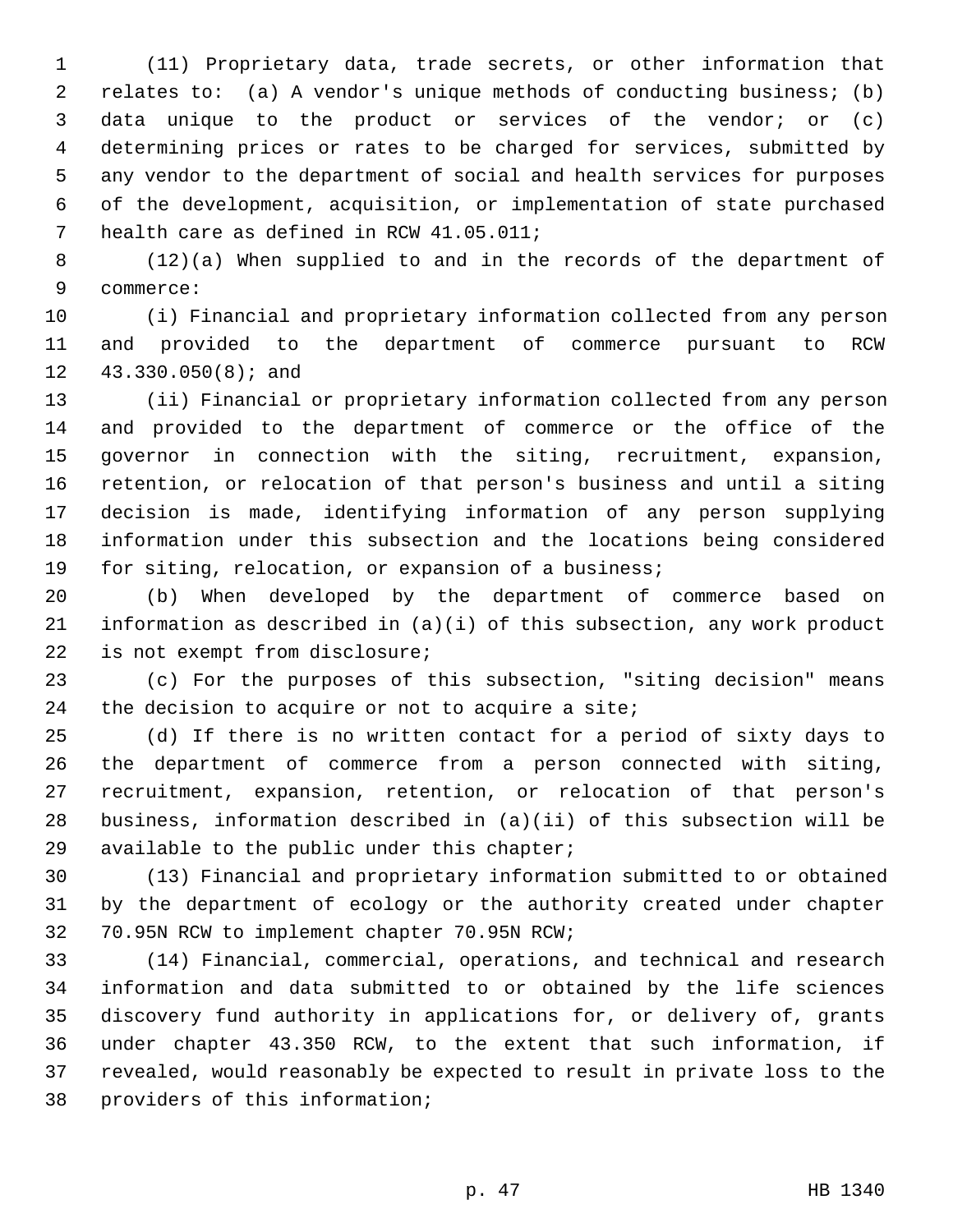1 (15) Financial and commercial information provided as evidence to 2 the department of licensing as required by RCW 19.112.110 or 3 19.112.120, except information disclosed in aggregate form that does 4 not permit the identification of information related to individual fuel 5 licensees;

 6 (16) Any production records, mineral assessments, and trade secrets 7 submitted by a permit holder, mine operator, or landowner to the 8 department of natural resources under RCW 78.44.085;

 9 (17)(a) Farm plans developed by conservation districts, unless 10 permission to release the farm plan is granted by the landowner or 11 operator who requested the plan, or the farm plan is used for the 12 application or issuance of a permit;

13 (b) Farm plans developed under chapter 90.48 RCW and not under the 14 federal clean water act, 33 U.S.C. Sec. 1251 et seq., are subject to 15 RCW 42.56.610 and 90.64.190;

16 (18) Financial, commercial, operations, and technical and research 17 information and data submitted to or obtained by a health sciences and 18 services authority in applications for, or delivery of, grants under 19 RCW 35.104.010 through 35.104.060, to the extent that such information, 20 if revealed, would reasonably be expected to result in private loss to 21 providers of this information;

22 (19) Information gathered under chapter 19.85 RCW or RCW 34.05.328 23 that can be identified to a particular business;

24 (20) Financial and commercial information submitted to or obtained 25 by the University of Washington, other than information the university 26 is required to disclose under RCW 28B.20.150, when the information 27 relates to investments in private funds, to the extent that such 28 information, if revealed, would reasonably be expected to result in 29 loss to the University of Washington consolidated endowment fund or to 30 result in private loss to the providers of this information;  $((and))$ 

31 (21) Financial, commercial, operations, and technical and research 32 information and data submitted to or obtained by innovate Washington in 33 applications for, or delivery of, grants and loans under chapter 43.333 34 RCW, to the extent that such information, if revealed, would reasonably 35 be expected to result in private loss to the providers of this 36 information; and

37 (22) Information submitted to the department of financial 38 institutions under section 6 (7), (14), and (17) of this act.